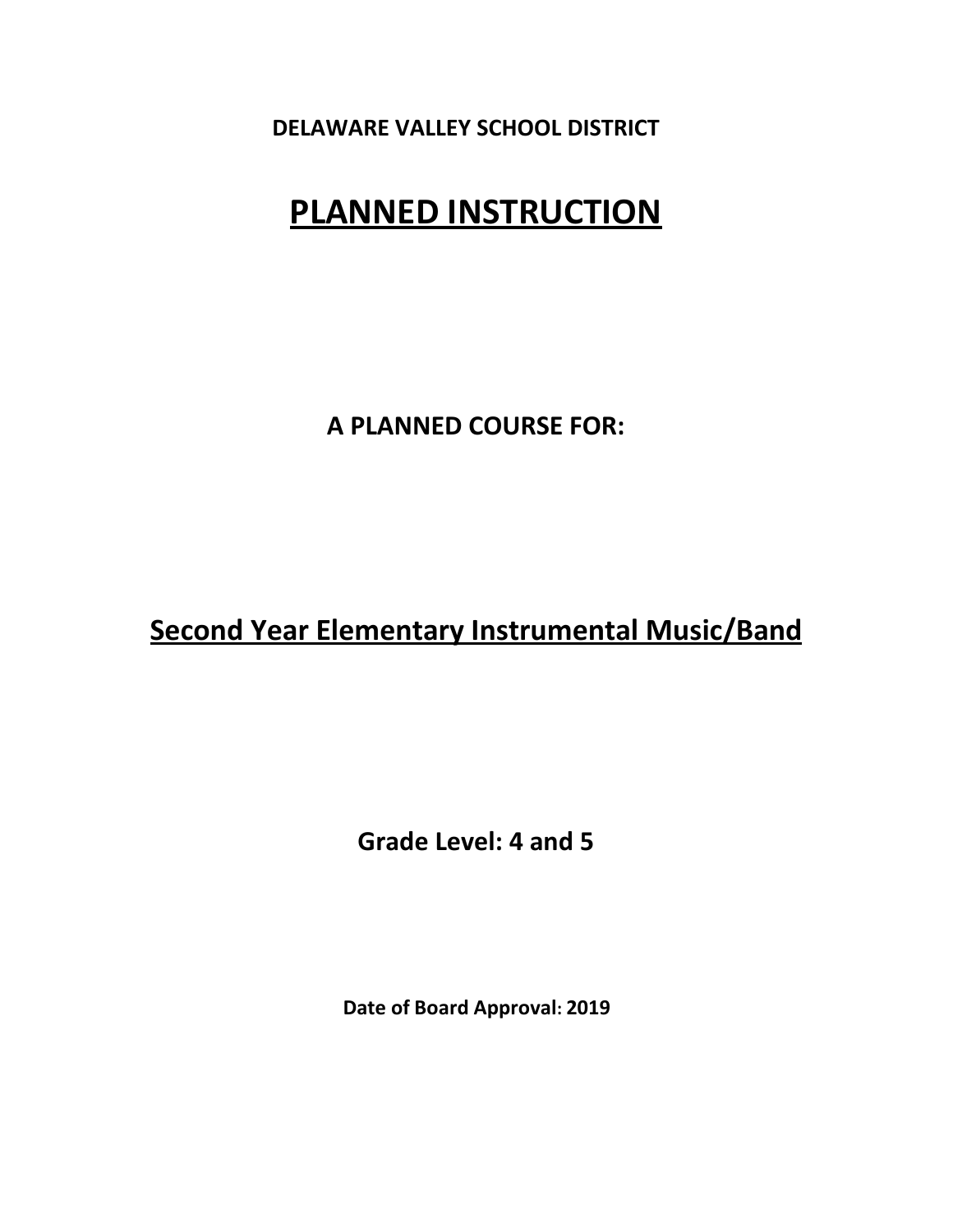# **Planned Instruction**

## **Title of Planned Instruction: Elementary Instrumental Music/Band – Second Year**

### **Subject Area: Instrumental Music/Band Grade(s): 4 and 5**

#### **Course Description:**

Elementary Instrumental Music/Band – Second Year is intended for students in the fifth grade and more advanced fourth grade students who wish to play a band instrument, which includes the woodwind, brass, and percussion families. In this graded course students will continue to build upon the skills, technique, notation, pitches, and musical concepts learned in their first year of playing an instrument. These students will progress, according to their abilities, to a more advanced level by learning the fundamentals and technique associated with their respective instrument in a cumulative one to two year period. Students will continue to learn how to read music and will understand the music theory involved. Students will receive one small group instruction class weekly.

As a second year band, commonly referred to as cadet band, students will apply the fundamentals and technique learned with their respective instruments to a band rehearsal setting. Students will learn how to play their respective instrumental parts in concert band music and will recognize how the various instrumental parts work in combination to form a concert piece. Students will continue to gain experience playing together as a group, as well as playing individually, and will enjoy/appreciate the benefits of both. Personal responsibility and teamwork will be emphasized in small group instruction and band rehearsals. The band will participate in public performances during the school year, in addition to smaller concerts and assemblies as they arise. These performances will be a culmination of the concepts, notation, technique, and musical skills learned throughout the year(s). The cadet band will have one – two full band rehearsals per week throughout the school year. Attendance is expected at small group instruction, rehearsals, and performances.

| <b>Time/Credit for the Course:</b> | Second year of instruction – full year |
|------------------------------------|----------------------------------------|
|------------------------------------|----------------------------------------|

**Revised by:** Mr. Ryan Curchoe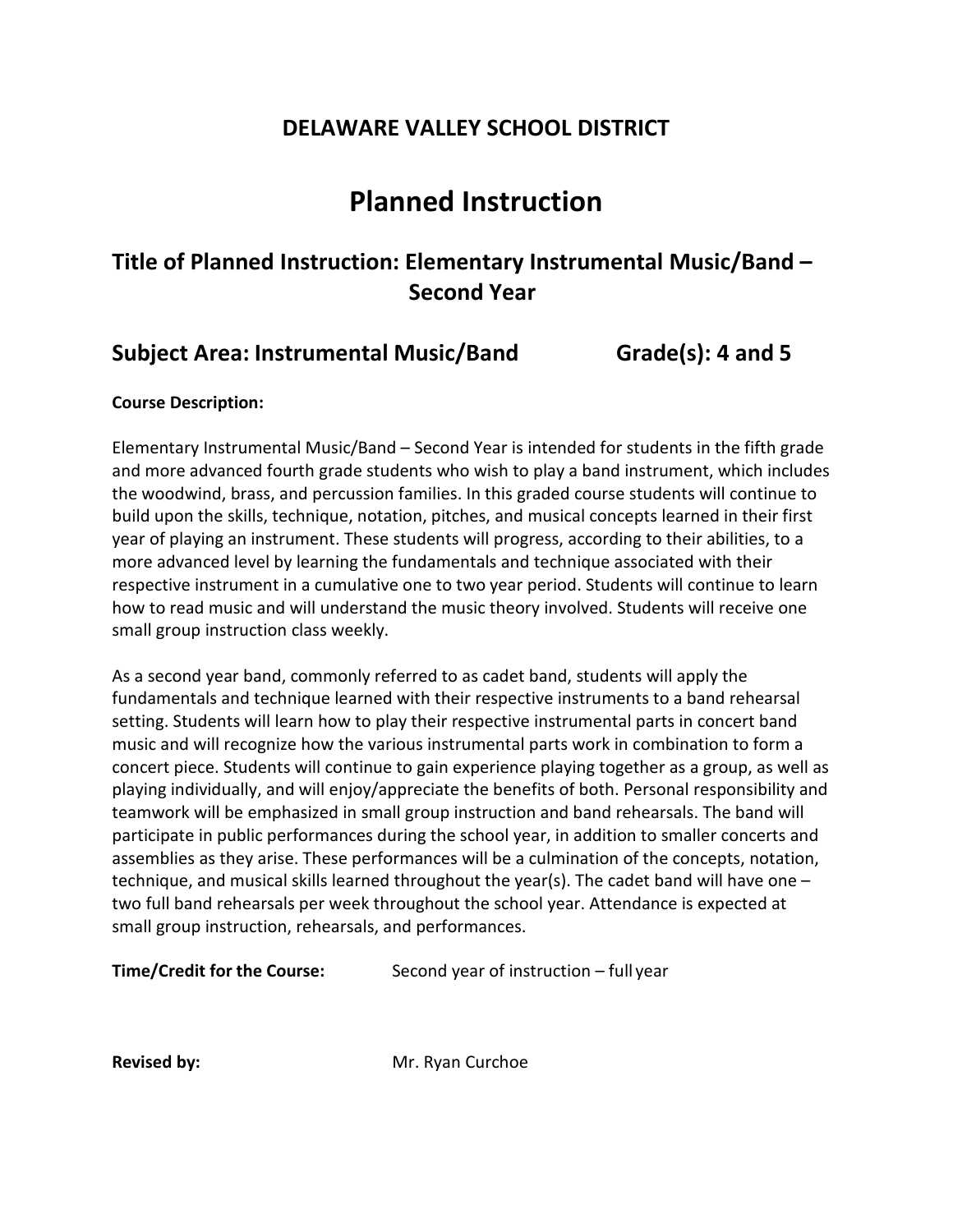# **Curriculum Map**

#### **1. Marking Period One ‐Overview with time range in days: 45**

Review of all material learned within the first year of instrumental instruction and continued application in combination with new notation, pitches, technique, and musical concepts to new music. Ongoing.

#### **Marking Period One ‐Goals:**

#### **Understanding of:**

- Basic guidelines of sight reading music.
- Reinforcement of numerical counting of rhythms.
- Instrument maintenance
- Key signatures including how to read, interpret, and apply key signature to scales or music played on respective instruments.
- Various tempos, including allegro, moderato, andante, and allegretto and will play music including these tempos.
- Various dynamics, including crescendo and decrescendo, as indicated in written music.
- Eighth rests and eighth notes and will play music that include these rhythms
- Articulations, including slurs, staccato, and tenuto notes and will be able to recognize and demonstrate them in addition to previously learned articulations.
- Recognition and observation of repeat signs,  $1<sup>st</sup>$  and  $2<sup>nd</sup>$  endings, D.C. al Fine.
- Basic scales, arpeggios, and chords and will be able to play the concert B flat major scale. Students will work to play additional scales in accordance to their respective instruments.
- In addition to scales, working on improvisation using the notes of a specific scale.
- Improvisation of rhythms
- Students will have been introduced to and will work to produce new pitches, notation, and fingerings specific to their respective instruments, and will play music that include these notes. (Clarinets beginning work above the break into the Clarion register)
- Students will have been introduced to and will work to produce pitches withgood tone, forming a correct embouchure, and with correct hand placements. Tone production will vary according to particulars ofinstruments.

#### **2. Marking Period Two ‐Overview with time range in days:45**

A continuation of the first marking period, as well as learning additional dynamics, tempos, rhythms, time signature, notation, technique, and musical concepts, and the application of everything learned to date to reading and performance of new musical pieces. Ongoing.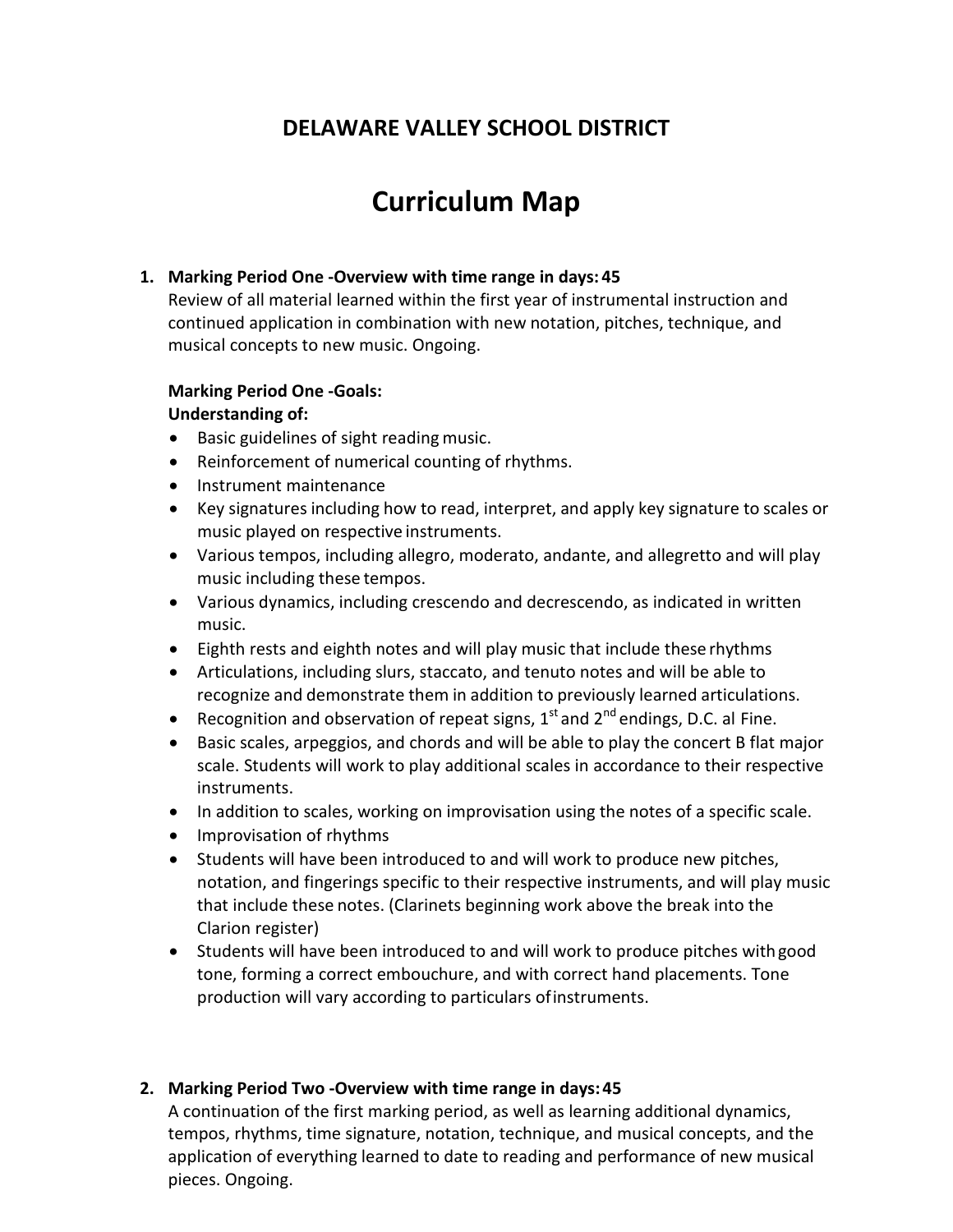#### **Marking Period Two ‐Goals:**

#### **Understanding of:**

- Dynamics, including mezzo piano and mezzo forte.
- Tempo markings, including rallentando, ritardando, and "atempo."
- Sixteenth notes. Students will be introduced to, will recognize, and be able to count and play perform sixteenth note rhythms, and will play songs/exercises that include these rhythms.
- Cut time signature. Students will be introduced to, will have an understanding of, and will work on playing and counting music with a cut time signature.
- Concept of syncopation and be able to recognize and play syncopated rhythms.
- Intervals between pitches, beginning with scales andarpeggios.
- Recognition and observation of D.S. al Fine.
- Students will have been introduced to and will work to play new pitches,notations, and fingerings specific to their respective instruments, and will play music that include these notes.
- Continuing to work on improvisation
- Continuing on additional pitches

#### **3. Marking Period Three ‐Overview with time range in days: 45**

A continuation of the first two marking periods in addition to learning new rhythms, scales, time signature, technique, and notation, all of which may be incorporated within songs/exercises and concert band music. Ongoing.

#### **Marking Period Three ‐Goals**

#### **Understanding of:**

- Sixteenth note and eighth note combination rhythms and students will correctly count these rhythms within the music using numerical counting.
- Additional major scales according to students' respective instruments.
- Enharmonic notes and the chromatic scale. Students will recognize these notes within written music. Students will work to play a chromatic scale at least one octave, playing sharp pitches ascending and flat pitches descending.
- 6/8 time signature. Students will be introduced to, will have an understanding of, and will work on playing and counting music with a 6/8 time signature.
- Concepts of melody and countermelody.
- Students will have been introduced to and will work to play new pitches,notations, and fingerings specific to their respective instruments, and will play music that includes these notes.

#### **4. Marking Period Four –Overview with time range in days: 45**

A continuation of the first three marking periods in addition to learning new rhythms, scales, time signature, technique, and notation, all of which may be incorporated within songs/exercises and concert band music. Students will be introduced to a variety of musical styles and genres written for their specific instruments and/or for concert band, and they will develop an appreciation of this music. Students will have enjoyed playing music together as a group/band, as well as playing individually, and will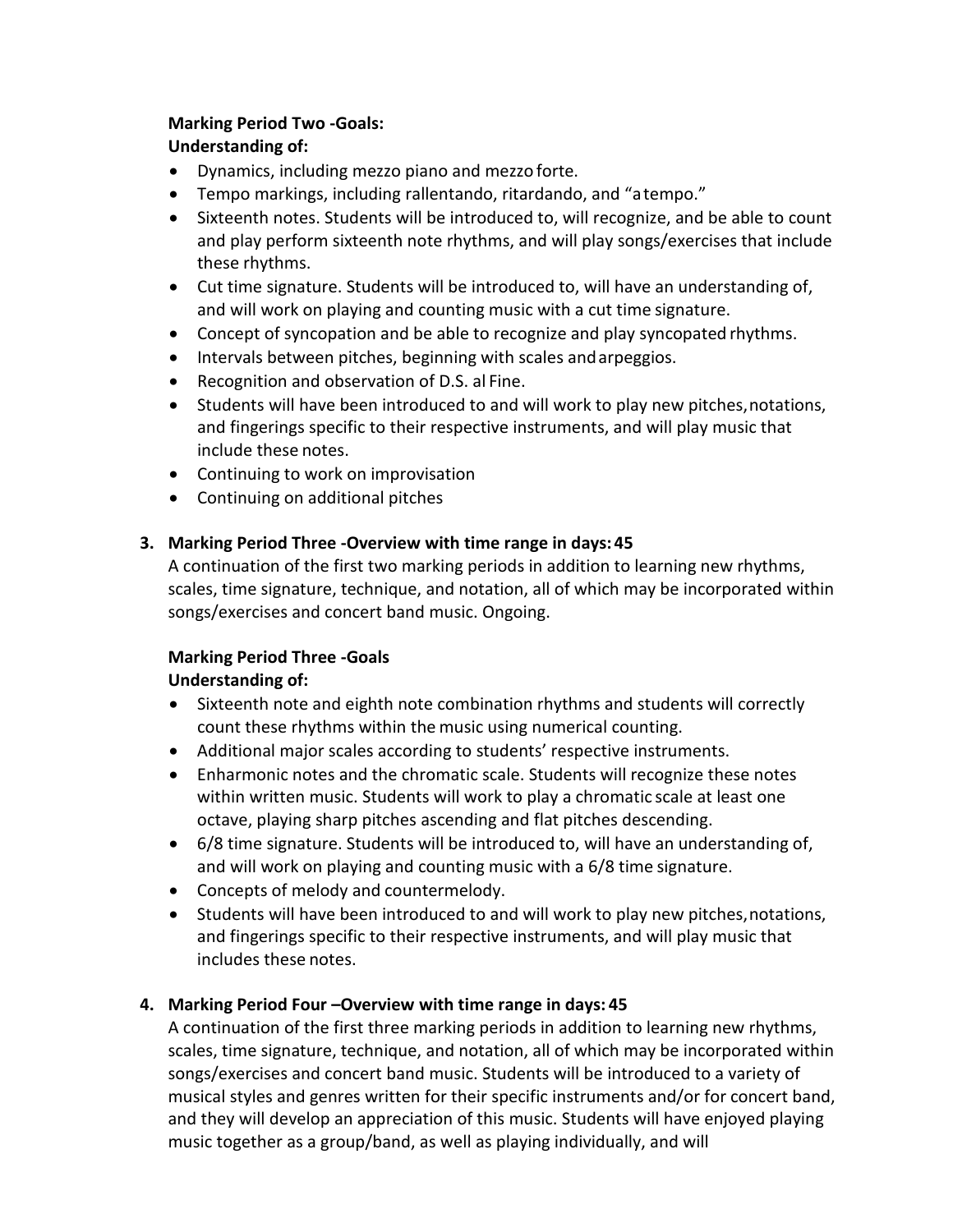enjoy/appreciate the benefits of both, developing a sense of personal responsibility and teamwork. Ongoing.

#### **Marking Period Four ‐Goals: Understanding of:**

- Major and minor scales and the differences between them. Students will work to play additional major and minor scales according to their respectiveinstruments.
- Additional tempos and tempo changes, such as accelerando and will play music including said terms.
- Recognition and observation of measure repeat signs and D.S. alCoda.
- Students will be introduced to, will understand, and will work to count and play/perform the following rhythms: dotted eighth note and sixteenth note combination, eighth note triplets, and students will play music that include these rhythms. Students will be able to count said rhythms numerically.
- Students will have been introduced to and will work to play new pitches,notations, and fingerings specific to their respective instruments. Certain instruments will be introduced to alternate fingerings and work to play songs/exercises in which these fingerings are necessary.
- Percussion students will recognize and play various rhythms and drum rudiments, using proper hand positions, technique, and counting on several percussion instruments.
- Students will develop through playing/performance an appreciation and understanding for various styles of music, music from around the world and the cultures associated with this music, the composers who wrote the music they played.
- Students will have played/performed a variety of music from different time periods.
- Students will become comfortable with playing music written for specific instruments, and playing their respective instrumental part in conjunction with several other parts simultaneously.
- Students will complete a home performance/reflection project.
- Students will become comfortable with membership in a large band/performing group and will play in various concerts/performances throughout the schoolyear.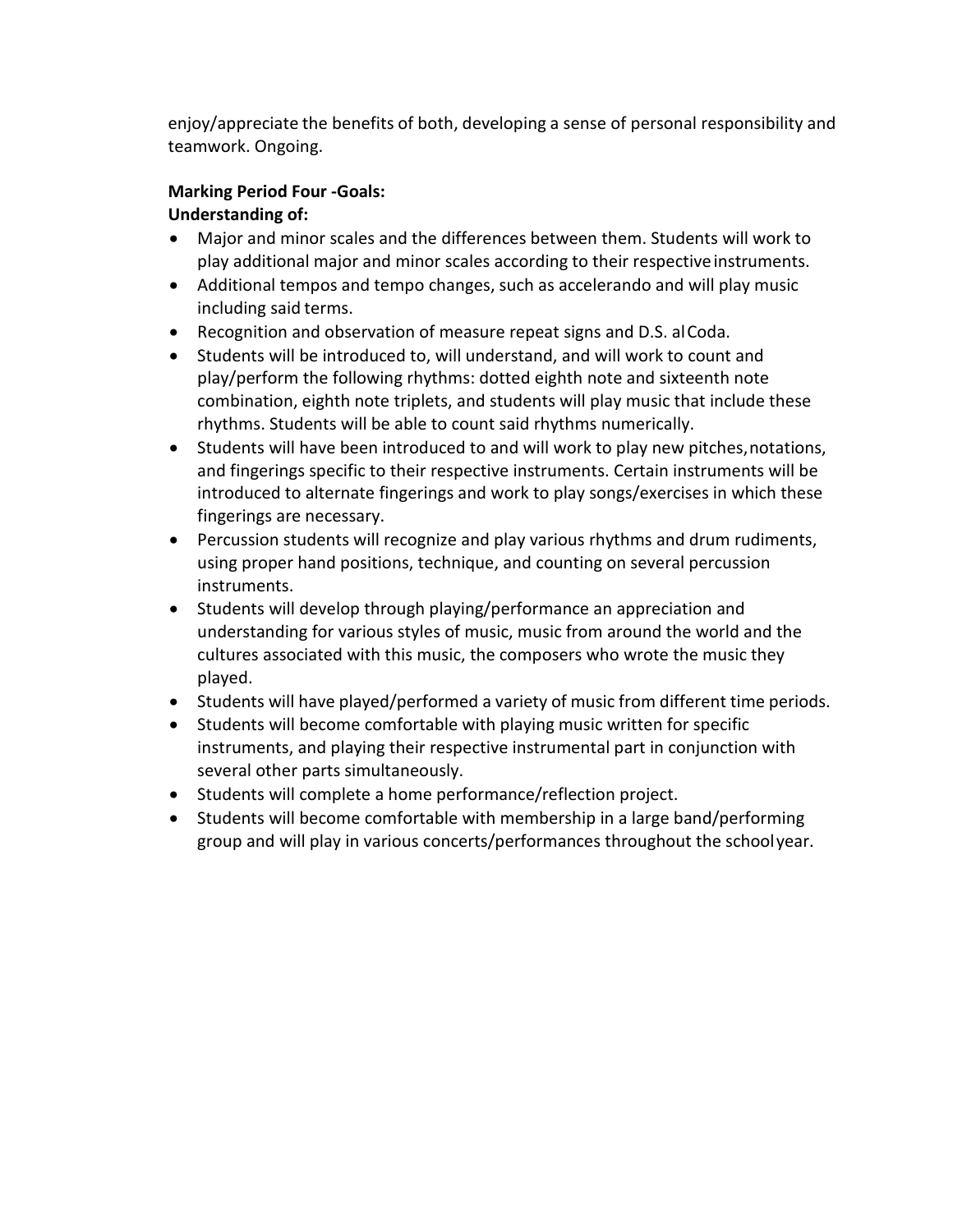### **UNIT #1: Review of First Year of Instrument Instruction**

**Big Idea # 1:** It is important for students entering into their second year of learning how to play a band instrument to have a solid foundation in which to build upon. A thorough review is necessary in order to prepare to learn new notation, pitches, technique, and musical concepts.

#### **Essential Questions:**

- What specific music notation and rhythms can be recalled?
- Can students correctly apply various time signatures, key signatures, dynamics, tempos, and repeat signs learned in the first year ofinstruction?
- Are students able to read and demonstrate numerous pitches/notes and their correct fingerings previously learned in the first year ofinstruction?
- Can students demonstrate proper technique learned for theirspecific instruments?
- Have any bad habits formed over the first year in terms of embouchure, posture, or holding of instrument?
- What parts of a student's instrument need regular maintenance to keep it working properly?

#### **Concepts:**

- Interpretation of music notation and rhythms when reading/performing music.
- Musical performance.
- Sight reading skills
- Routine instrument maintenance

- Perform printed notation with proper rhythms, pitches, and technique.
- Demonstrate continued development of technical ability on a student's specific instrument.
- Sight reading skills will improve.
- Perform music of different styles and genres that incorporate skills and interpretations learned to date.
- Use correct posture, hand position(s), and embouchure according to specific instrument's needs.
- Proper care and maintenance according to each instrument's needs.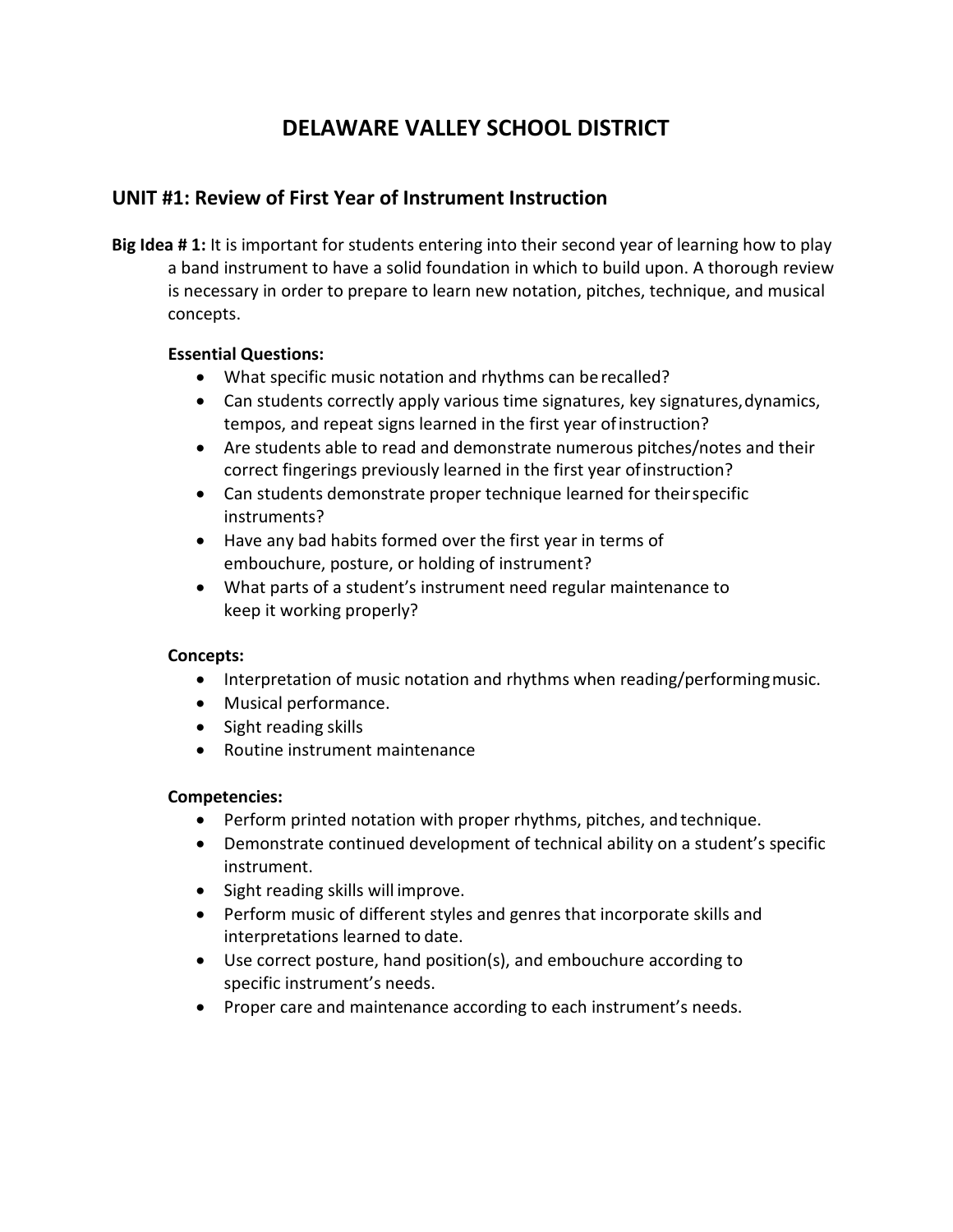# **Curriculum Plan**

#### **Unit #1: Review of First Year of Instrument Instruction Time Range in Days:** Ongoing

#### **Standard(s):**

Pennsylvania Academic Standards for Arts and Humanities

#### **Standards Addressed:**

9.1.5.A, 9.1.5.B, 9.1.5.C, 9.1.5.D, 9.1.5.E, 9.1.5.G, 9.1.5.G, 9.1.5.I, 9.2.5.A, 9.2.5.G, 9.2.5.I, 9.2.5.L, 9.3.5.A, 9.4.5.C

**Anchor(s):** R4.A.2.1.2; R5.A.2.1.2; M4.A.3.2.2; M4.A.1.1.1; M4.A.1.1.2, M4.D.1.1.1, M4.D.1.1.3; M5.A.1.3.3; M5.D.1.1.2; M5.D.1.2.1

**Overview:** A review of the fundamental musical concepts of pitches, rhythms, notation, and technique will determine what can be recalled by students and will be applied to help students better comprehend the reading, notation, and performance of music on their specific instruments.

#### **Focus Question(s):**

- Can the student read musicnotation?
- Can the student correctly play specific pitches learned in the first year of instruction?
- Can the student demonstrate proper technique for the specific instrument?
- Can the student care for the instrument properly?

#### **Goals:**

- Students will be able to demonstrate an understanding of music notation and rhythms both verbally and through performance.
- Students will correctly recall how to play specific pitches learned in the first year of instruction using proper technique.
- Students will improve sight reading skills based on previously learned concepts and technique
- Students will demonstrate proper maintenance specific to their instrument.

#### **Objectives:**

• Students will recall and successfully play pitches learned on their specificinstrument using correct fingerings and technique. (DOK 1, 2)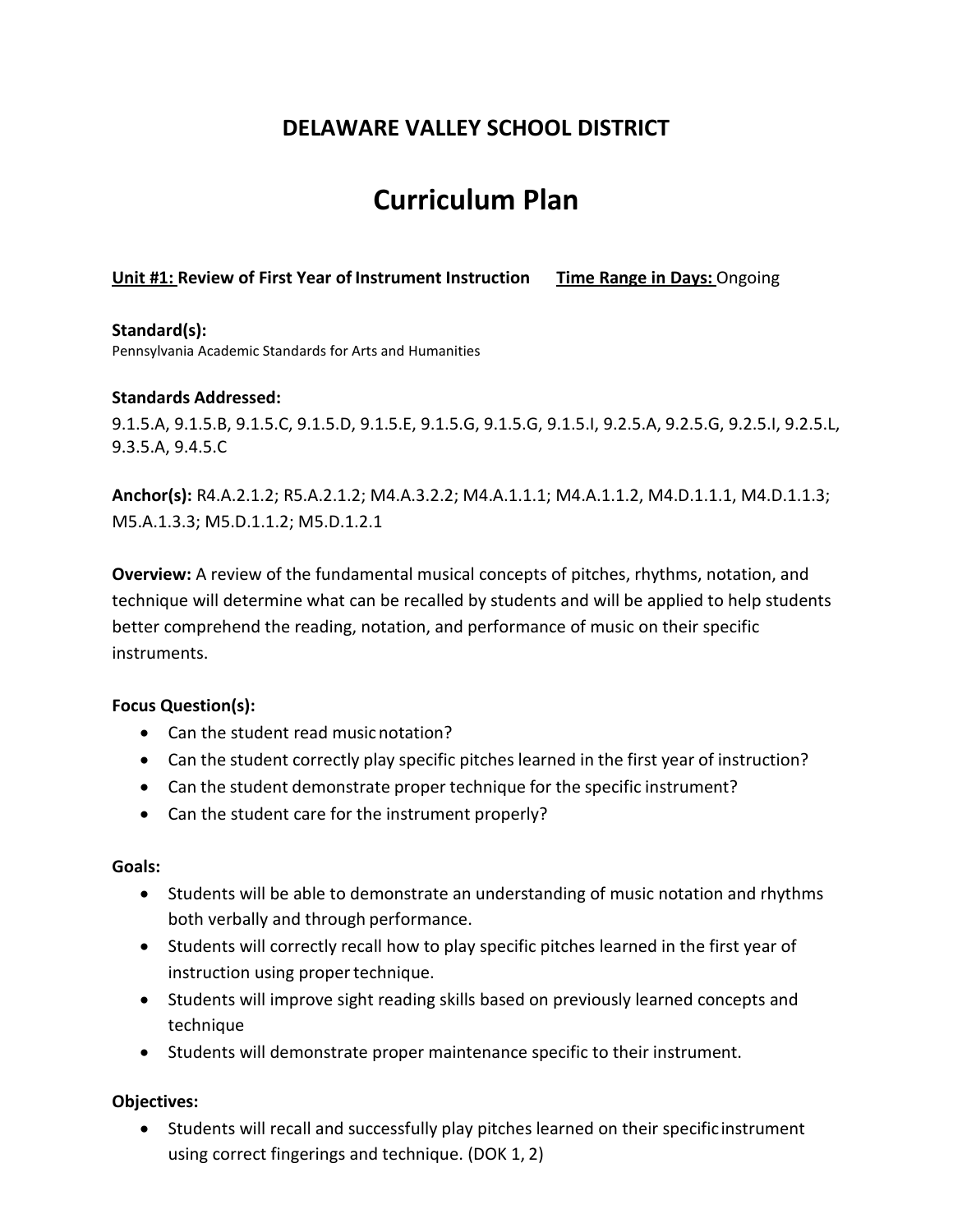- Students will be able to demonstrate rhythms learned in their first year of instruction through performance and counting verbally and numerically. (DOK 2)
- Students will be able to recognize and apply various time signatures and key signatures within pieces of music and focus exercises. (DOK 1, 4)
- Students will be able to recall various tempos, dynamics, articulations, repeat signsand will be able to apply them to music performance. (DOK 1, 4)
- Students will be able to demonstrate proper care for instruments:
	- Woodwinds will demonstrate proper reed and cork care
	- Brass will demonstrate proper valve and slide care (including cleaning and applying grease to tuning and valve slides) (DOK 1, 2)

#### **Core Activities and Corresponding Instructional Methods:**

- Teacher and student demonstrations
- Individual performance and/or demonstration of music selection
- Echoing between teacher and students and between students andstudents
- Playing music of varying difficulties that include specific notation, pitches, rhythms, technique, dynamics, tempos, time signatures, key signatures, articulations, repeat signs, all previously learned in first year ofinstruction.
- Students and teacher will choose several songs/exercises from the first instructionbook and play together as a group to use as a continued review.
- Students and teacher will select several songs/exercises from the beginning pages of the second instruction book to sight read individually and/or as a group to improve sight reading skills and the application of concepts learned to date.
- Daily emphasis on rehearsal techniques that develop solid fundamentalmusicianship.
- Demonstration and guidance with instrument care

#### **Assessments:**

**Diagnostic:** group discussion, individual performance, group performance, teacher observation with individual response/correction

**Formative:** individual performance, group performance, weekly progress/recall through performance in class and practice at home, sight reading

**Summative:** student demonstration/teacher evaluation, evaluation of specific music assignment, group instruction attendance, band rehearsal attendance, class participation

#### **Extensions:**

• Students will practice specific songs/exercises in first and second lesson book, with/without CD/online accompaniment, in class and by practicing at home as a continuationof the review.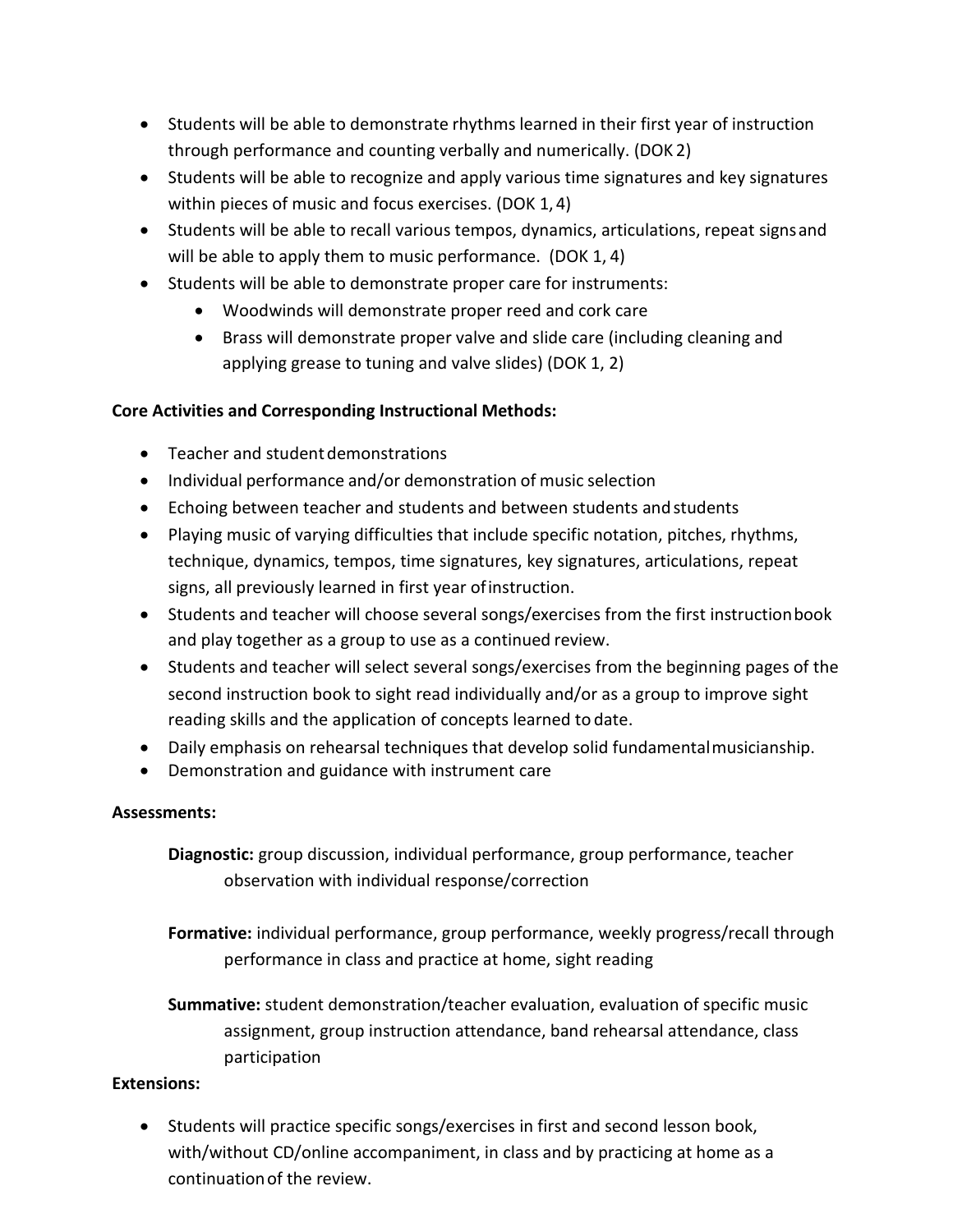- Students will look over a new song/exercise prior to sight reading it and will refer to lesson book to look up any forgotten concepts.
- Students will sight read specific songs/exercises individually and/or as a group. Sight reading requires students to interpret what they are reading, recall what has been previously learned, and apply such information to the music as they areplaying.
- Students will practice at home an amount of time determined by the teacher to reinforce the recognition and observance of skills and concepts learned in the first year of instruction.
- Students will show proper care techniques, such as reed care, cork care, oiling valves, and cleaning and reapplying grease to tuning slides with guidance from the teacher.

#### **Correctives:**

- Students will refer to fingering chart in lesson book for any pitches/notes orfingerings forgotten from the first year ofinstruction.
- Students will continue to work on sight reading skills by playing specificsongs/exercises individually and/or as a group.
- Students will listen to accompaniment CD's before playing songs/exercises, and will then play songs with CD accompaniment.
- Students will practice at home an amount of time determined by the teacher to reinforce the recognition and observance of skills and concepts learned in the first year of instruction.

#### **Materials and Resources:**

- Student'sinstrument
- Reeds, valve oil, slide grease
- Sound Innovations, Book 1 and CD's or online. Alfred Music, 2010.
- Tradition of Excellence, Book 1., 2016. Kjos Music Company
- Sound Innovations, Book 2 and CD's or online. Alfred Music, 2011.
- Tradition of Excellence, Book 2. ,2016. Kjos Music Company
- Various comprehensive band method instruction books.
- Concert band music.
- Metronome
- Tuner
- Smart Board
- Audio and video recordings
- Music staff paper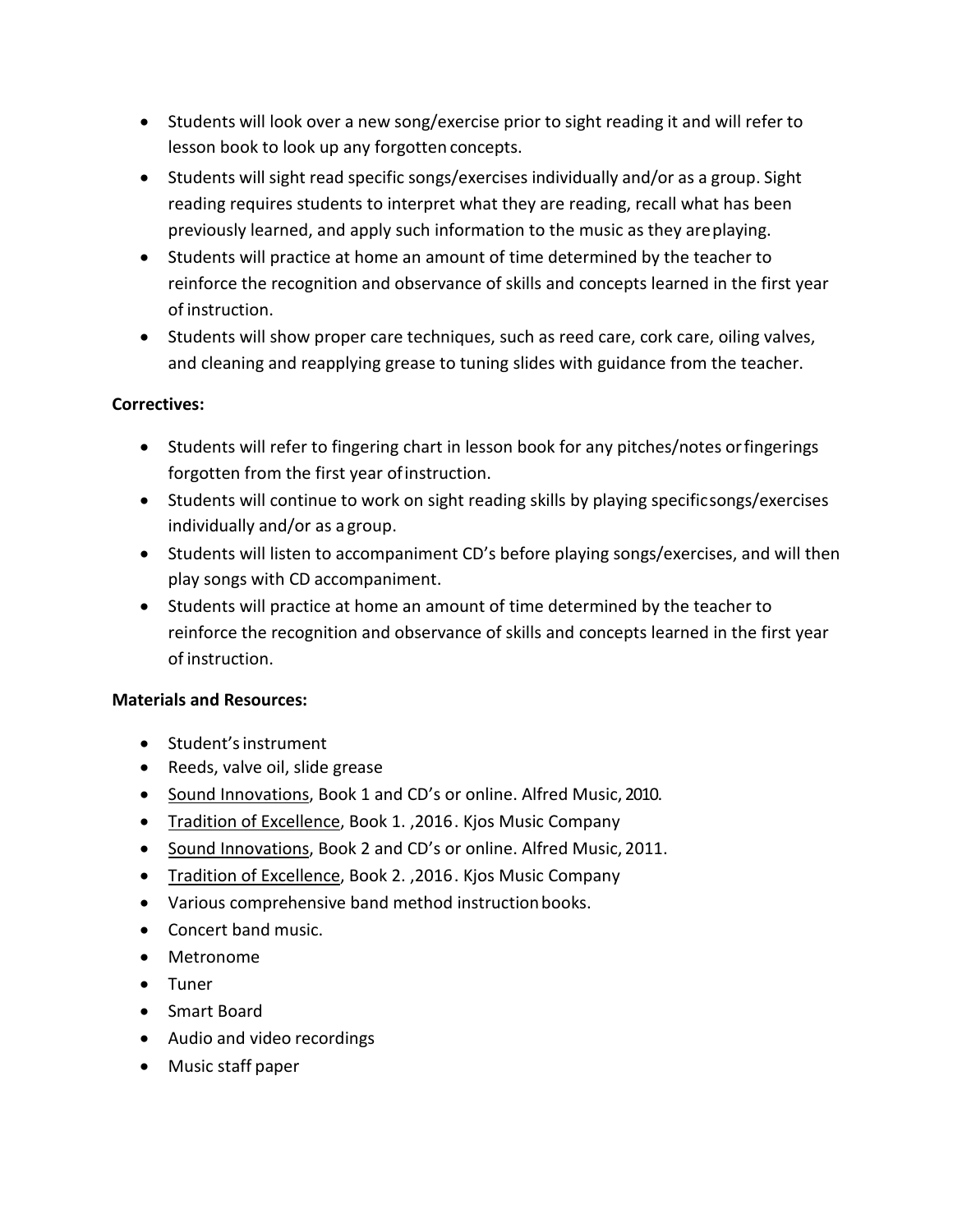### **UNIT #2: Accidentals and Sight Reading**

**Big Idea # 1:** Accidentals appear frequently within written music. It is important for students to recognize this notation as it occurs and to understand that accidentals are not a part of the key signature/structure of a song, and must be performed correctly.

#### **Essential Questions:**

- What do accidentals look like in music?
- In what ways do accidentals alter music as compared to a key signature?
- Can students perform music that includes accidentals?
- What is the duration of an accidental?

#### **Concepts:**

- Interpretation of music notation and rhythms when reading/performing music.
- Musical performance.

#### **Competencies:**

- Interpretation of music notation when reading/performing music.
- Music analysis.
- Musical performance.

**Big Idea #2:** Sight reading is a skill that needs continuous development with musicians. Sight reading increases a student's level of interpretation of symbols, notation, rhythms, technique, and vocabulary within the music.

#### **Essential Questions:**

- Can students correctly identify and apply the following elements within a piece of music prior to playing this piece for the first time? Key signature, time signature, tempo marking, accidentals, dynamics, unusual or complicated rhythms, observation of all signs.
- Can students improve sight reading skills through performance of new music with varying degrees of difficulty?

#### **Concepts:**

- Interpretation of music notation and rhythms when reading/performingmusic.
- Music performance.

- Interpretation of music notation when reading/performing music.
- Music analysis.
- Music performance.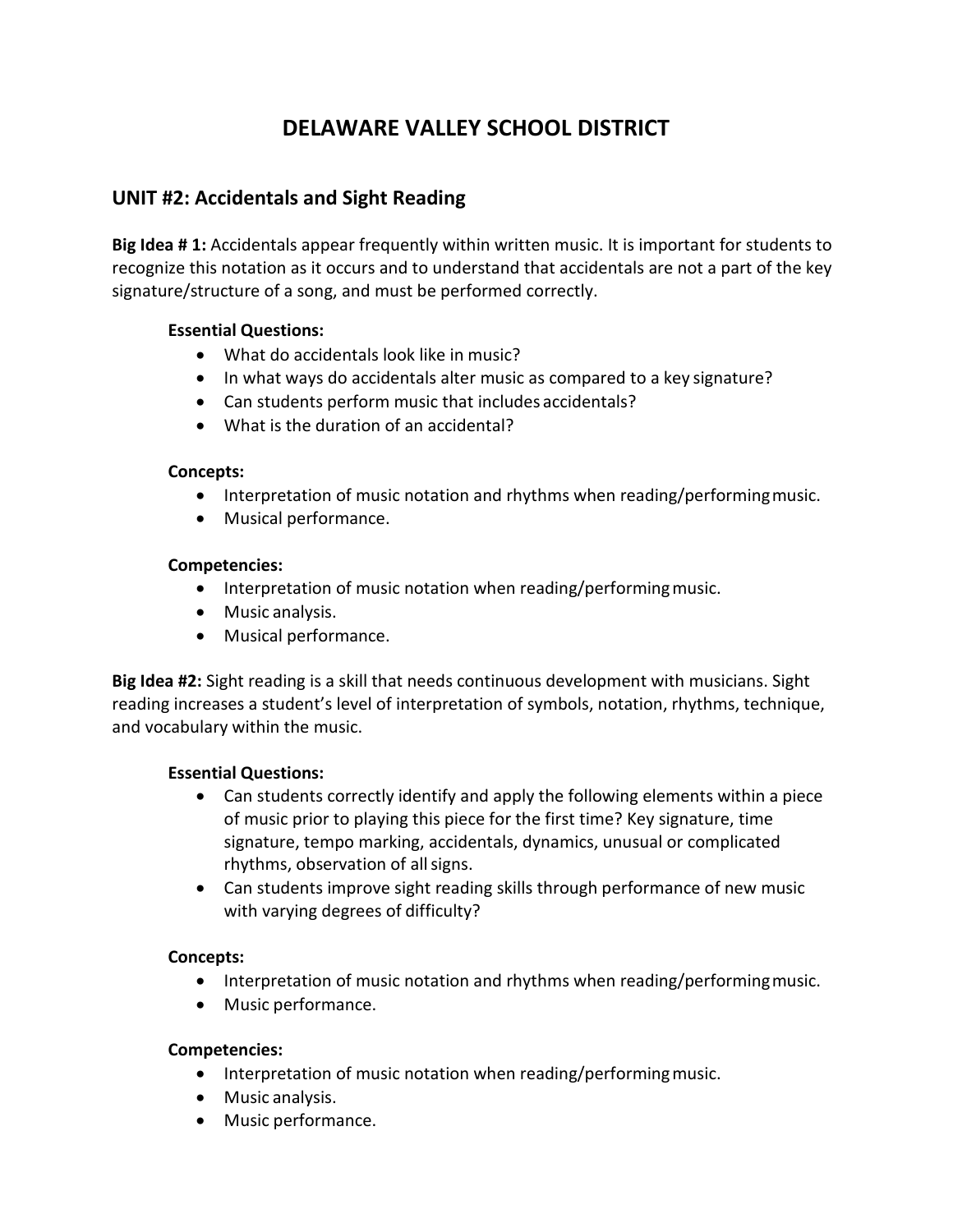# **Curriculum Plan**

**Unit #2: Accidentals and Sight Reading Time Range in Days:** 40 minutes/one small group instruction per week/ongoing

#### **Standard(s):**

Pennsylvania Academic Standards for Arts and Humanities

#### **Standards Addressed:**

9.1.5.A; 9.1.5.B; 9.1.5.C; 9.3.5.A

**Anchor(s):** R5.A.2.1.2; R5.A.2.2.2; R5.A.2.3.1; R5.B.3.3.4; M5.D.1.2.1

**Overview:** Students will understand and observe accidentals as they appear in written music, Students will work to improve sight reading skills by following basic guidelines before reading/ playing a piece of music for the first time.

#### **Focus Question(s):**

- Does the student understand the meaning of accidentals?
- Is the student able to differentiate between accidentals and sharps, flats, ornaturals which are part of the key signature?
- Can the student correctly play music that includes accidentals?
- Does the student understand the basic guidelines to follow when studying a new piece of music prior to playing the music for the first time?
- Is the student able to apply these guidelines to a new piece ofmusic?

#### **Goals:**

- Students will be able to correctly identify accidentals within a piece of music andwill play these notes correctly when performing thismusic.
- Students will improve sight reading skills based on observance of the specific elements prior to playing a piece of music for the first time: observance of key signature, time signature, tempo marking, accidentals, dynamics, unusual or complicated rhythms and rests, observation of all signs within the music to indicate repeat signs and articulations.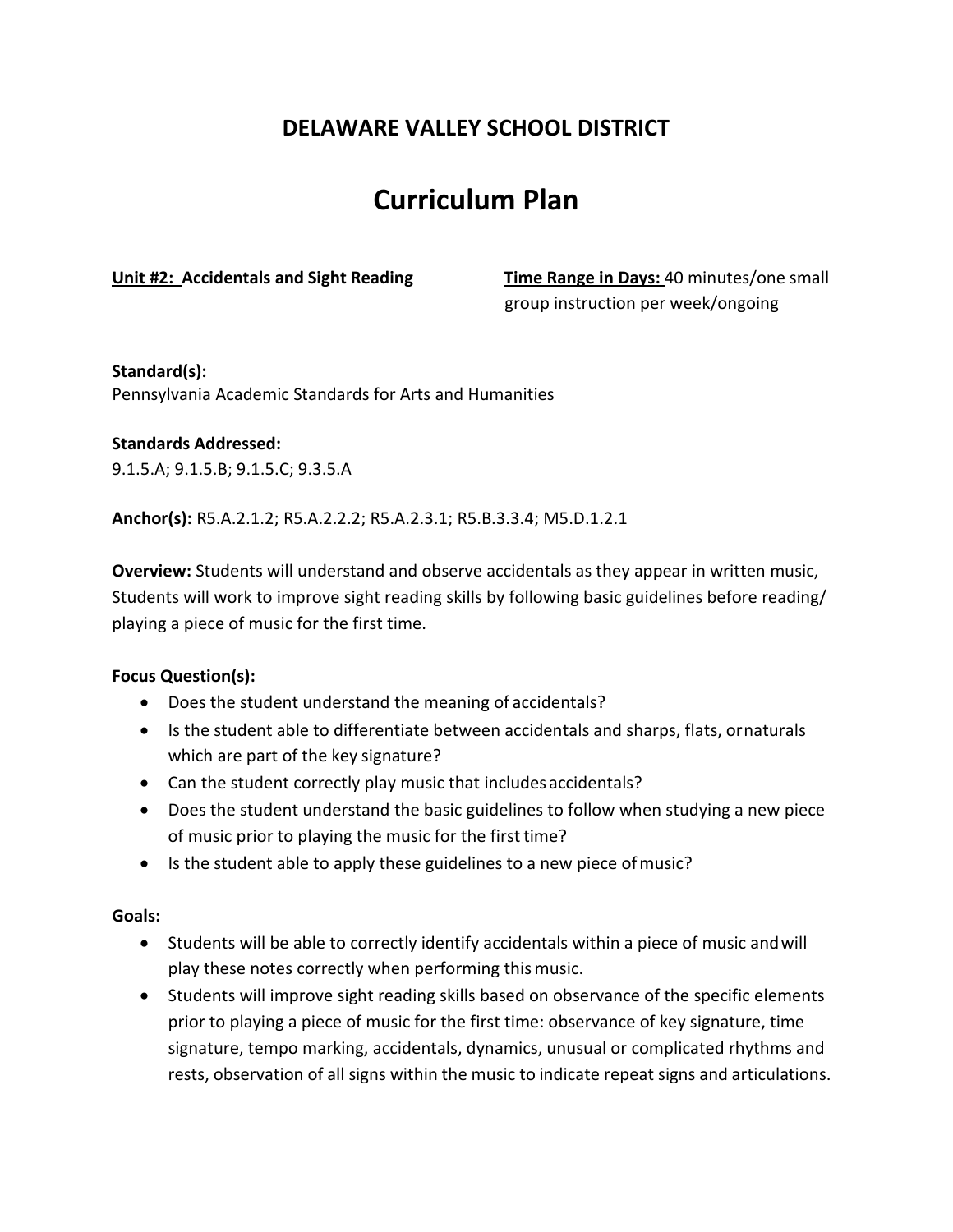#### **Objectives:**

- Students will be able to recognize and interpret accidentals within a piece of music (DOK 1, 2)
- Students will be able to correctly interpret a key signature and will apply the key signature to notation when playing/performing a piece of music. (DOK 3, 4)
- Students will be able to improve sight reading skills through analysis of specific elements prior to playing a piece of music for the first time. These include recognition of key signature, time signature, tempo marking, accidentals, dynamics, unusual or complicated rhythms and rests, observation of all signs within the music to indicate repeat signs and articulations. Sight reading skills will improve when observation of these areas are applied to the performance of a piece of music. (DOK 1, 2,4)

#### **Core Activities and Corresponding Instructional Methods:**

- Teacher and student discussion of accidentals.
- Teacher and student demonstrations.
- Students will study specific songs/exercises, measure by measure, and will identify any accidentals that appear within the music next to affectednotation.
- Students may circle accidentals as need to serve as a visual reminder as students play the music.
- Sight reading/playing music of varying difficulties that include specific notation, pitches, rhythms, technique, dynamics, tempos, time signatures, key signatures, articulations, repeat signs.
- Students and teacher will select several songs/exercises from first and second instruction book or concert band music to sight read individually and/or as a group to improve sight reading skills and the application of concepts learned to date.
- Teacher will have students briefly look at new music and play it together as a group without stopping. A discussion of sight reading will follow including how and why any mistakes were made.
- Daily emphasis on rehearsal techniques that develop solid fundamentalmusicianship.

#### **Assessments:**

**Diagnostic:** group discussion, individual performance, group performance, teacher observation with individual response/correction.

**Formative:** individual performance, group performance, weekly progress/recall through performance in class and practice at home; sight reading.

**Summative:** student demonstration/teacher evaluation, evaluation of specific music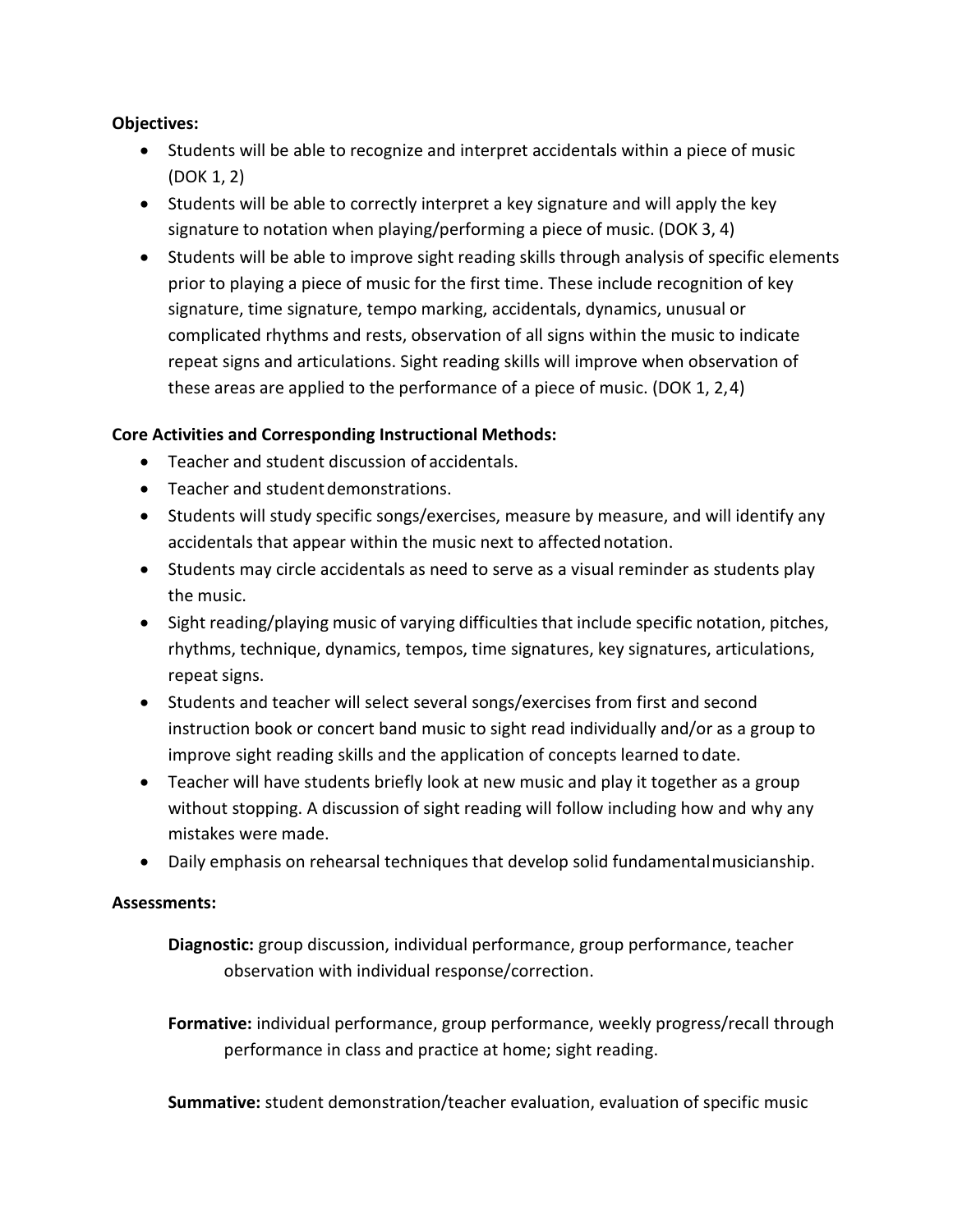assignment, group instruction attendance, band rehearsal attendance, class participation, concert performance

#### **Extensions:**

- Students will discontinue circling accidentals in music, will work on recalling where accidentals are located within the music, and will correctly play these accidentals as they occur.
- Students will use online or CD accompaniment individually and/or as a group in class andin practicing at home.
- Students will work to improve sight reading skills by playing music never played in class/band rehearsal, using any type of music and/or new songs/exercises in instruction book.
- Students will practice at home an amount of time determined by the teacher to reinforce the recognition and observance of what was learned in this unit.

#### **Correctives:**

- Students and teacher will play specific songs/exercises in instruction book and band music that include accidentals, individually/as a group, with/without CD or online accompaniment, in class and by practicing at home.
- Students will listen to accompaniment via CD or online before playing songs/exercises as a group in class and in practicing at home.
- Students will make a chart of specific areas to observe prior to playing a piece of music for the first time. Students will refer to the chart as needed when preparing to sight read music.
- Students will practice at home an amount of time determined by the teacher to reinforce the recognition and observance of what was learned in this unit.

#### **Materials and Resources:**

- Student'sinstrument
- Reeds, valve oil, slide grease
- Sound Innovations, Book 1 and CD's or online. Alfred Music, 2010.
- Tradition of Excellence, Book 1. ,2016. Kjos Music Company
- Sound Innovations, Book 2 and CD's or online. Alfred Music, 2011.
- Tradition of Excellence, Book 2., 2016. Kjos Music Company
- Various comprehensive band method instruction books.
- Concert band music.
- Metronome
- Tuner
- Smart Board
- Audio and video recordings
- Music staff paper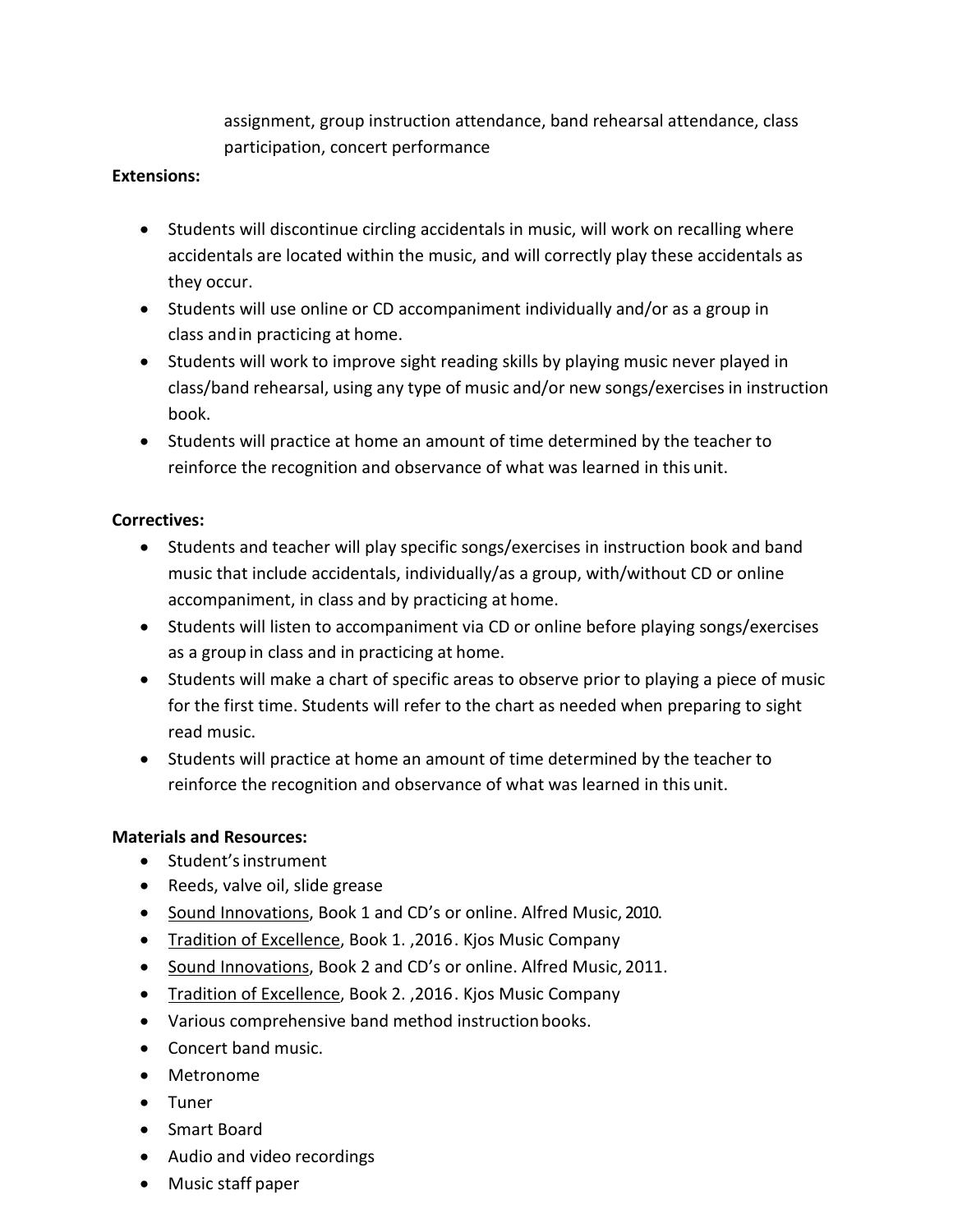#### **UNIT #3: Tempos and Dynamics**

**Big Idea # 1:** It is important for students to not only know the meanings of tempos and dynamic levels, but to interpret and correctly perform them within the music. In addition, students need to develop an understanding of style. This will help students understand what the composer is trying to portray or express within the music.

#### **Essential Questions:**

- What are tempos?
- How do tempos enhance or change the emotion of a song?
- Can students play pieces of music with correct tempos?
- What are dynamics?
- How can dynamics change how a song is interpreted?
- When and why are crescendos and decrescendos indicated?
- Can students play music with dynamic levels indicated using properintonation and breath control?

#### **Concepts:**

- Interpretation of music symbols when reading/performing music.
- Musical performance.
- Sight reading skills.

- Interpretation of music symbols when reading/performing music.
- Music analysis.
- Musical performance.
- Improvement of sight reading skills.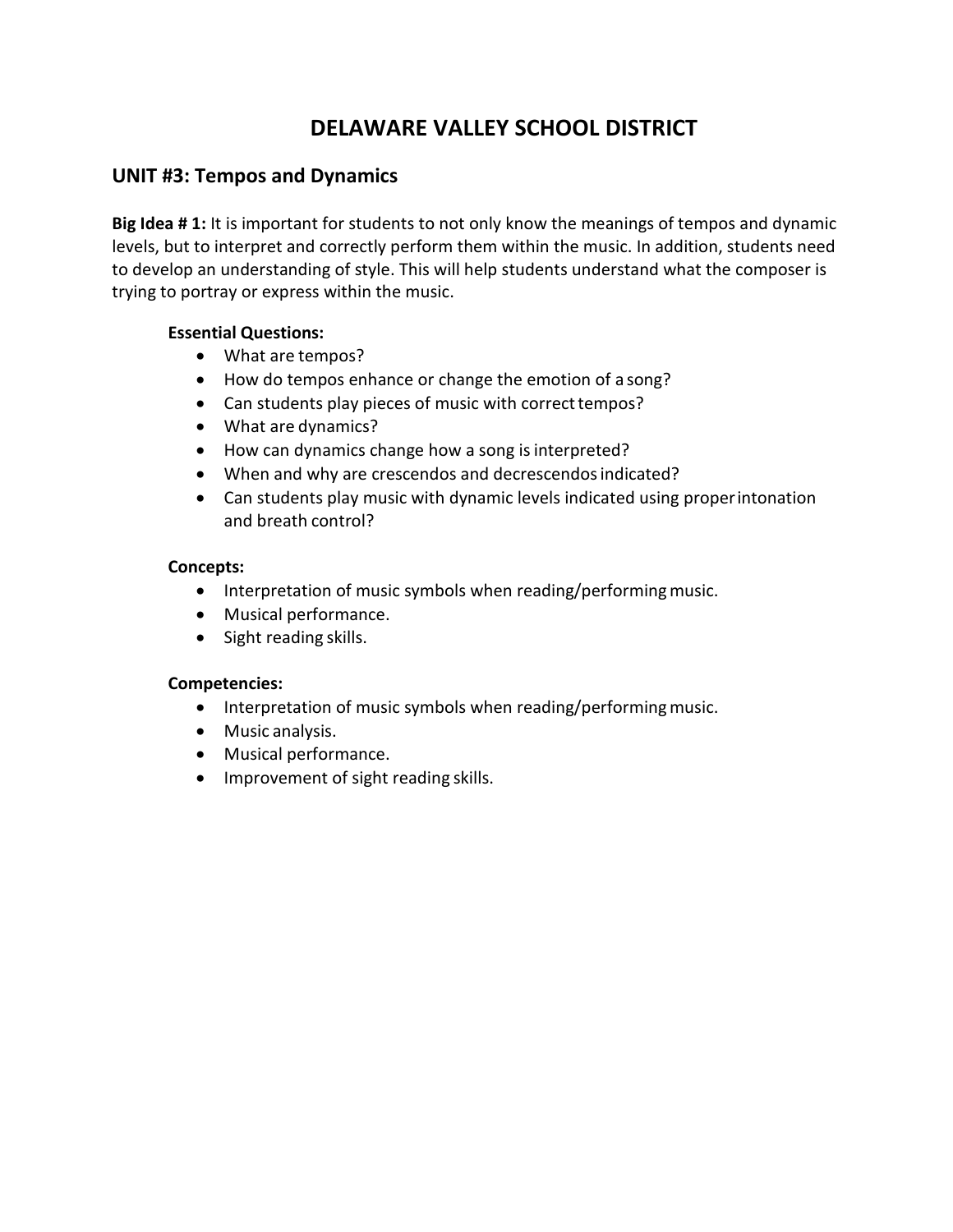# **Curriculum Plan**

**Unit #3: Tempos and Dynamics Time Range in Days:** 40 minutes/one small group instruction per week/ongoing

#### **Standard(s):**

Pennsylvania Academic Standards for Arts and Humanities

#### **Standards Addressed:**

9.1.5.A; 9.1.5.B; 9.1.5.C; 9.1.5.E; 9.1.5.G; 9.2.5.A; 9.2.5.C; 9.3.5.A; 9.4.5.A

**Anchor(s):** R5.A.1.1; R5.A.1.6; R5.A.2.1.2; R5.A.2.3.1; R5.A.2.6.1

**Overview:** Students will understand the meaning of and will correctly interpret and perform music with various tempo markings and dynamic levels.

#### **Focus Question(s):**

- Does the student know the various tempo markings and can the student correctly identify these tempos when listening to a recording?
- Can the student correctly play and interpret music that includes tempo markings and dynamics?
- Does the student understand the varying degrees of dynamics and is the student able to produce these dynamic levels using a proper embouchure, breath control, and good intonation or proper stick and mallet technique for percussion?
- Is the student able to understand the meaning of a piece of music through listeningand performing?

#### **Goals:**

- Students will have a working knowledge of various tempo markings and will recognize and be able to play music that include these tempos.
- Students will be able to identify the dynamic markings of forte, mezzo forte, andpiano and will improve in playing music with these dynamic levels.
- Students will practice to create crescendos and decrescendos as indicated in their music concentrating on having a proper embouchure and using good breath control.
- Students will understand and observe the terms ritardando and rallentando, within a piece of music.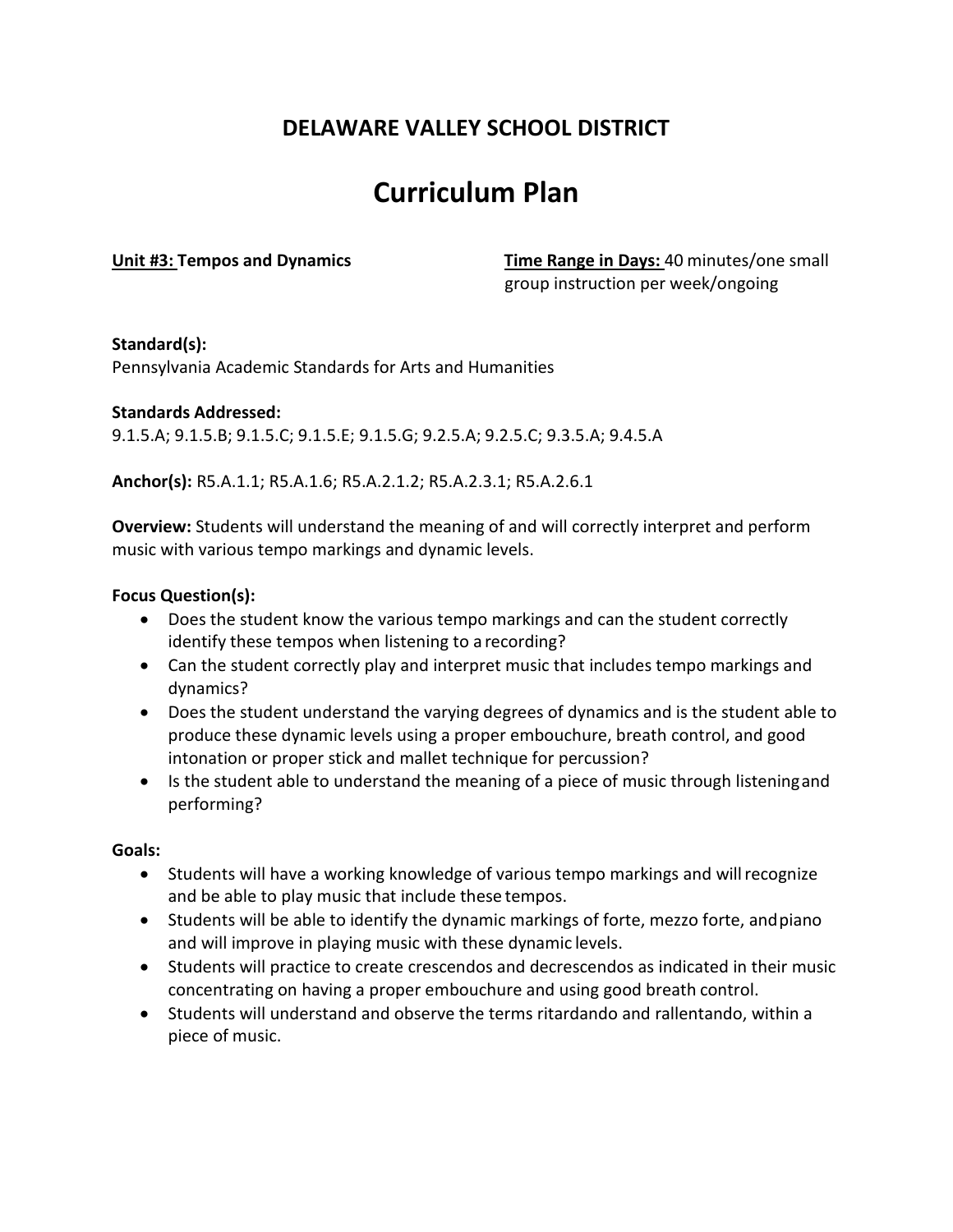#### **Objectives:**

- Students will recognize and observe the indicated tempo of a piece of music. (DOK 1,2)
- Students will recognizeand be able to differentiate between the dynamic levels in a piece of music. (DOK 1, 3)
- Students will understand and correctly interpret crescendos and decrescendos as they occur in music. (DOK 1, 2)
- Students will demonstrate an understanding of tempo change terms such as ritardando and rallentando and will be able to determine when and why they are to be applied to a piece of music. Students will be able to correctly perform music that includes a ritardando or rallentando. (DOK 2, 3)
- Students will observe and correctly interpret/perform the following tempo change indicators: accelerando and "a tempo," and will be able to differentiate betweenthe two terms. (DOK 1, 2, 3)

#### **Core Activities and Corresponding Instructional Methods:**

- Teacher and student discussion of tempos in music, including pronunciation, English translation, and how it is applied to music.
- Teacher guided discussion/review of tempo markings and their pronunciations learned to date including allegro, moderato, andante. Introduction of new tempo markings adagio, allegretto, maestoso.
- Students will play as a group, songs/exercises in second instruction book that have tempos listed at beginning of song, particularly adagio, allegretto, maestoso. Students will determine the correct speed/tempo of the song and will play the music as indicated using a metronome set at the appropriate speed.
- Students will perform songs from the second instruction book using accompaniment CD's or online accompaniment to form a better understanding of tempo speeds.
- Students will use foot tapping or hand clapping while performing a piece of musicto reinforce the tempo/speed of each song.
- Discussion of dynamics in music, including pronunciation, English translation, and how they are applied in music. These include forte, mezzo forte, mezzo piano, and piano.
- Students will listen to examples of music from instruction book that include dynamics and will work to correctly identify the dynamic levels within the music. Students will play songs/exercises in second instruction book with/without CD or online accompaniment, as well as band music that have dynamic markings indicated. Students will work toperform these pieces with the correct dynamic levels.
- Students will be introduced to crescendos and decrescendos within music, their pronunciation, and their purpose in music performance. Students will provide examples of crescendos and decrescendos that occur in daily life.
- Students will listen to examples of music that involve crescendos and decrescendosand will describe their function in a piece of music.
- Students will play songs/exercises and band music that include crescendos and decrescendos, working to control their sound levels using proper breathsupport.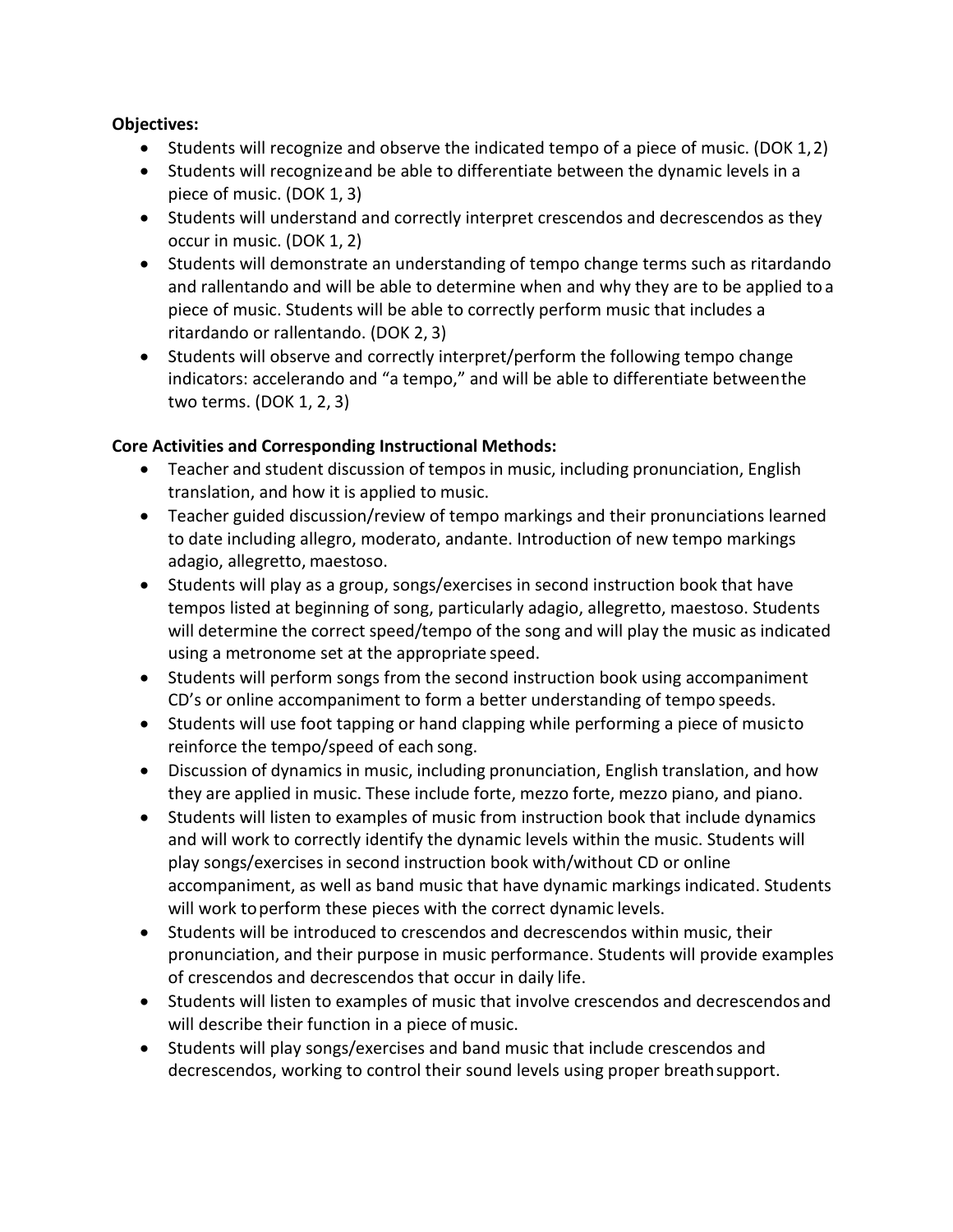- Students will listen to examples of music that involve a ritardando or rallentando and will describe their function within a piece of music. Discussion of the pronunciation of each.
- Students, with teacher guidance, will play songs/exercises or concert band music correctly that include the term ritardando or rallentando, or their abbreviations.
- Students will observe and correctly interpret/perform the following tempo change indicators: accelerando and "a tempo." Teacher will discuss with class the function of the tempo changes.
- Daily emphasis on rehearsal techniques that develop solid fundamentalmusicianship.

#### **Assessments:**

**Diagnostic:** group discussion, individual performance, group performance, teacher observation with individual response/correction.

**Formative:** individual performance, group performance, weekly progress/recall through performance in class and practice at home, sight reading.

**Summative:** student demonstration/teacher evaluation, evaluation of specific music assignment, group instruction attendance, band rehearsal attendance, class participation, concert performance.

#### **Extensions:**

- Students will listen to recorded music that provide examples of the various tempo markings to achieve a better understanding in terms of speed for how fast/slow apiece should be performed.
- Students will continue to review tempos by writing the name of each tempo onseparate note cards. Students will determine the correct order of the tempos from slow to fast and will provide song examples of each tempo.
- Students will practice at home an amount of time determined by the teacher to reinforce the recognition and observance of what was learned in this unit.
- Students will insert dynamics to songs/exercises that have no dynamics written and will provide an explanation of why these dynamics are used in certain areas of themusic.
- Students will sight read music with various tempo and dynamic indicators, working to improve their sight reading skills.

#### **Correctives:**

- Students and teacher will play songs/exercises in instruction book and band music that indicate tempo markings, using a metronome to reinforce proper speed required for each song.
- Students will listen to online accompaniment or CD's that have tempo markings before playing songs/exercises as a group in class and in practicing athome.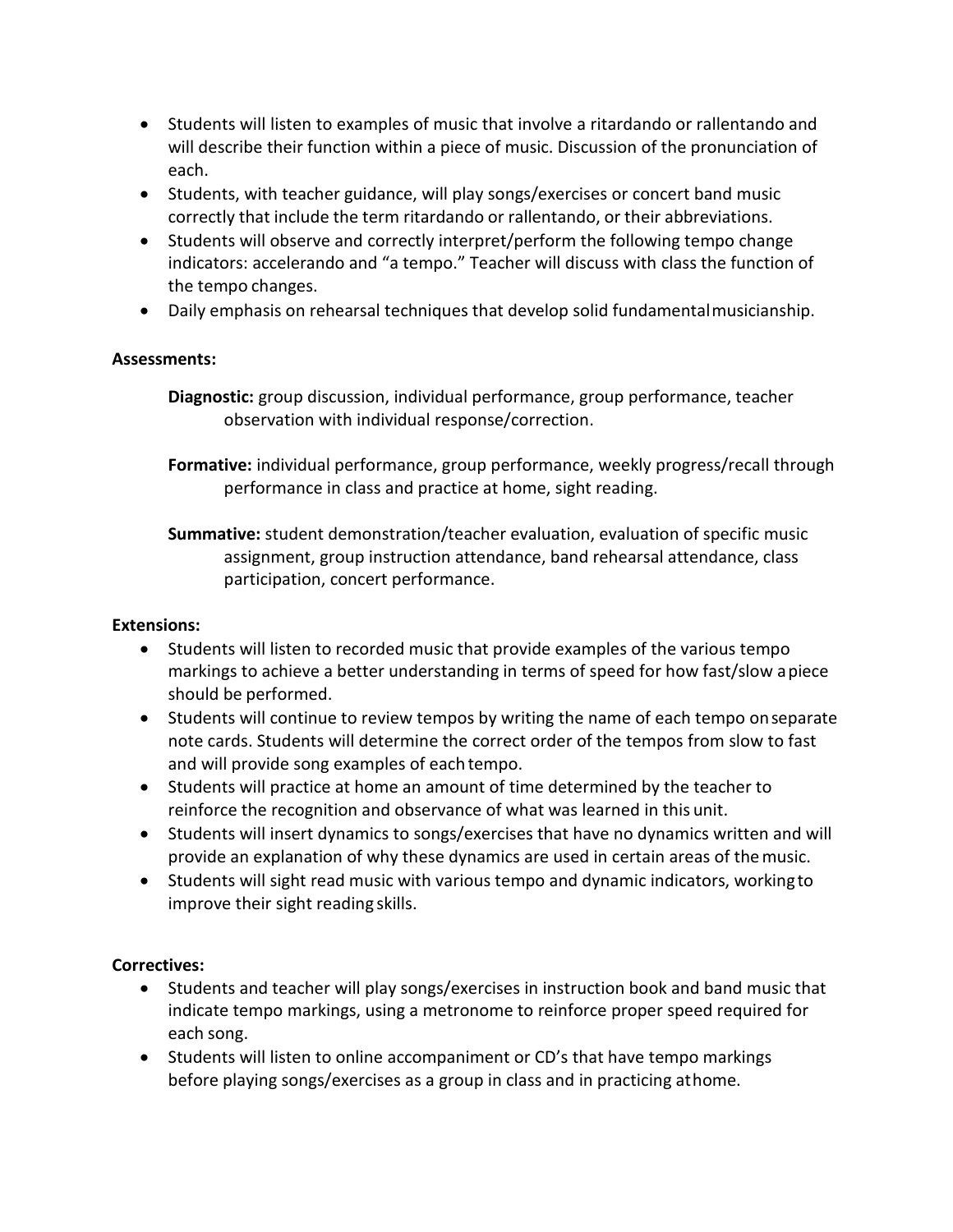- Students will listen to online accompaniment or CD's that have dynamic markings beforeplaying songs/exercises as a group in class and in practicing athome.
- Students will perform a song individually using correct dynamic levels, and tempo change indicators with feedback and support from other classmembers.

#### **Materials and Resources:**

- Student'sinstrument
- Reeds, valve oil, slide grease
- Sound Innovations, Book 1 and CD's or online. Alfred Music, 2010.
- Tradition of Excellence, Book 1., 2016. Kjos Music Company
- Sound Innovations, Book 2 and CD's or online. Alfred Music, 2011.
- Tradition of Excellence, Book 2. ,2016. Kjos Music Company
- Various comprehensive band method instruction books.
- Concert band music.
- Metronome
- Tuner
- Smart Board
- Audio and video recordings
- Music staff paper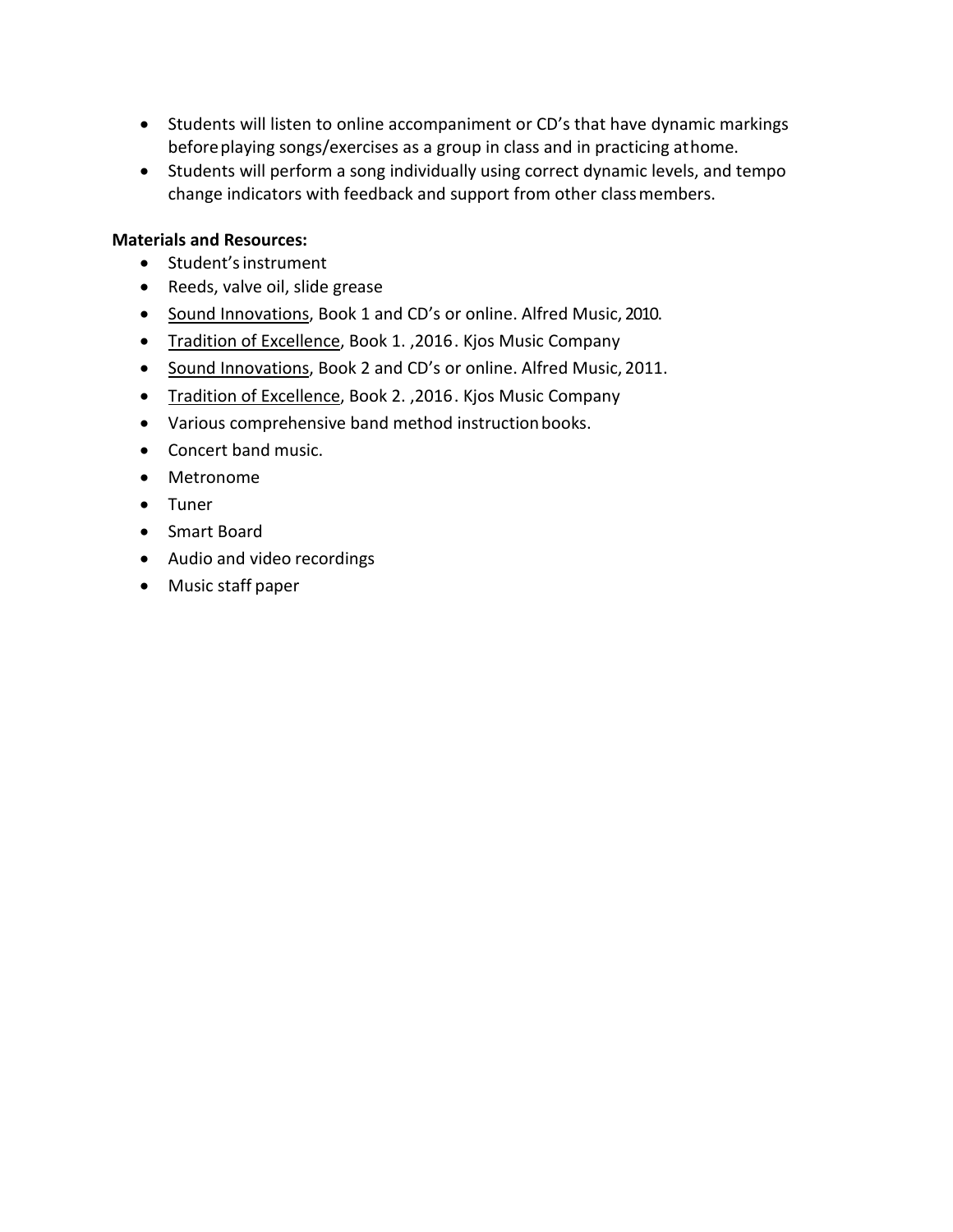### **UNIT #4: Time Signatures**

**Big Idea # 1:** Music has been written throughout history in various styles/genres. Performance of music includes the observation of the time signature before a piece is played in order to understand the overall rhythmic spirit of the music.

#### **Essential Questions:**

- What time signatures can the student identify?
- Can student explain what both top and bottom numbers represent?
- Is the student capable of performing music written in various time signatures, using correct counting for each?
- How does a time signature affect the overall rhythmic feel of asong?

#### **Concepts:**

- Interpretation of music notation and rhythms when reading/performing music.
- Musical performance.
- Observation of time signatures and its corresponding rhythmic counting.

- Interpretation of music notation and rhythms when reading/performing music with different time signatures.
- Music analysis.
- Musical performance
- Improvement of sight reading skills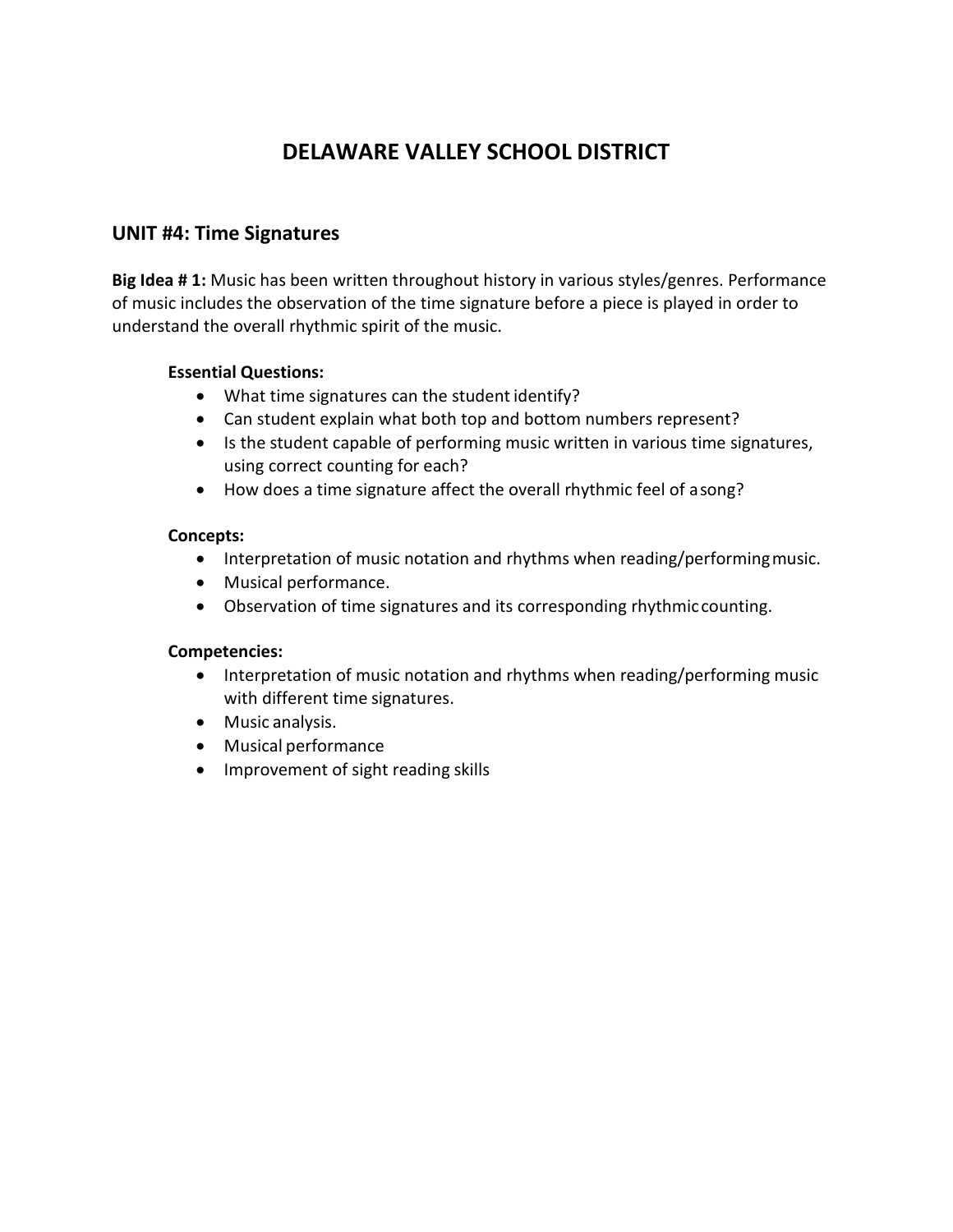# **Curriculum Plan**

**Unit #4: Time Signatures Time Range in Days:** 40 minutes/one small group instruction per week/ongoing

#### **Standard(s):**

Pennsylvania Academic Standards for Arts and Humanities

#### **Standards Addressed:**

9.1.5.A; 9.1.5.B; 9.1.5.C; 9.1.5.D; 9.1.5.G; 9.2.5.A; 9.2.5.C; 9.3.5.A

#### **Anchor(s):**

R5.A.1.1; R5.A.2.1.2; M5.A.1.3.3; M5.A.2.1.1; M5.A.2.1.2; M5.B.2.2.3

**Overview:** Students will be able to identify new time signatures, cut time (alla breve), and 6/8 time. They will be able to explain various note values in accordance with each time signature and will be able to differentiate between the cut time, 6/8 time, and the traditional 4/4 time signatures. Students will work to perform music that utilizes these time signatures, using correct counting of rhythms accordingly.

#### **Focus Question(s):**

- Does the student recognize various time signatures and can the student correctly identify note values and counting for each of these time signatures?
- Can the student correctly perform and interpret music with different timesignatures?
- Can the student analyze and correctly apply the appropriate note values to music that includes a cut time or 6/8 time signature?

#### **Goals:**

- Students will be able to correctly identify note values within a piece of music according to its time signature.
- Students will understand cut time, will recognize it in its various forms, and will be able to correctly count and play music with this time signature.
- Students will be able to identify the 6/8 time signature and will understand the differences when compared to cut time or 4/4 time.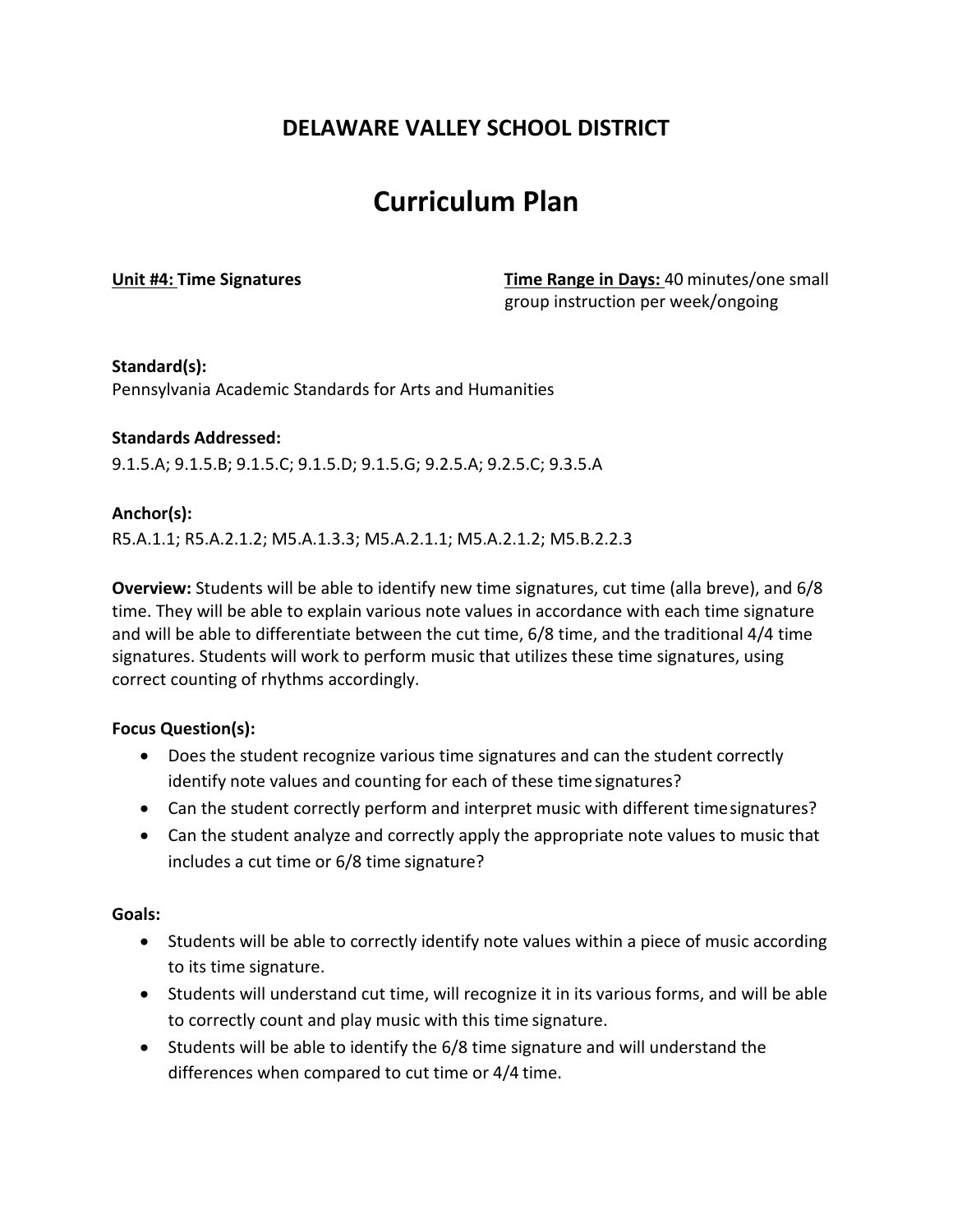• Students will be able to correctly count and perform music written in various time signatures.

#### **Objectives:**

- Students will recognize the indicated time signature at the beginning of a piece of music. (DOK 1)
- Students will be able to recognize and apply through performance various time signatures within pieces of music. (DOK 1, 4)
- Students will compare cut time (alla breve) to the traditional 4/4 time signature and will determine the meaning of the bottom number of each, as well as the beats per measure. (DOK 3)
- Students will determine the correct notation values for music written in cut time(alla breve). (DOK 3)
- Students will compare the 6/8 time signature to the traditional 4/4 time signatureand to cut time and will determine the meaning of the bottom number of each, as well as the beats per measure and its note values. (DOK 3)
- Students will determine the correct notation values for music written in the 6/8time signature. (DOK 3)
- Students will be able to correctly identify, count, and perform music written in the traditional 4/4, 3/4, and 2/4 time signatures, as well as the cut time and 6/8 time signatures. (DOK 1, 2)

#### **Core Activities and Corresponding Instructional Methods:**

- Teacher guided discussion/review of time signatures learned to date including 4/4, 3/4, and 2/4, with a review of how to count each time signature, and the rhythmic feel each time signature produces within the music.
- Explanation of cut time signature, meaning of each number, including beats per measure and how note values are affected.
- Students will make a chart of these time signatures and their note values to use for reference. Comparison of meaning of bottom numbers in 4/4 and cut timesignatures.
- Students will observe specific songs/exercises in second instruction book which are written in a cut time signature. Students will tap one foot, clap and count out loud the rhythms/ measures in each of these pieces prior to playing themusic.
- Emphasis will be made to always check the time signature before performing a pieceof music.
- Students will write counting underneath measures of songs/exercises written in cut time, and will then play said songs on respective instruments, using a metronome to reinforce counting.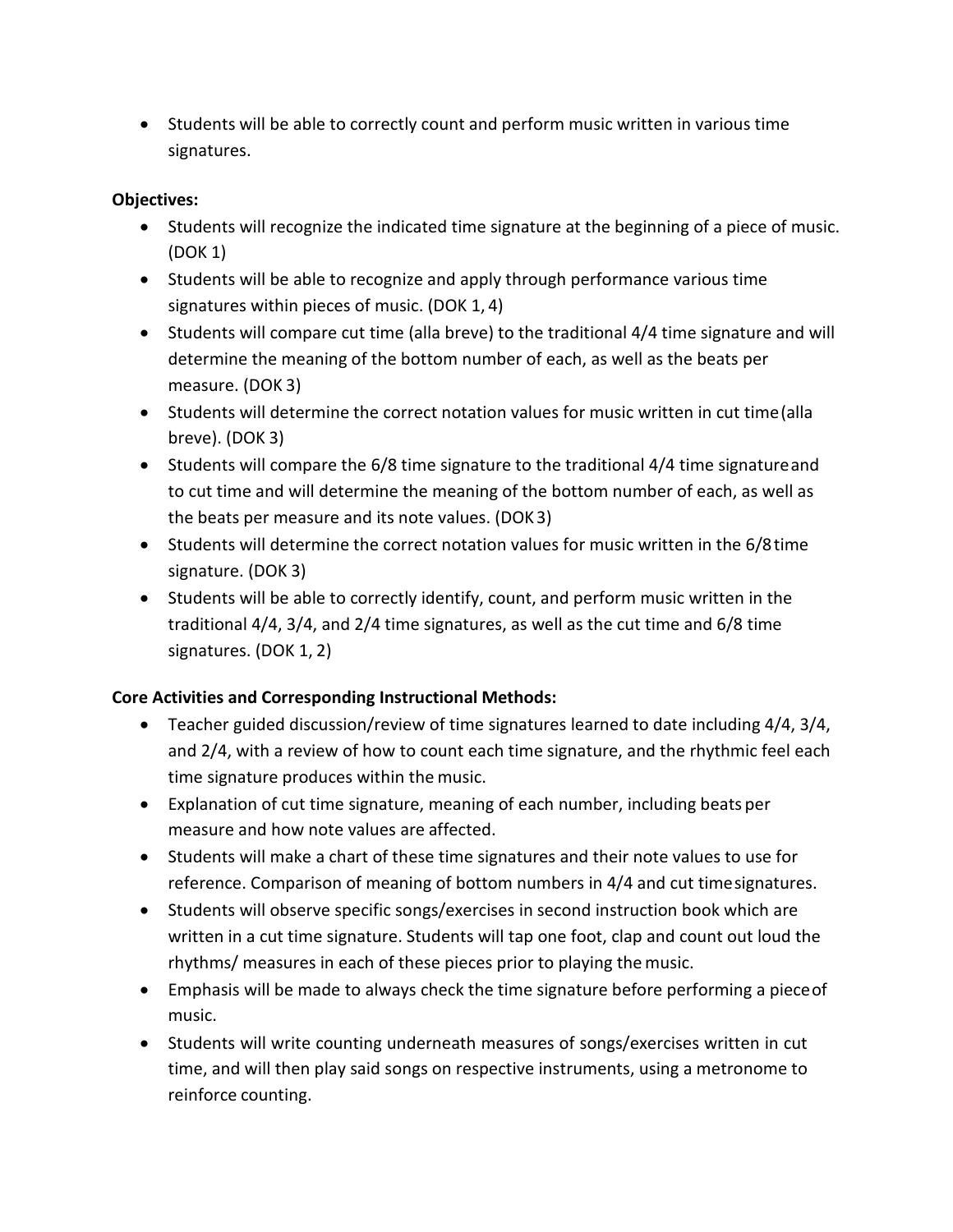- Students will look at specific songs/exercises in lesson book written in the 6/8 time signature and will determine how many beats each note receives. Students will clap and count out loud the rhythms/measures prior to playing the music. Students may play with/without CD accompaniment.
- Students will write counting underneath the notation of songs written in 6/8 time, counting six beats per measure, and will then play these songs on respective instruments, using a metronome to reinforce counting.
- After students have become comfortable playing/counting in the 6/8 time signature, the teacher will introduce students to a different way to count in the 6/8 time, using only two beats per measure, rather than six beats.
- Daily emphasis on rehearsal techniques that develop solid fundamental musicianship.

#### **Assessments:**

**Diagnostic:** group discussion, class performance, individual performance, teacher observation with student response/corrections.

**Formative:** observation of band rehearsals, small group instruction classes, weekly progress/recall through playing in band rehearsals and practice at home, sight reading

**Summative:** student demonstration/teacher evaluation and discussion at next rehearsal/group sectional, group instruction attendance, band rehearsal attendance, class participation, concert performances.

#### **Extensions:**

- Students will continue writing down counting and will indicate where beats are emphasized in each measure before playing songs written in cut time.
- Students will play songs/exercises within second instruction book individually and/or as a group, with/without CD accompaniment, concentrating on tapping the foot to the beat.
- Students will sight read new concert band music, songs/exercises that include the cut time or 6/8 time signature.

#### **Correctives:**

- Students will practice at home an amount of time determined by the teacher to reinforce the recognition and observance of what was learned in this unit.
- Students will continue to concentrate on tapping the foot to the beat and will use a metronome to reinforce the beat location.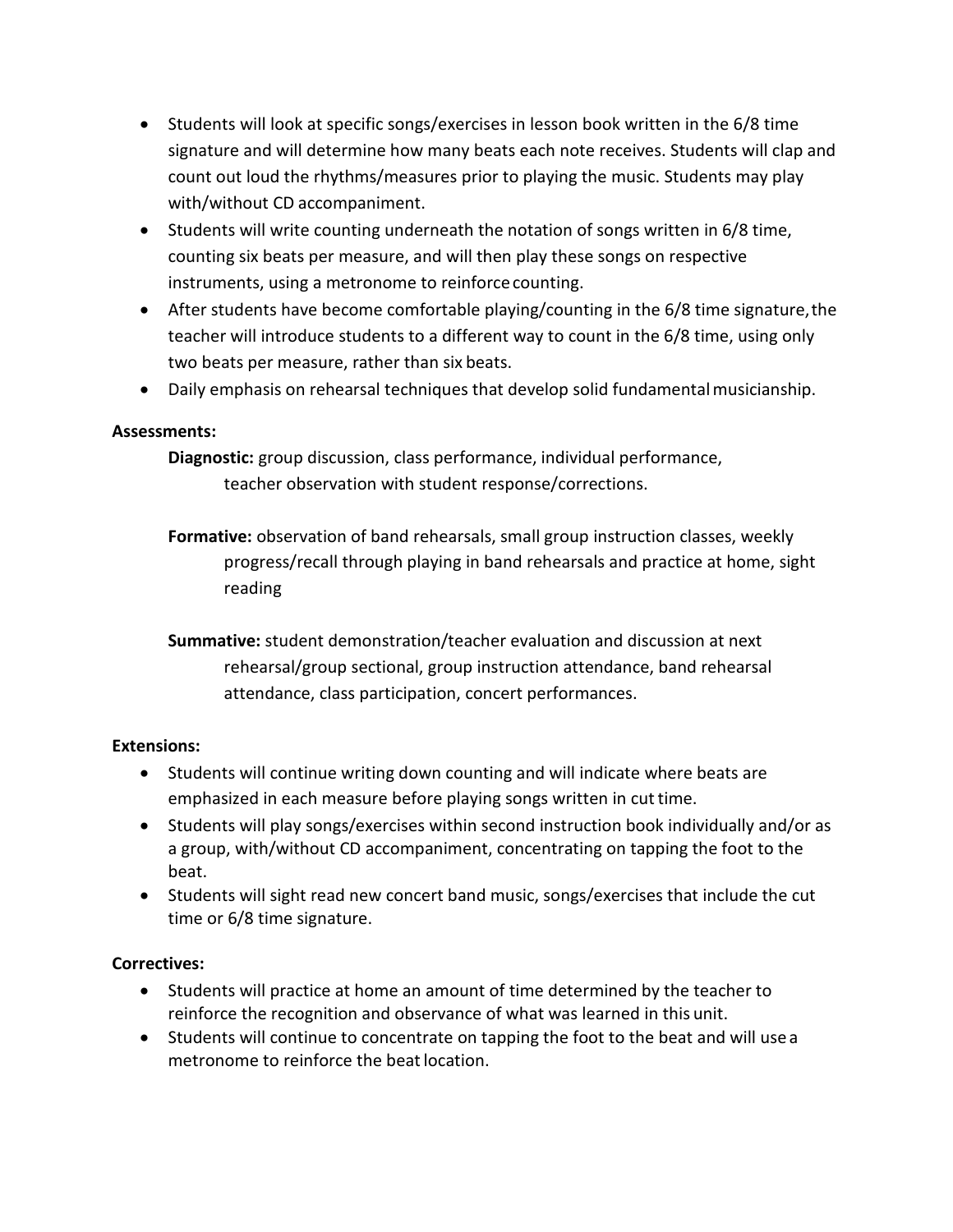• Students will play songs/exercises within second instruction book individually and/or as a group, with/without CD accompaniment, concentrating on tapping the foot to the beat.

#### **Materials and Resources:**

- Student'sinstrument
- Reeds, valve oil, slide grease
- Sound Innovations, Book 1 and CD's or online. Alfred Music, 2010.
- Tradition of Excellence, Book 1. ,2016. Kjos Music Company
- Sound Innovations, Book 2 and CD's or online. Alfred Music, 2011.
- Tradition of Excellence, Book 2., 2016. Kjos Music Company
- Various comprehensive band method instruction books.
- Concert band music.
- Metronome
- Tuner
- Smart Board
- Audio and video recordings
- Music staff paper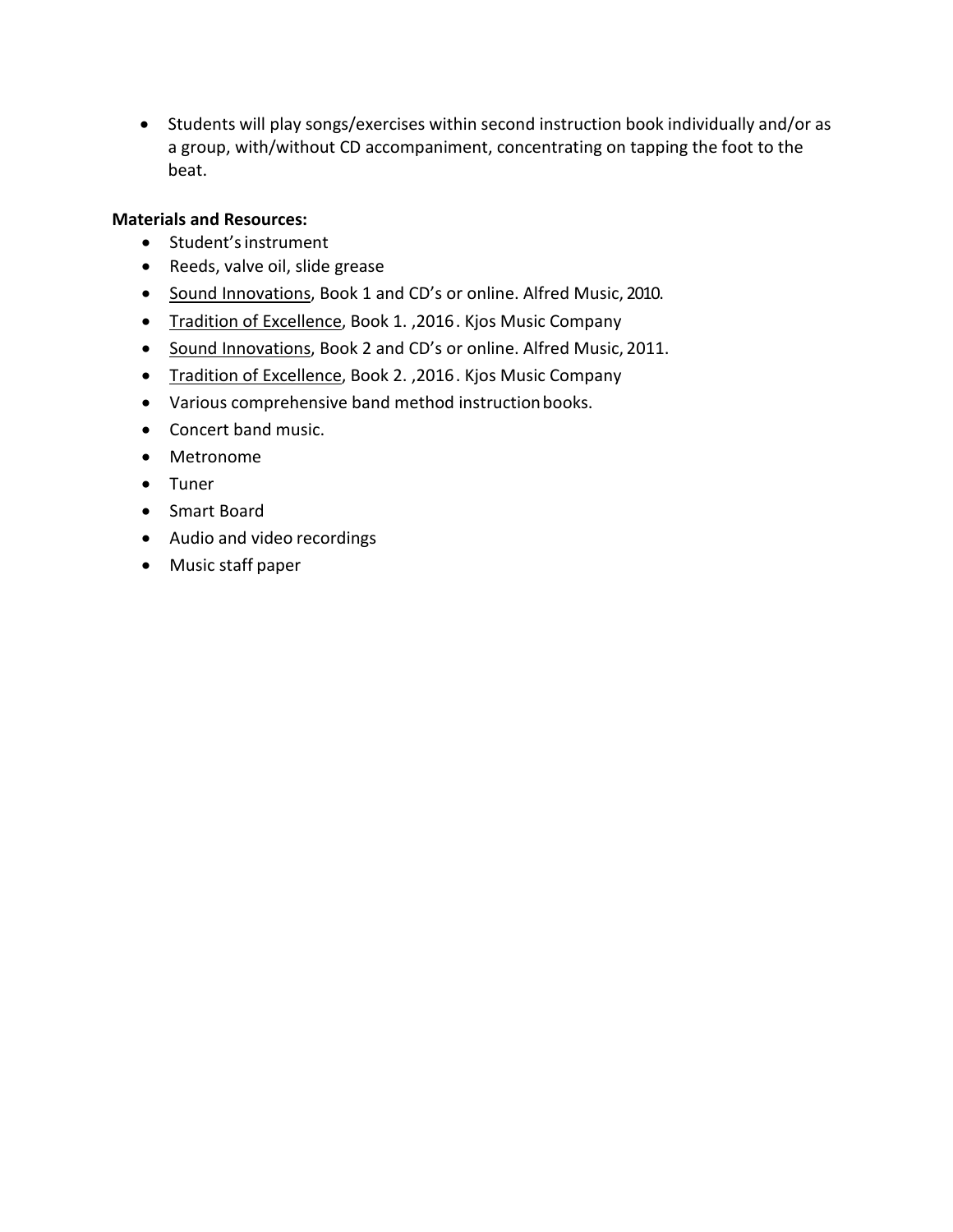### **UNIT #5: Key Signatures and Scales**

**Big Idea # 1:** It is important for students to observe and recognize key signatures at the beginning of and within a piece of music because key signatures help to determine the overall structure of a piece of music. There are numerous key signatures, and students should be able to determine the names of the key signatures so they may successfully perform music.

#### **Essential Questions:**

- What is a key signature?
- How can a student determine the name of a key signature and its corresponding sharps or flats?
- What is the role of a key signature in musiccomposition?

#### **Concepts:**

- Interpretation of music notation and rhythms when reading/performing music.
- Musical performance.
- Observation of key signatures and its particularnotation.

#### **Competencies:**

- Interpretation of music notation and rhythms when reading/performing music.
- Music analysis.
- Musical performance.
- Improvement of sight reading skills.

**Big Idea #2:** Scales form the skeletal structure of a piece of music and act as a guide for proper notation within a song. When students become proficient performing various scales they will recognize the presence of scales within a piece of music and will see improvement in their playing. This will strengthen students' confidence in their performance on an instrument and will allow them to analyze the musical structure of a song quickly.

#### **Essential Questions:**

- What is a major scale?
- What is a minor scale?
- What is the function of intervals in scales?
- How are scales important to the structure of music?

#### **Concepts:**

• Interpretation of music notation and rhythms when reading/performing music.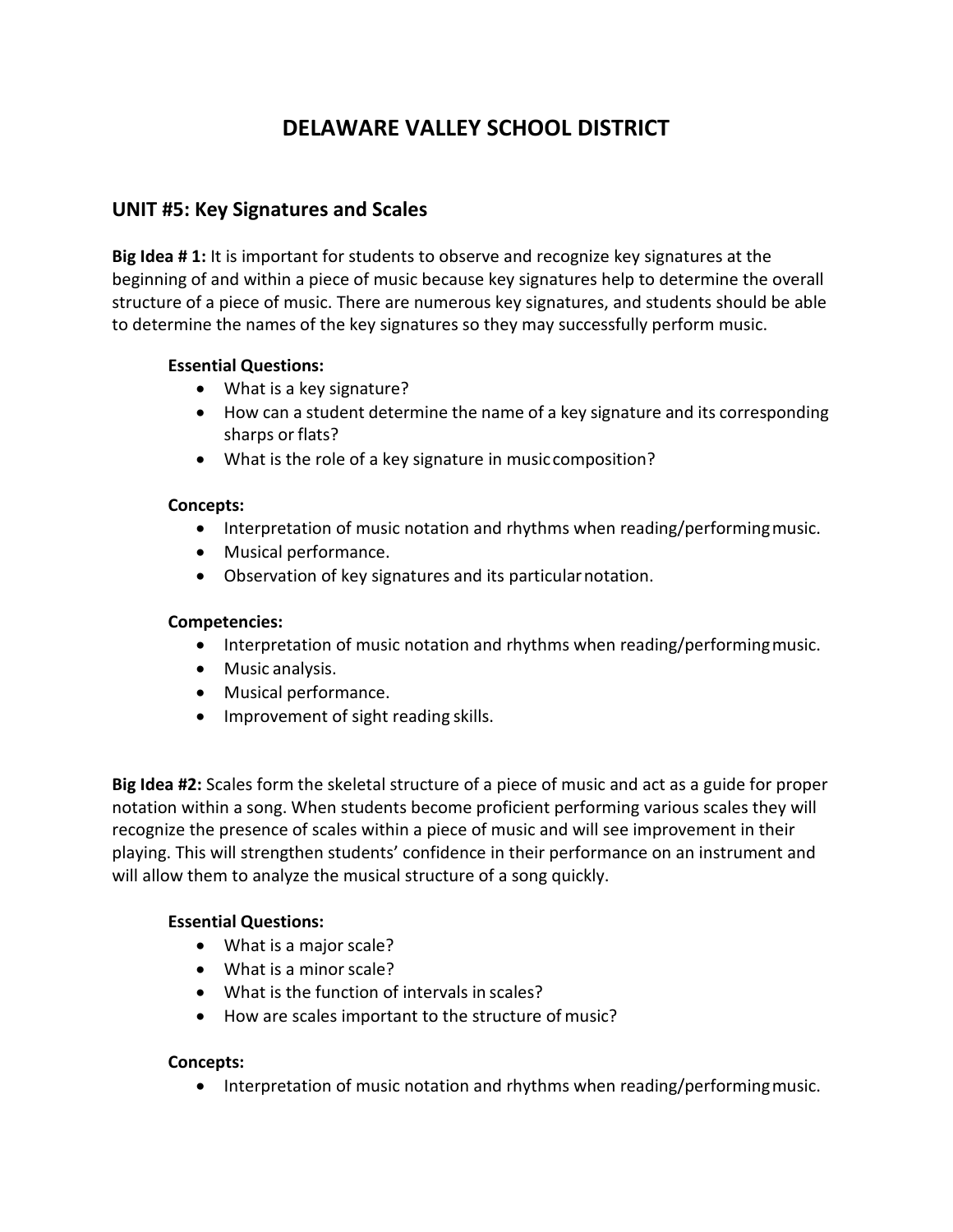- Musical performance.
- Knowledge of various scales and observation of key signatures

- Interpretation of music notation and rhythms when reading/performingmusic.
- Music analysis.
- Musical performance.
- Improvement of sight reading skills.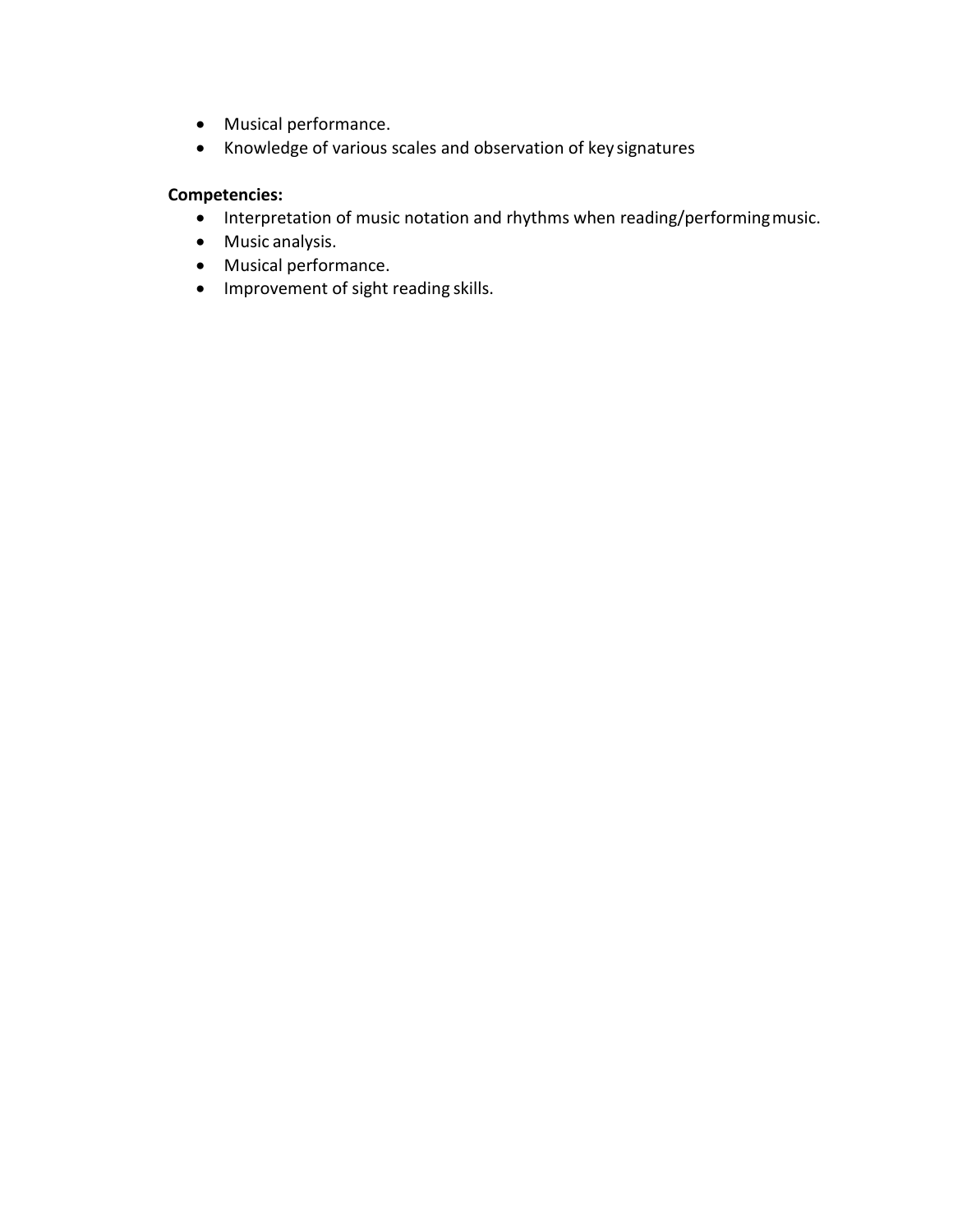# **Curriculum Plan**

**Unit #5: Key Signatures and Scales Time Range in Days:** 40 minutes/one small group instruction per week/ongoing

#### **Standard(s):**

Pennsylvania Academic Standards for Arts and Humanities

#### **Standards Addressed:** 9.1.5.A; 9.1.5.B; 9.1.5.C; 9.1.5.G; 9.2.5.A; 9.2.5.C; 9.3.5.A; 9.3.5.E

#### **Anchor(s):**

R5.A.1.1; R5.A.2.1.2; M5.B.2.2.3

**Overview:** Students must work to recognize key signatures at the beginning of a piece of music and play the music correctly according to the specific sharps, flats, or naturals within that key signature. Students will be able to correctly play/perform major scales on their respective instruments and will be able to understand the importance of a scale (Major or minor) and its key signature in relation to the structure of a piece of music.

#### **Focus Question(s):**

- Does the student recall the order of sharps and flats in a key signature?
- Does the student observe the key signature when performing a piece ofmusic?
- Can the student play major scales and minor scales?
- Does the student recognize the function of scales within the composition ofmusic?

#### **Goals:**

- Key signatures and scale recognition will assist students to understand and observe the structure of a piece of music.
- When students become proficient performing various scales they will recognize scales within a piece of music. Their technical performance will advance because of improvement in fingering coordination, dexterity, muscle memory, overall timing, and intonation. This will strengthen students' confidence in their performance of an instrument and will allow them to analyze the musical structure of a songquickly.
- Students will be introduced to minor scales and will accurately play minorscales.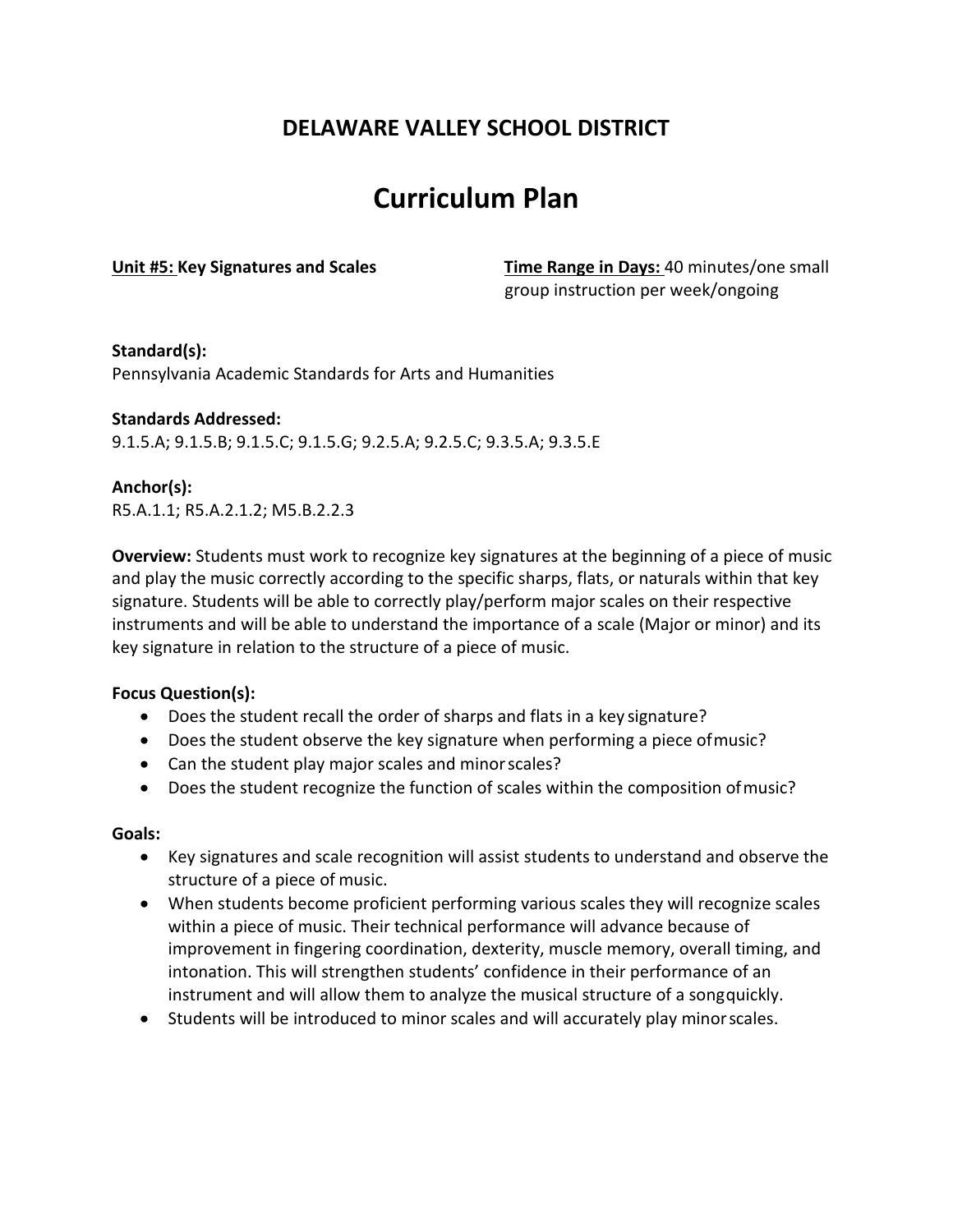#### **Objectives:**

- Students will be able to identify and correctly apply key signatures to notation within a piece of music prior to its performance. (DOK 2, 4)
- Students will be able to recall and state the order of flats and sharps within a key signature and will work to correctly identify the names of key signatures. (DOK 1, 2)
- Students will be able to recognize and perform a concert B flat scale, with correct interpretation of the key signature. (DOK 1, 2, 3)
- Students will understand how scales are the basic building blocks of music composition. (DOK 1)
- Students will be able to differentiate between Major and minor scales. (DOK3)
- Students will improve sight reading skills through performance of new songs/exercises/concert music and identification of varying key signatures. (DOK 1, 2)

#### **Core Activities and Corresponding Instructional Methods:**

- Discussion of key signatures. Students will identify various key signatures in each song prior to playing a piece of music.
- Students will play specific songs/exercises in second instruction book, with/without CD accompaniment and concert band music with various key signatures, which may/may not include key signature changes, paying attention to notation affected by key change.
- Explanation of major scales in music including how they are structured, notation that scales begin and end on, what scales sound like using familiar solfege, and observation of key signatures in scales.
- Explanation of major scales, how they are structured, what note each scale begins and ends on, what scales sound like using familiar solfege as an example, and observationof key signatures in scales.
- Students will play a concert B flat scale as it appears in second instruction book individually on respective instruments with teacher making corrections as needed. Students will understand use of concert B flat scale as a warm‐upscale.
- Analysis of various scales including concert E flat major scale, concert F major scale, concert A flat major scale, concert C major scale. Students will compare each scale in terms of key signature and intervals.
- Students will listen to recordings, teacher demonstration of natural minor scales, and compare songs and scales to major scales. Students will examine intervals between each note for a natural minor scale.
- Students will work to correctly play minor scales and will identify pieces of music written in a minor key signature.
- Students will study concert band music for respective instruments to determine key signature and to determine if any scales, or scale‐wise movement, are included within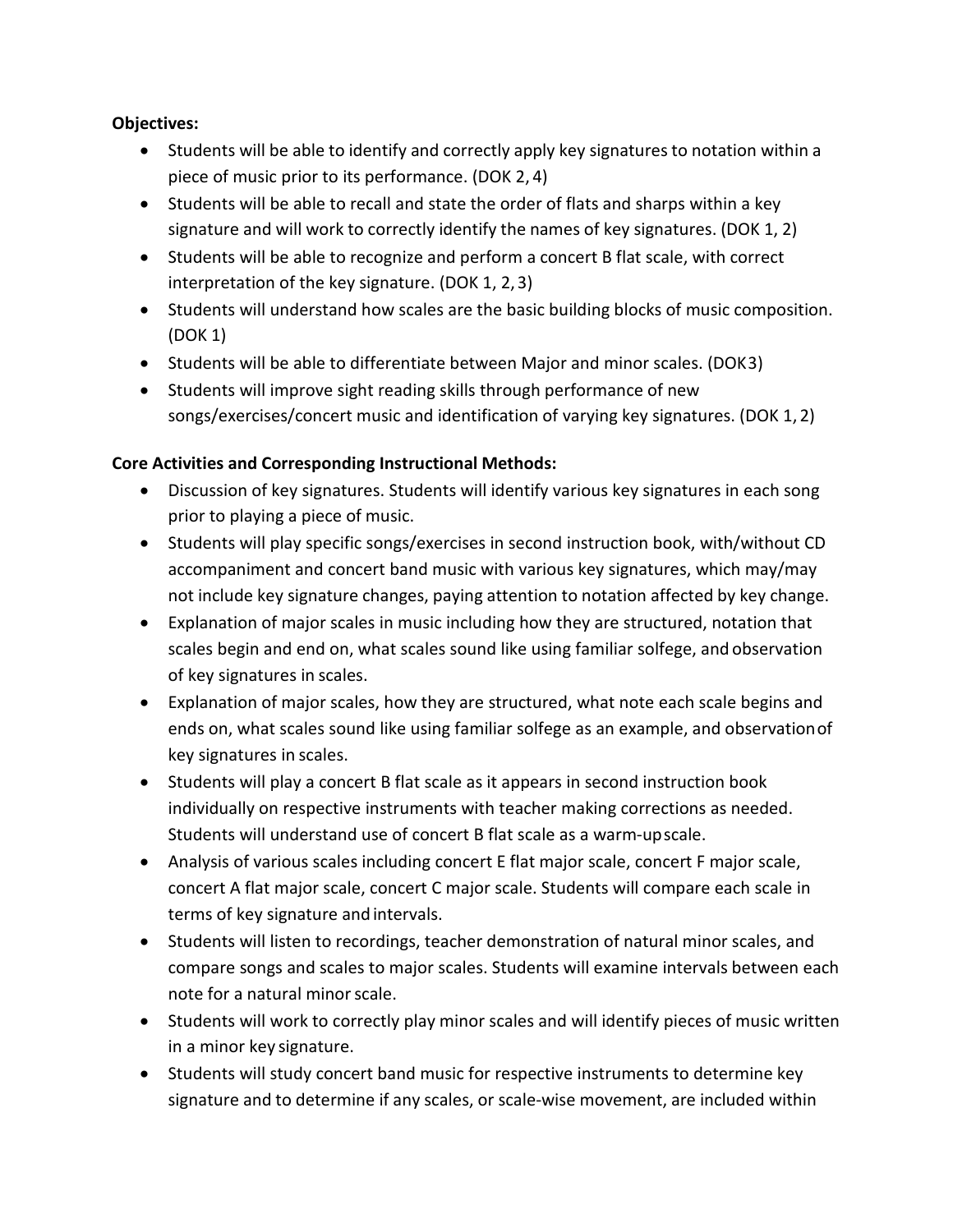music. Students will determine what scale music is based on and will refer to the key signature for help.

• Daily emphasis on rehearsal techniques that develop solid fundamentalmusicianship.

#### **Assessments:**

- **Diagnostic:** group discussion, individual performance, group performance, teacher observation with individual response/correction.
- **Formative:** individual performance, group performance, weekly progress/recall through performance in class and practice at home; sight reading.

**Summative:** student demonstration/teacher evaluation, evaluation of specific music assignment, group instruction attendance, band rehearsal attendance, class participation, concert performance

#### **Extensions:**

- Students will work on playing various scales which appear in second instruction book at a progressively faster tempo in class and through practicing athome.
- Students will be assigned specific scales to learn, perform, and memorize.
- Students will study concert band music for respective instruments to determine key signature and to determine if any scales, or scale-wise movement, are included within music. Students will determine what scale music is based on and will refer to the key signature for help.
- Students will practice at home an amount of time determined by the teacher to reinforce the recognition and observance of what was learned in this unit.
- Students will work on improving sight reading skills by playing music with varying key signatures.

#### **Correctives:**

- Students may write flats, sharps, or natural signs next to affected notes as necessary from key signature or key change to serve as a visual reminder forstudents.
- Students will practice at home an amount of time determined by the teacher to reinforce the recognition and observance of what was learned in this unit.
- Students will play songs/exercises within second instruction book individually and/or as a group, with/without online or CD accompaniment, listening to determine if the music is in a major or minor key.

#### **Materials and Resources:**

• Student'sinstrument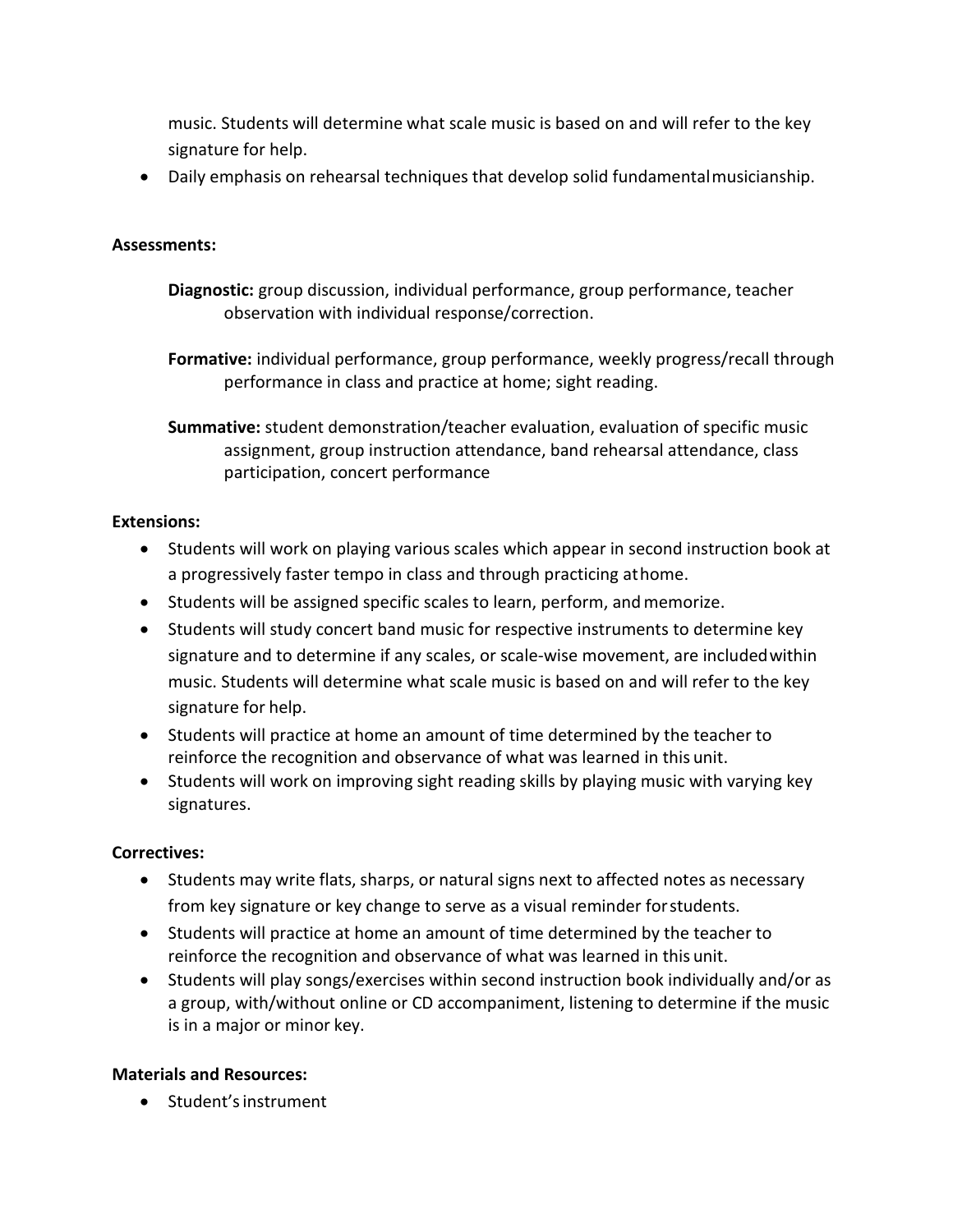- Student'sinstrument
- Reeds, valve oil, slide grease
- Sound Innovations, Book 1 and CD's or online. Alfred Music, 2010.
- Tradition of Excellence, Book 1., 2016. Kjos Music Company
- Sound Innovations, Book 2 and CD's or online. Alfred Music, 2011.
- Tradition of Excellence, Book 2., 2016. Kjos Music Company
- Various comprehensive band method instruction books.
- Concert band music.
- Metronome
- Tuner
- Smart Board
- Audio and video recordings
- Music staff paper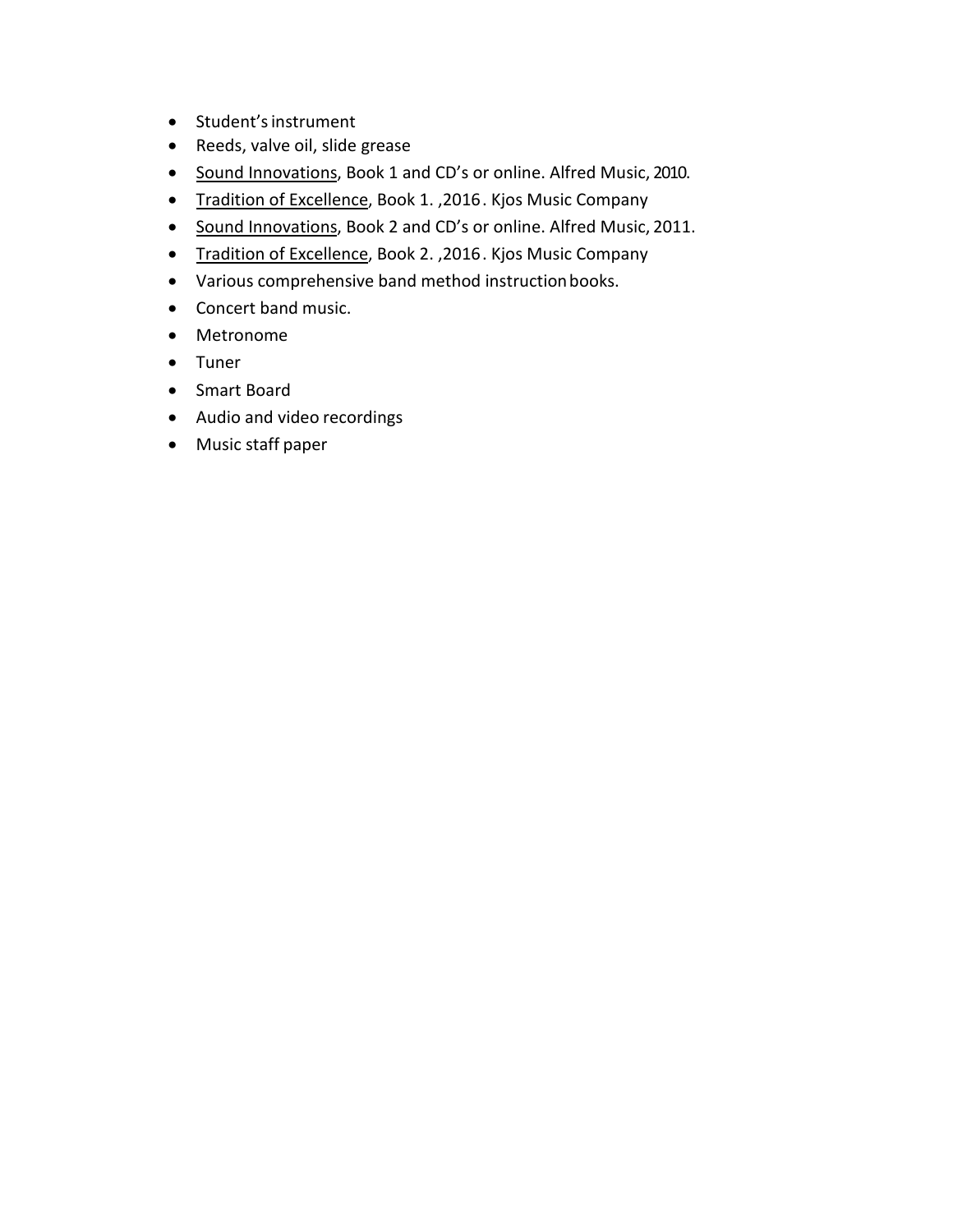### **UNIT #6: Enharmonics and Chromatic Scales**

**Big Idea # 1:** Enharmonics are two notes that are written differently, with different names, but sound the same and use the same fingering. Students must understand why enharmonic notes appear, recognize situations in music during which enharmonics occur, and accurately play the correct pitch for each note. A chromatic scale is a scale based on ascending and descending in one half step sequential intervals without omitting any notes and is the basis for all scales.

#### **Essential Questions:**

- What are enharmonics?
- Can students recall the enharmonic equivalents of notation previouslylearned?
- Can students perform music that include enharmonic notes?
- What is a chromatic scale?
- Can students correlate enharmonic notation within a chromatic scale tonotation previously learned?
- Can students perform a chromatic scale(s)?

#### **Concepts:**

- Interpretation of music notation and rhythms when reading/performingmusic.
- Musical performance.
- Knowledge of various scales and observation of key signatures.

- Interpretation of music notation and rhythms when reading/performing music.
- Music analysis.
- Musical performance.
- Improvement of sight reading skills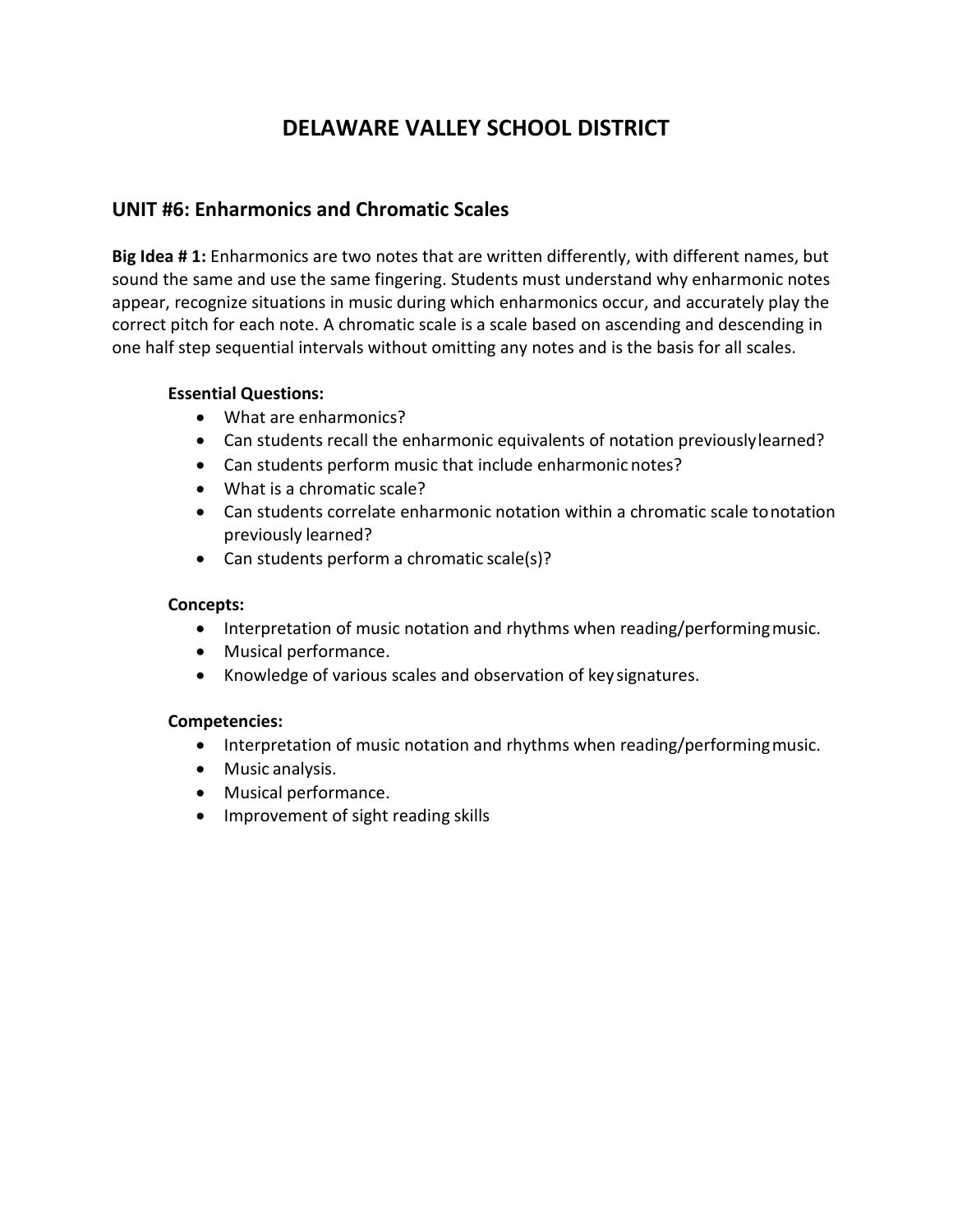# **Curriculum Plan**

**Unit #6: Enharmonics and Chromatic Scales Time Range in Days:** 40 minutes/one small

group instruction per week/ongoing

#### **Standard(s):**

Pennsylvania Academic Standards for Arts and Humanities

#### **Standards Addressed:** 9.1.5.A; 9.1.5.B; 9.1.5.C; 9.1.5.G; 9.2.5.A; 9.2.5.C; 9.3.5.A; 9.3.5.E

**Anchor(s):** R5.A.1.1; R5.A.2.1.2; M5.B.2.2.3

**Overview:** It is important that students understand the concept of enharmonics and can recognize and correctly play enharmonic notes, using correct fingerings, within a chromatic scale as well as concert band music.

#### **Focus Question(s):**

- Do students recognize the enharmonic equivalents of notation they have already learned how to play?
- Can students play a chromatic scale on respective instruments?

#### **Goals:**

- Students will be able to explain the concept of enharmonics and will be able to correctly identify enharmonic notes and their more common equivalents with a piece ofmusic.
- Students will recognize and work to correctly perform a chromatic scaleobserving enharmonics that appear within the scale.

#### **Objectives:**

- Students will recall that a flat lowers a pitch one half step, while a sharp raises a pitch one half step, and will provide/perform examples of each, comparing the sounds. (DOK 1,2)
- Students will correctly identify the interval patterns between notations in a chromatic scale. (DOK 2)
- Students will understand that sounds in music have two names. Students will recall the correct fingering for a specific note and will apply this fingering to its enharmonic equivalent. (DOK 1,2)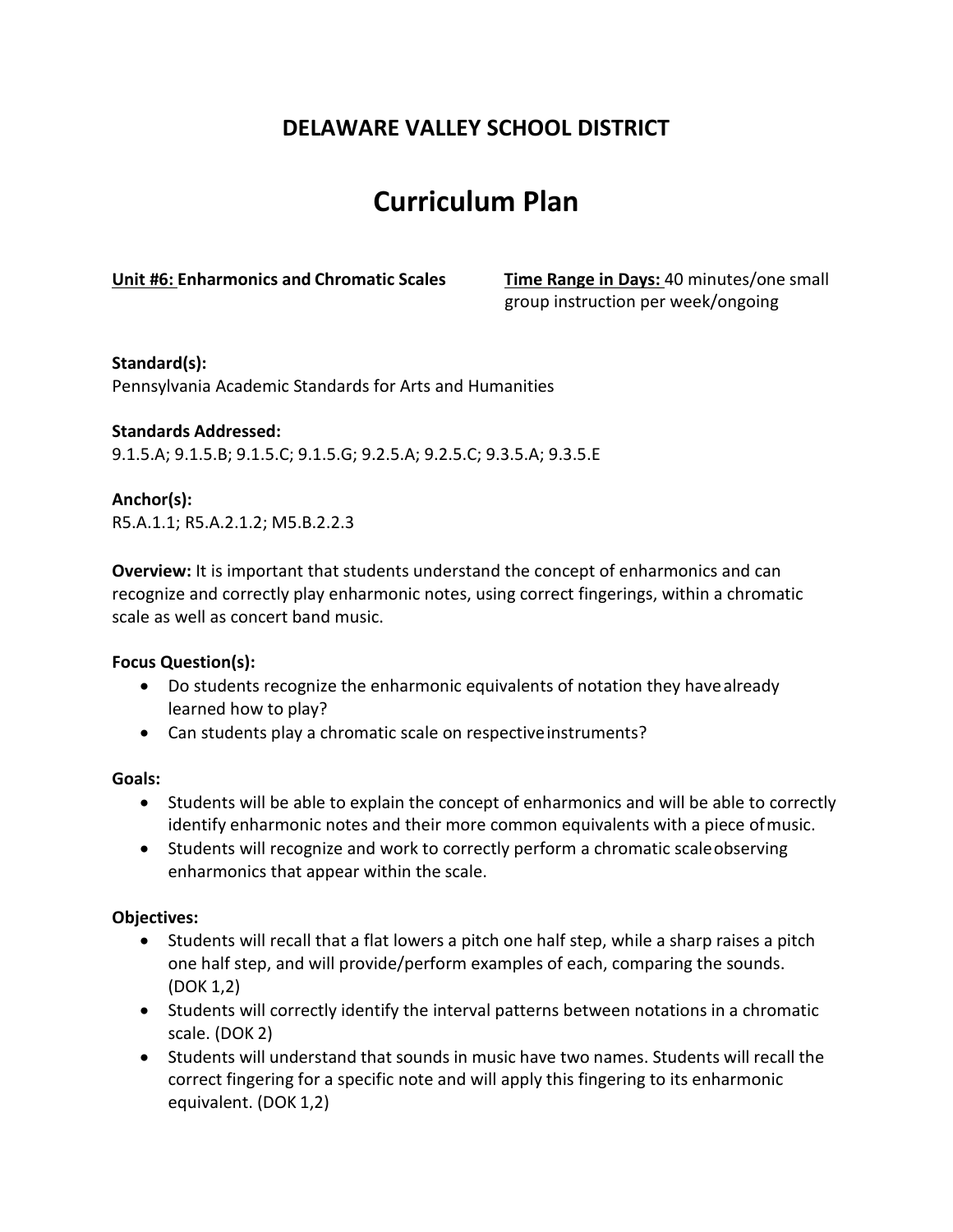- Students will design a chart using common note names and will add the enharmonic equivalents, utilizing both pitch names, to be used as a visual tool. (DOK4)
- Students will determine enharmonic equivalents for notation previously learned and will be able to apply correct fingerings to these notes. (DOK 2, 4)
- Students will perform a chromatic scale, observing the enharmonic notes that appear when the scale ascends and descends. (DOK 2,3)
- Students will recognize and correctly perform/interpret enharmonic notes as they appear in songs/exercises from the second instruction book and in concert band music. (DOK 1, 3)

#### **Core Activities and Corresponding Instructional Methods:**

- Students and teacher will review various flat or sharp pitches/notes previously learned by students on respective instruments. Review will include that a flat lowers a pitchone half step, while a sharp raises a pitch one half step.
- Explanation of the concept of enharmonics. Discuss functions of enharmonicnotes.
- Students will examine various enharmonic notes and determine the correct fingering and alternate name for each note.
- Students will listen to CD or online accompaniment for specific songs/exercises in second instruction book which include usage of enharmonics to listen for differences inpitch, and will then play these songs with/without CD or online accompaniment.
- Teacher will use keyboard as a visual aid to demonstrate a chromatic scale. Teacher should introduce a diagram of a piano keyboard to help students visualize a chromatic scale and/or enharmonic notes.
- Students and teacher will study a chromatic scale in second instruction book, note by note, to determine which notes the students recognize/remember. Students willwork to correctly identify the notes by recalling the enharmonic equivalent.
- Students will use the fingering chart in second instruction book to look up how toplay any notation they may not recall. This may include enharmonicnotation.
- Students will individually play a chromatic scale in the second lesson book, beginning slowly to correctly play each note. Students will continue to work on the chromatic scale in class and in practice at home until they can successfully perform this scale at a moderate to fast tempo with little or no mistakes.
- Daily emphasis on rehearsal techniques that develop solid fundamentalmusicianship.

#### **Assessments:**

**Diagnostic:** group discussion, individual performance, group performance, teacher observation with individual response/correction.

**Formative:** individual performance, group performance, weekly progress/recall through performance in class and practice at home; sight reading.

**Summative:** student demonstration/teacher evaluation, evaluation of specific music assignment, group instruction attendance, band rehearsal attendance, class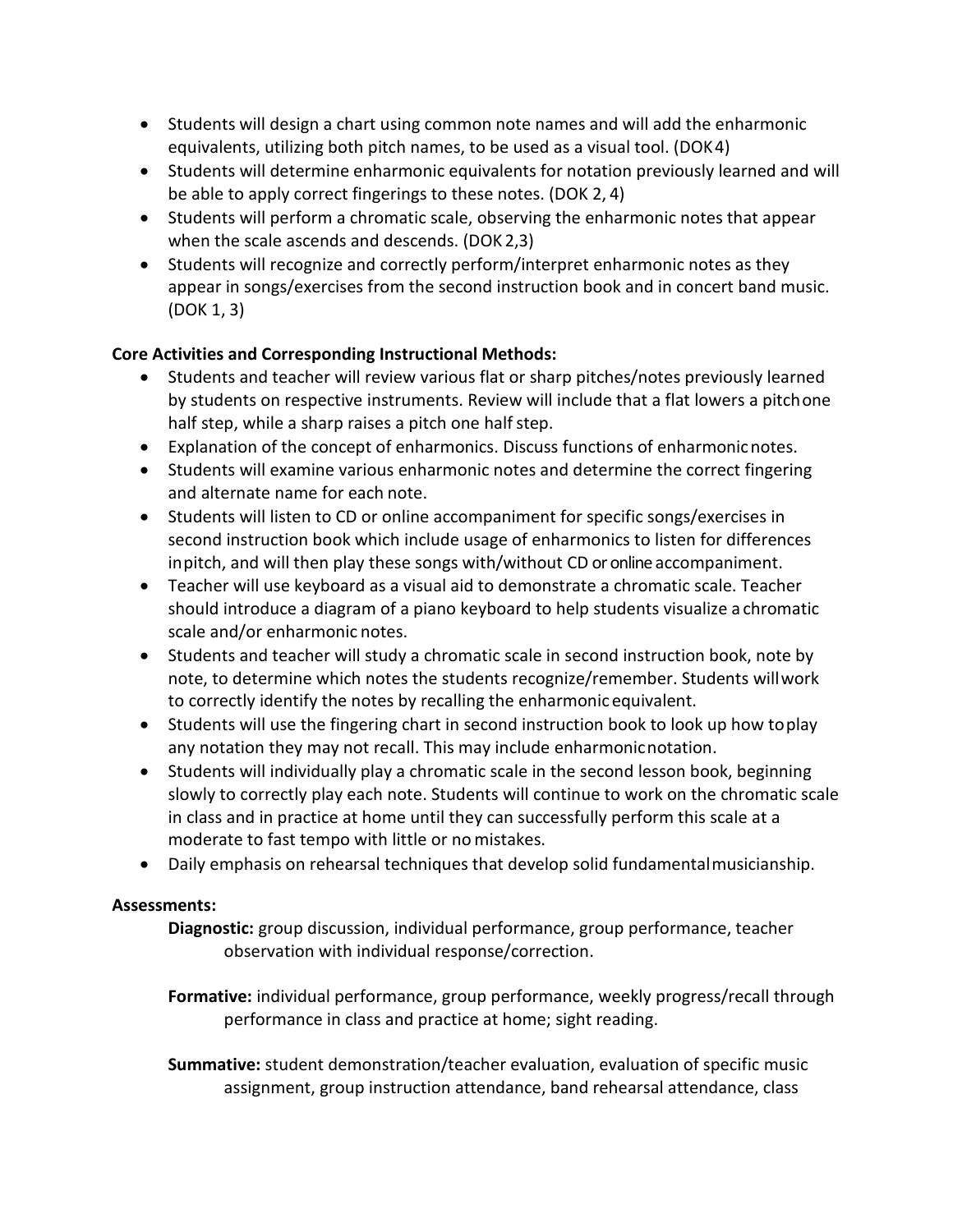#### participation, concert performance

#### **Extensions:**

- Students will work on recognition of enharmonic notes, including new pitches, and how to play these notes through practice of specific songs/exercises in second instruction book, with/without CD or online accompaniment, in class and through practice at home.
- Students may sing/play pitches in natural form, then sing/play the pitch after it has been altered by an accidental.
- Students will practice at home an amount of time determined by the teacher to reinforce the recognition and observance of what was learned in this unit.

#### **Correctives:**

- Students will refer to their enharmonic chart as necessary to recall alternate names of a pitch when practicing a piece of music in class or at home.
- Students will play songs/exercises in second instruction book which include new pitches/notations and their inharmonic equivalents with CD or online accompaniment. CD or online accompaniment will help students to hear the chromatic changes in themusic.
- Students will study concert band music for respective instruments to determine if there are any enharmonic notes or chromatic passages. Students will determine if they recognize these notes by their specific note name and may circle affected notes to serve as a visual reminder.

#### **Materials and Resources:**

- Student'sinstrument
- Reeds, valve oil, slide grease
- Sound Innovations, Book 1 and CD's or online. Alfred Music, 2010.
- Tradition of Excellence, Book 1. ,2016. Kjos Music Company
- Sound Innovations, Book 2 and CD's or online. Alfred Music, 2011.
- Tradition of Excellence, Book 2., 2016. Kjos Music Company
- Various comprehensive band method instruction books.
- Concert band music.
- Metronome
- Tuner
- Smart Board
- Audio and video recordings
- Music staff paper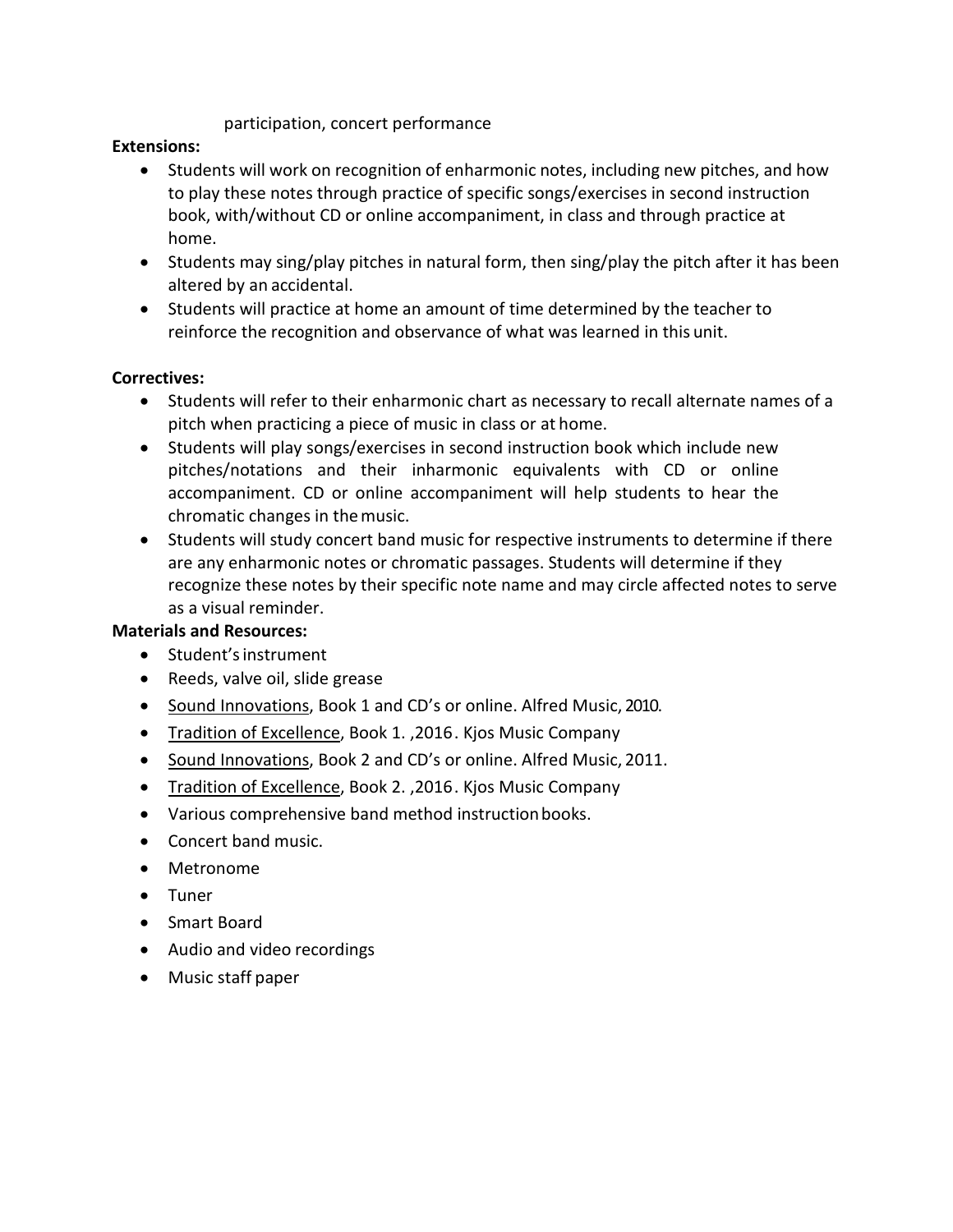### **UNIT #7: Articulations and Directional Symbols**

**Big Idea # 1:** Performing on a musical instrument requires a musician to utilize proper technique and stylistic interpretation of the written music. This includes the knowledge of where to go within the music and the inclusion of specific articulations to express the composer's intent and musical expression.

#### **Essential Questions:**

- What specific directional symbols do students recall and are they able to correctly interpret them when performing a piece ofmusic?
- What types of articulations do the studentsrecognize?
- How do articulations affect the stylistic interpretation of a piece ofmusic?
- Can students perform these articulations demonstrating proper technique learned for their respective instruments?

#### **Concepts:**

- Interpretation of music notation, rhythms, symbols, and articulations when reading/performing music.
- Musical performance.
- Sight reading skills.

- Perform printed notation with proper rhythms, pitches, and technique.
- Demonstrate continued development of technical ability on a student's specific instrument.
- Improvement of sight reading skills.
- Perform music of different styles and genres that incorporate skills and interpretations learned to date.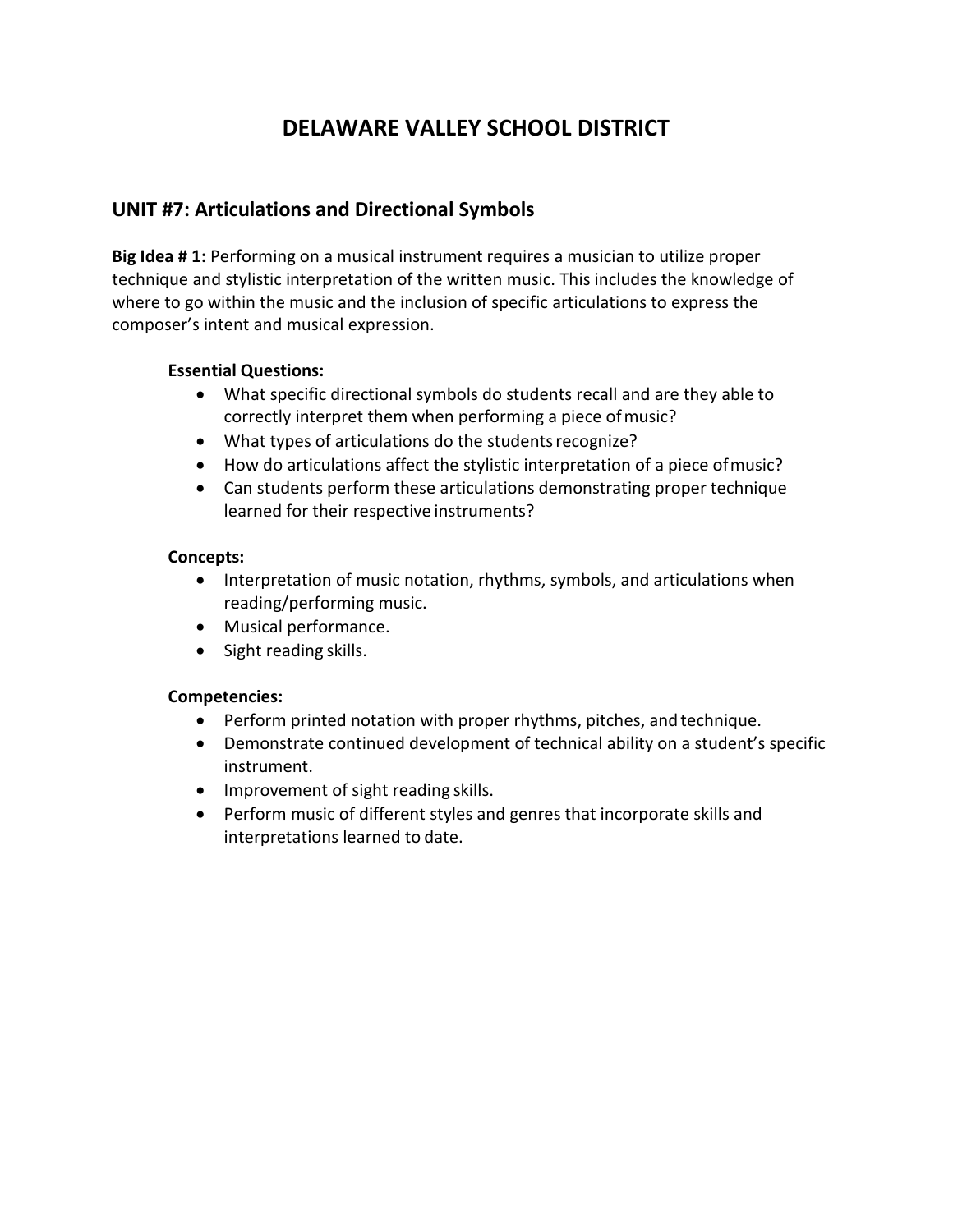# **Curriculum Plan**

**Unit #7: Articulations and Directional Symbols Time Range in Days:** 40 minutes/one small

group instruction per week/ongoing

#### **Standard(s):**

Pennsylvania Academic Standards for Arts and Humanities

#### **Standards Addressed:**

9.1.5.A; 9.1.5.B; 9.1.5.C; 9.1.5.E; 9.1.5.G; 9.2.5.A; 9.2.5.C; 9.3.5.A; 9.4.5.A

**Anchor(s):** R5.A.1.1; R5.A.1.6; R5.A.2.1.2; R5.A.2.3.1; R5.A.2.6.1

**Overview:** Students will understand the meaning of and will correctly follow directional symbols specific to a piece of music. Students will interpret and perform music with appropriate musical expression, including articulations where indicated within themusic.

#### **Focus Question(s):**

- Can the students correctly play articulations as indicated within a piece ofmusic?
- Can the students apply articulations to enhance the expression/interpretation of a piece of music?
- Do the students understand and are they capable of adequately performing various repeat signs and directional phrases that may appear in music?

#### **Goals:**

- Students will understand and observe various repeat signs anddirectional symbols/terms within a piece of music.
- Students will correctly perform music with specific directional repeat signs and terms.
- Students will use proper technique on respective instruments to correctly perform articulations within a piece of music to enhance musical interpretation andexpression.

#### **Objectives:**

• Students will recall slurs and will perform slurs within a piece of music. (DOK 1,2)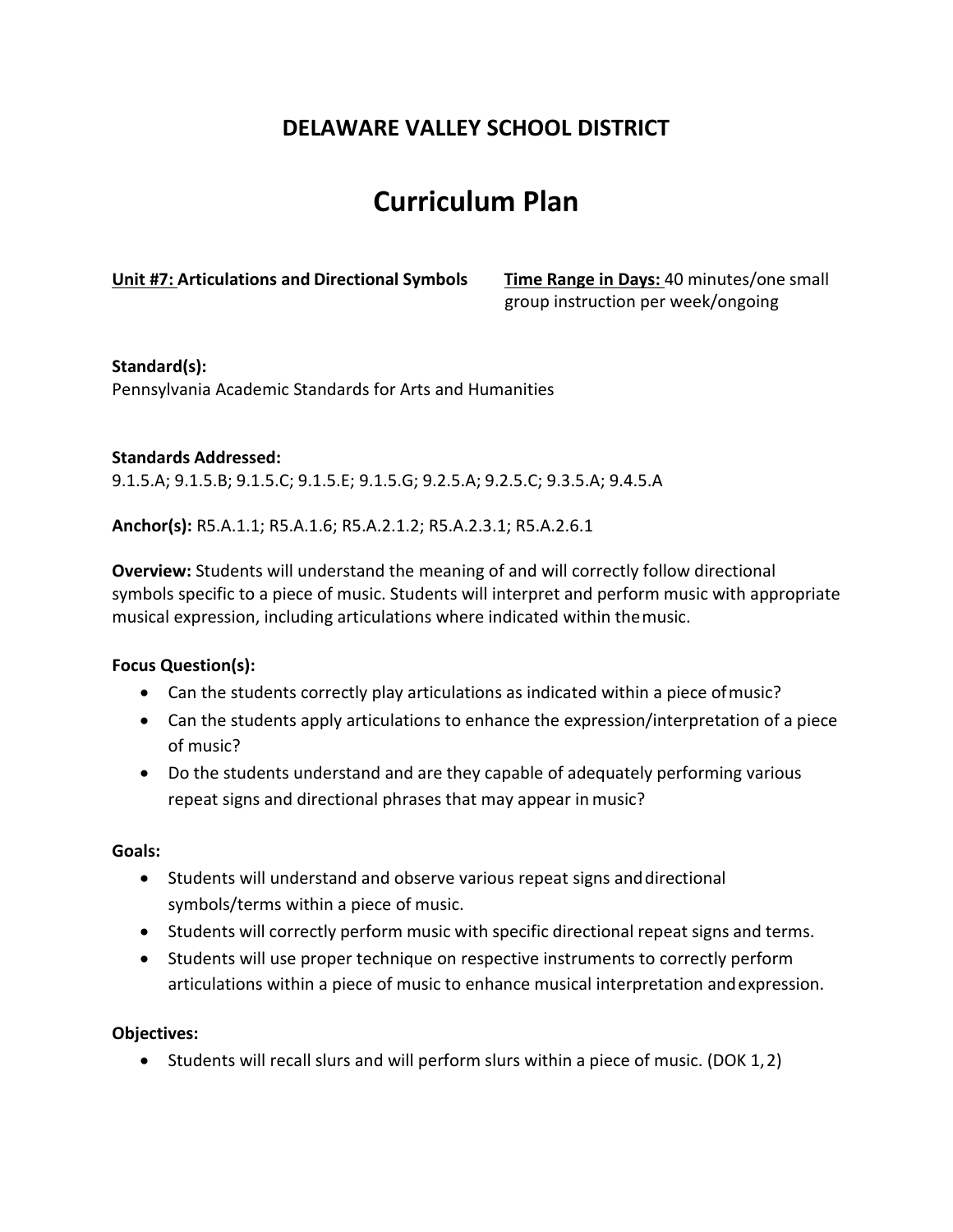- Students will be able to describe and correctly demonstrate staccato notes, recognize what they look like, and how they sound when played. (DOK 1, 2)
- Students will be able to describe and accurately demonstrate tenuto notes, recognize what they look like, and how they sound when played and will be able todifferentiate between tenuto and staccato notes. (DOK 1, 2, 3)
- Students will be able to perform music which includes the application of staccatoand/or tenuto notation using proper technique specific to respective instruments. (DOK 2, 4)
- Students will understand the meaning of the term legato and will be able to perform music indicated in a legato style. (DOK 1, 2)
- Students will describe the composers' intent to express emotion within a song andhow the music is enhanced through use of articulations and playing styles. (DOK 2, 4)
- Students will be introduced to, will understand, and apply the articulation term simile when performing a song/exercise within the second instruction book or in a piece of concert band music. (DOK 2, 4)
- Students will recall what repeat signs look like in music and will identify what areasthe music should repeat. (DOK 1, 2)
- Students will correctly identify, interpret, and apply the directional terms of D.S. al Fine, D.C. al Fine, D.C. al Coda, and measure repeat signs. (DOK 2, 3, 4)

#### **Core Activities and Corresponding Instructional Methods:**

- Discussion of directional terms of D.S. al Fine, D.C. al Fine, D.C. al Coda, and measure repeat signs, including pronunciation, English translation, and how they are appliedin music.
- Students will listen to CD or online accompaniment of songs/exercises within second instruction book that include various repeat signs and/or directional terms. Students will read the music on their respective instruments when listening to the CD or online accompaniment in order to correctly follow the instructions for repeats.
- Students will choose a pitch on respective instruments and will play several notes,and will then play them as staccato notes.
- Students will choose a pitch on respective instruments and will play several notes, and will then play them as tenuto notes.
- Teacher and students will play specific songs/exercises individually and/or as a group form the second instruction book which include staccato notes and will recognizeand correctly execute these notes.
- Teacher and students will play specific songs/exercises individually and/or as a group form the second instruction book which include tenuto notes and will recognize and correctly execute these notes. Students will compare staccato and tenutonotes.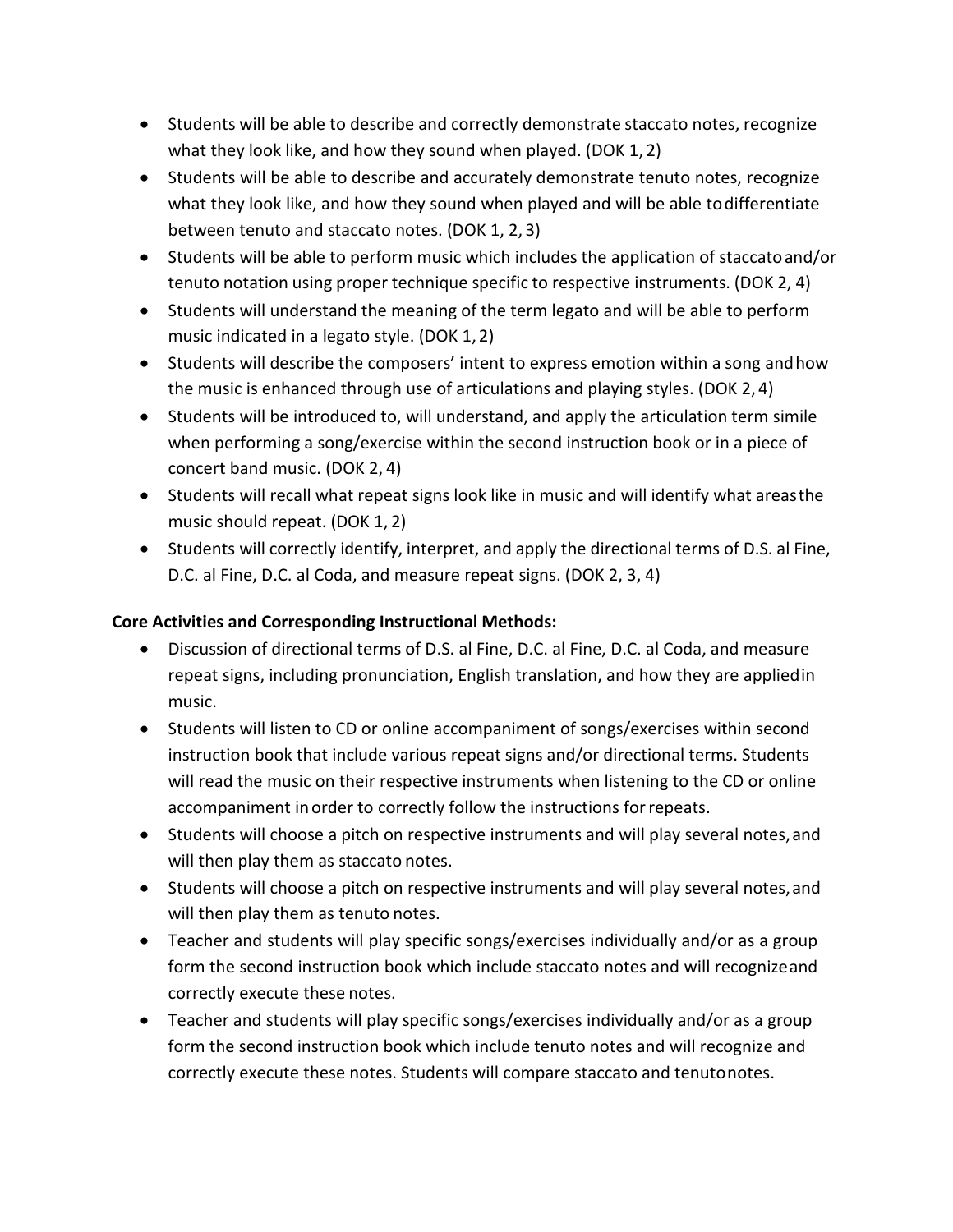- Students will work to improve their sight reading skills by playing music that include various articulations.
- Teacher will define and describe playing in a legato style and will show students where this articulation indicator is located within a piece of music.
- Students will be able to recognize and correctly perform sections of music or entire songs written in a legato style. Students will study concert band music to determine if any music is written in the legato style.

#### **Assessments:**

**Diagnostic:** group discussion, individual performance, group performance, teacher observation with individual response/correction.

**Formative:** individual performance, group performance, weekly progress/recall through performance in class and practice at home; sight reading.

**Summative:** student demonstration/teacher evaluation, evaluation of specific music assignment, group instruction attendance, band rehearsal attendance, class participation, concert performance

#### **Extensions:**

- Students will study concert band music to determine if any of the music is written with specific articulations indicated, and will identify which articulations students will playon respective instruments.
- Students will practice at home an amount of time determined by the teacher to reinforce the recognition and observance of what was learned in this unit.
- Students will play articulations within a song/exercise beginning slowly to play each articulation with proper technique. Students will continue to work on these articulations in class and in practice at home until they can successfully perform at a concert tempo with little or no mistakes.

#### **Correctives:**

- Students may circle repeat signs and directional terms to serve as a visual reminder when performing a piece of music
- Students will play articulations within a song/exercise beginning slowly to play each articulation with proper technique.
- Students may draw specific articulations above music within the second instruction book to help students reinforce the observation of specific markings above/below the music.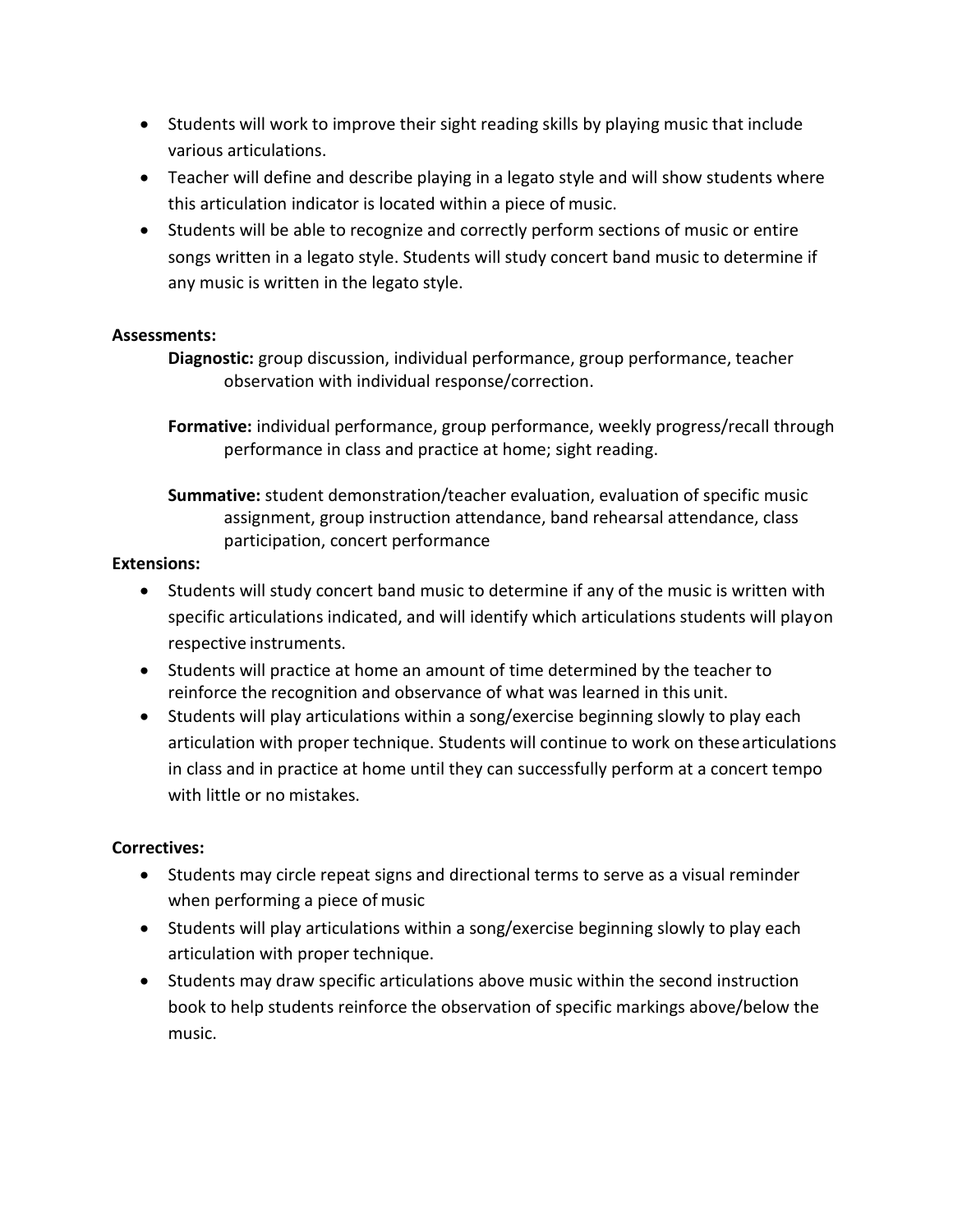#### **Materials and Resources:**

- Student'sinstrument
- Reeds, valve oil, slide grease
- Sound Innovations, Book 1 and CD's or online. Alfred Music, 2010.
- Tradition of Excellence, Book 1., 2016. Kjos Music Company
- Sound Innovations, Book 2 and CD's or online. Alfred Music, 2011.
- Tradition of Excellence, Book 2. ,2016. Kjos Music Company
- Various comprehensive band method instructionbooks.
- Concert band music.
- Metronome
- Tuner
- Smart Board
- Audio and video recordings
- Music staff paper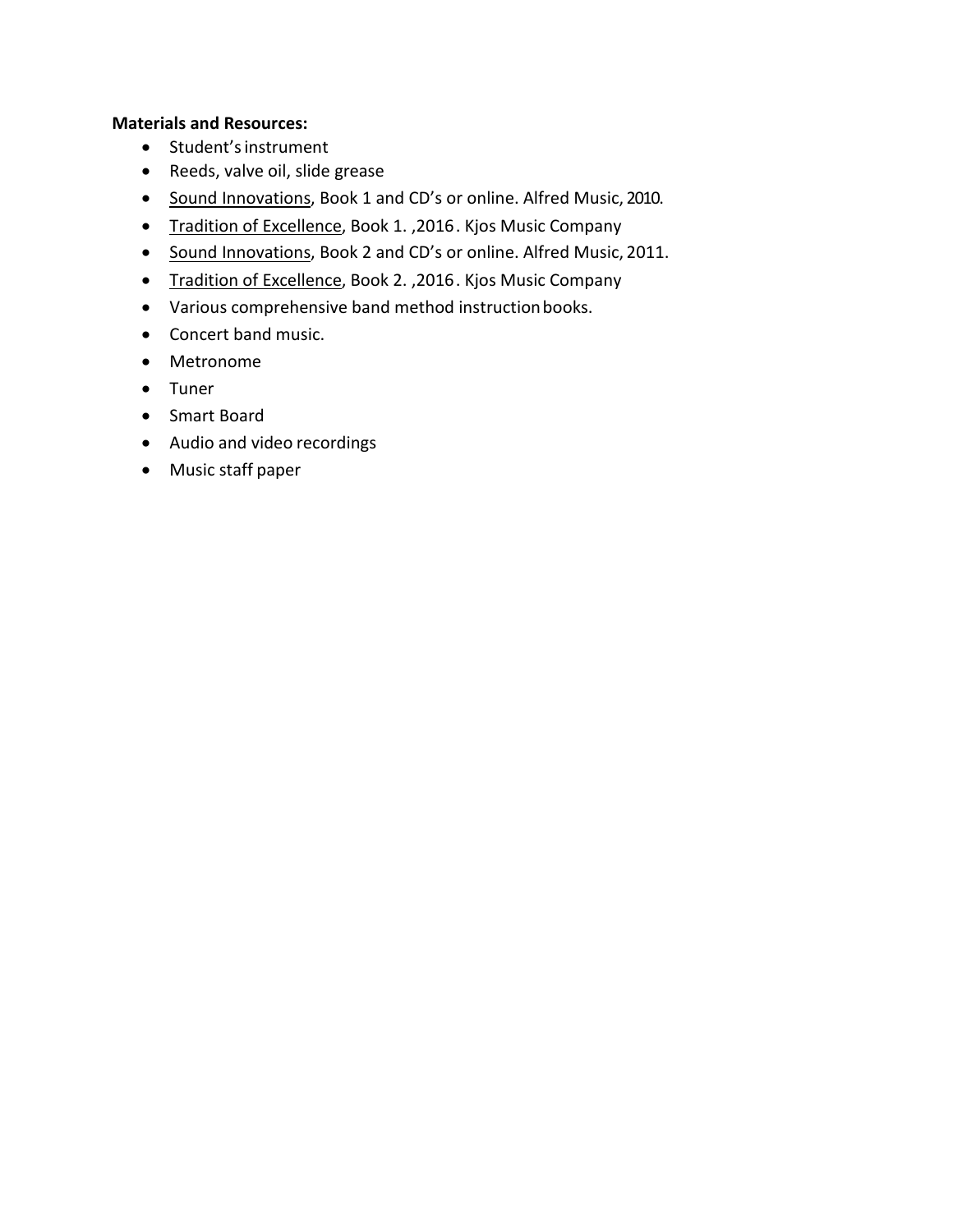#### **UNIT #8: Rhythms: Eighth Rests, Syncopation, Sixteenth Notes**

**Big Idea # 1:** Written music involves pitches and rhythms. Written music is very specific in terms of notation values and counting, and its performance as such. Students must understand that music is mathematical and includes the subdivision of musical beats within measures. Students must be able to accurately perform these rhythms using proper technique and a steady, continuous beat.

#### **Essential Questions:**

- What rhythms have the students learned to date?
- How do new rhythms compare to the more traditional rhythms already learned?
- Can students accurately subdivide the beat to create newrhythms?

#### **Concepts:**

- Interpretation of music symbols and rhythms when reading/performing music.
- Music performance.
- Sight reading skills.

#### **Competencies:**

- Interpretation of music notation when reading/performing music.
- Music analysis.
- Demonstrate continued development of technical ability on respective instruments.
- Improvement of sight reading skills.

**Big Idea #2:** Sixteenth notes are rhythms that involve the subdivision of a musical beat into quarters and are a fundamental rhythmic concept. Students' technical abilities and overall performance become advanced with the accurate performance of sixteenth note rhythms.

#### **Essential Questions:**

- What do sixteenth notes look like and how do they sound?
- How can students learn to accurately count sixteenth notes within music?
- Can students play/perform sixteenth notes on their respective instruments?

#### **Concepts:**

- Interpretation of music symbols and rhythms when reading/performing music.
- Music performance.
- Sight reading skills.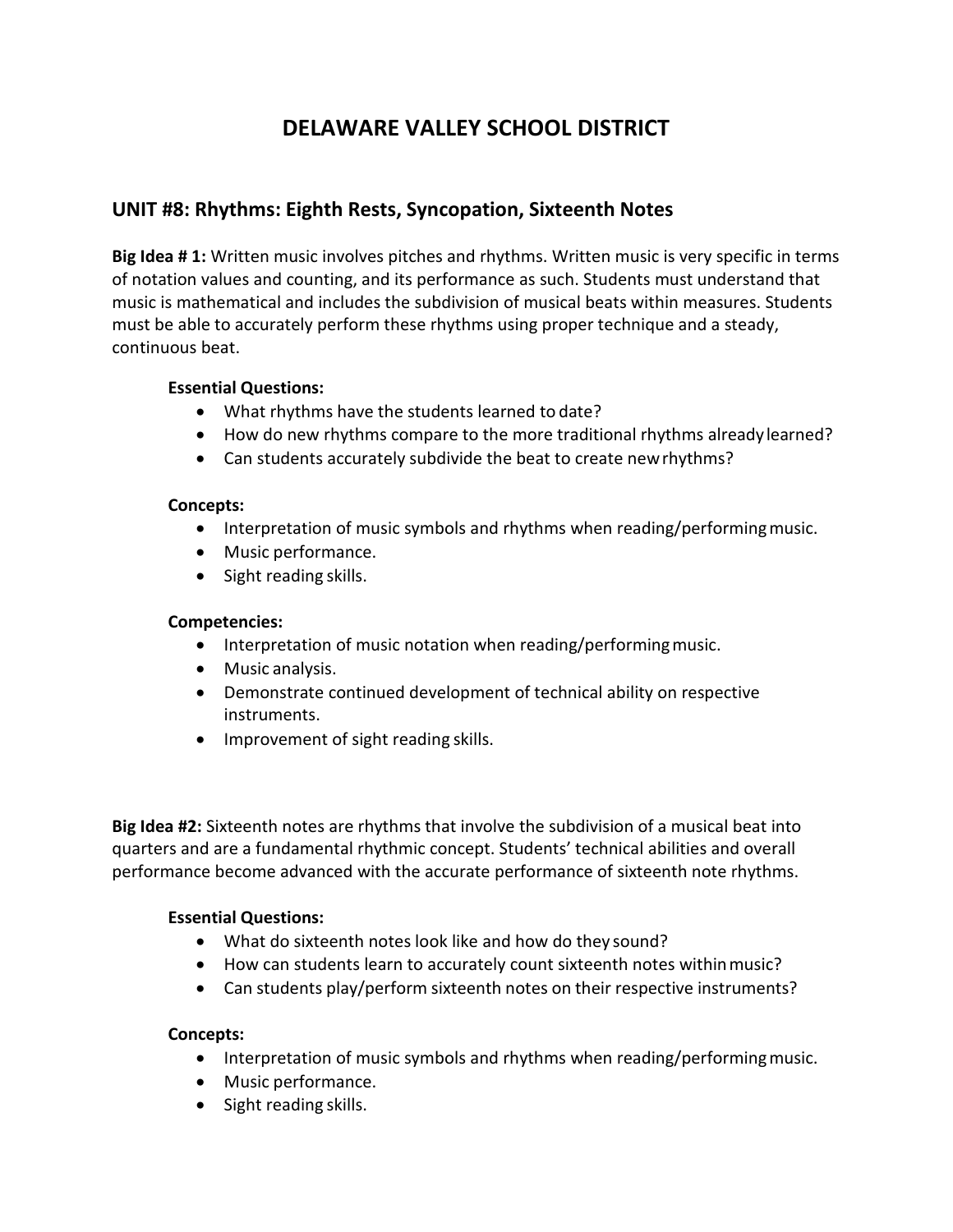#### **Competencies:**

- Interpretation of music notation when reading/performingmusic.
- Music analysis.
- Demonstrate continued development of technical ability on respective instruments.
- Improvement of sight reading skills.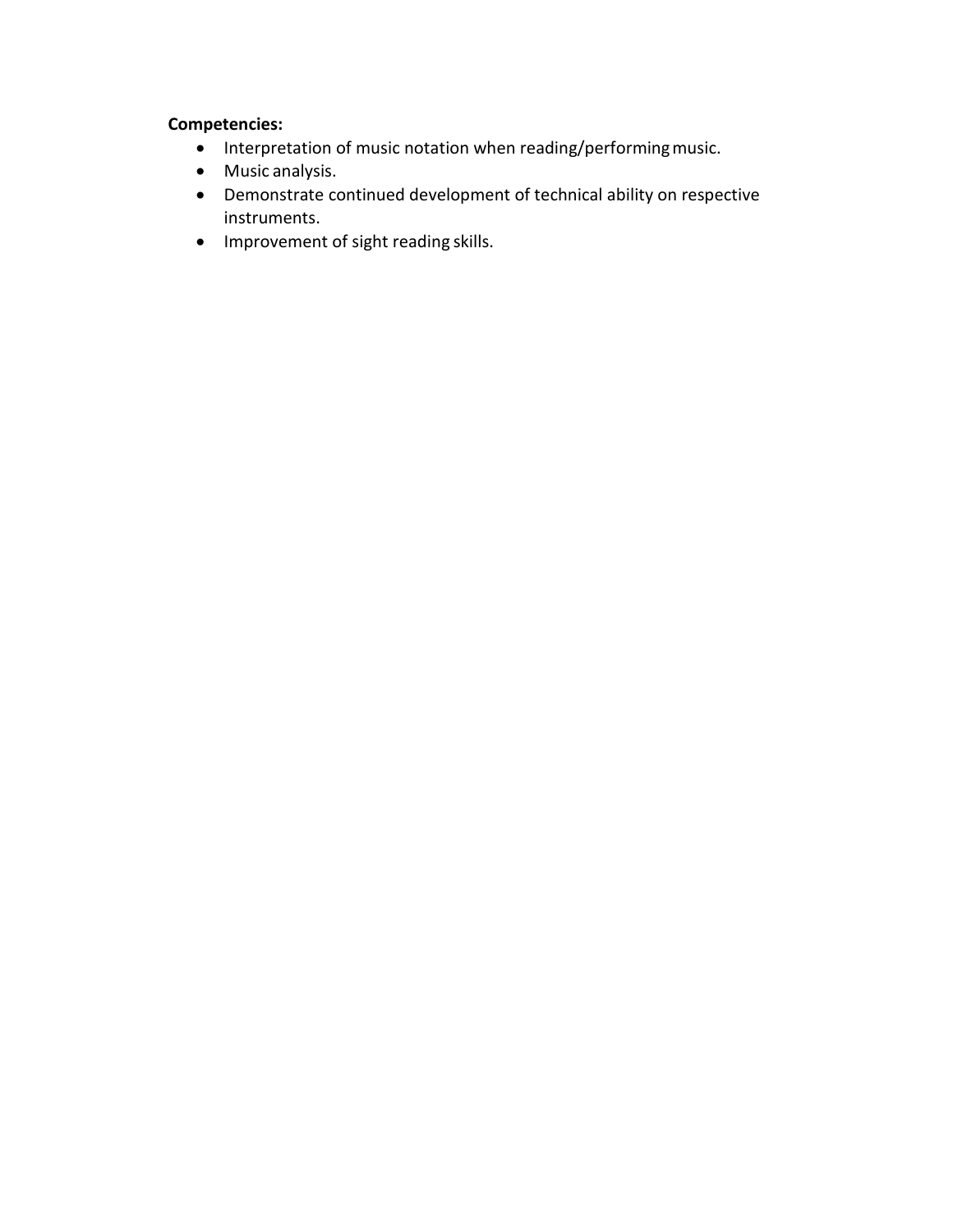## **Curriculum Plan**

**Unit #8: Rhythms: Eighth Rests, Syncopation, Time Range in Days:** 40 minutes/one small **Sixteenth Notes Sixteenth Notes notes group** instruction per week/ongoing

#### **Standard(s):**

Pennsylvania Academic Standards for Arts and Humanities

#### **Standards Addressed:**

9.1.5.A; 9.1.5.B; 9.1.5.C; 9.1.5.D; 9.1.5.G; 9.2.5.A; 9.2.5.C; 9.2.5.G; 9.3.5.A; 9.3.5.E

#### **Anchor(s):**

R5.A.1.1; R5.A.2.1.2; M5.A.1.3.3; M5.A.2.1.1; M5.A.2.1.2; M5.B.2.2.3

**Overview:** Rhythms involve not only sound but also rests. Rhythms include accurate subdivisions of musical beats with the emphasis of the beat on various notes. Sixteenth notes are a fundamental musical concept of rhythm which requires a steady beat to play/perform the subdivided notes with a correct concept of time.

#### **Focus Question(s):**

- What are sixteenth notes and what do they look like?
- How does syncopation vary from traditionalrhythms?
- Are sixteenth notes, eighth rests, and syncopation affected by timesignatures?
- Can students play/perform eighth rests, sixteenth notes and syncopated rhythms on their respective instruments with technical accuracy?
- Will students be able to properly count rhythms that include eighth rests, sixteenth notes, orsyncopation?

#### **Goals:**

- Students will recognize eighth rests, will understand its time value, and will observe this rest when it appears in written music.
- Students will have an understanding of syncopation in music and will be able to identify the styles of music syncopation is most associated with.
- Students will be able to identify and properly count sixteenth notes and will recall the time value of sixteenth notes in relation to other notation. Students will tap their feet and use a metronome as an aural aid to counting accurately.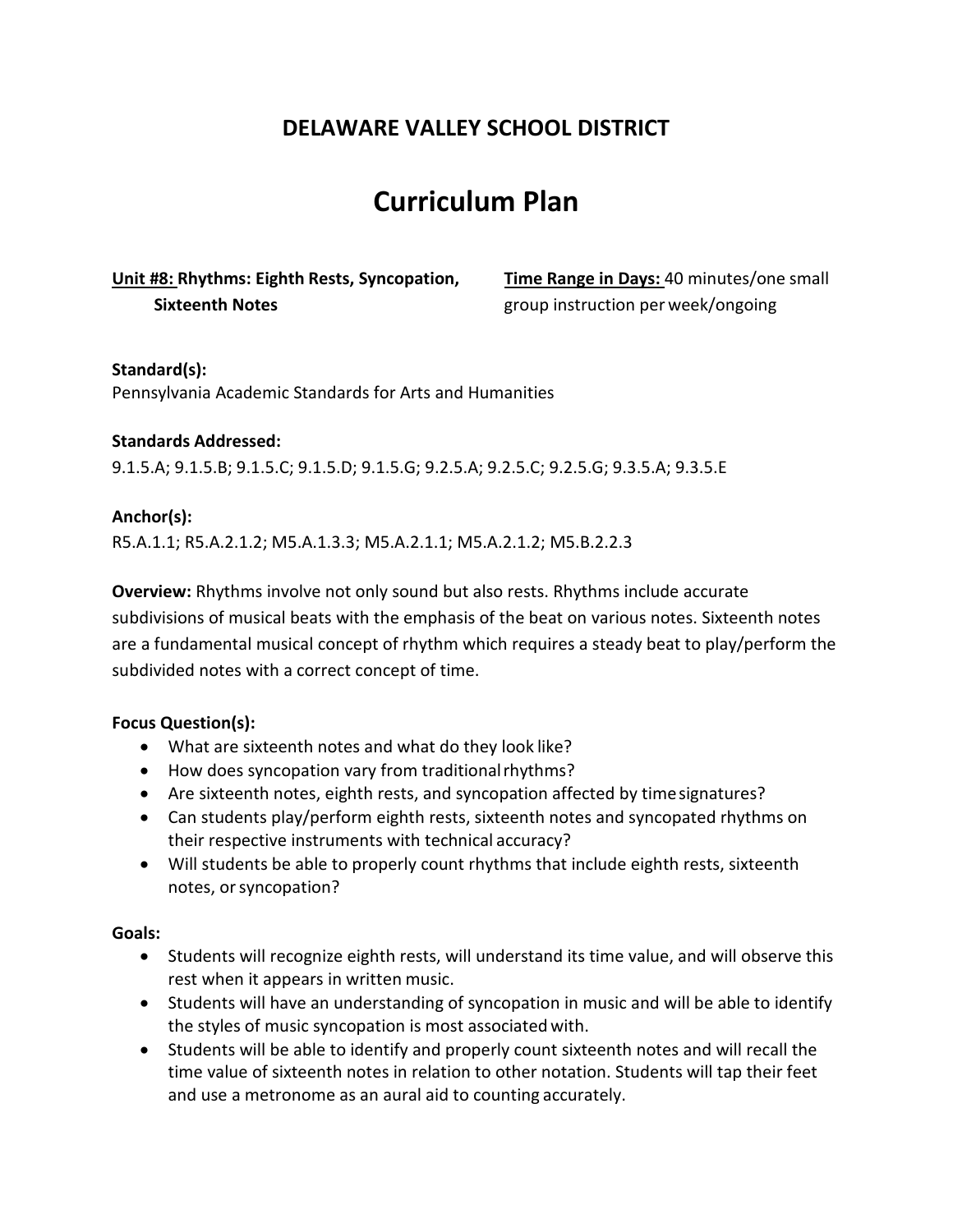• Students will execute rhythms including eighth rests, sixteenth notes, and syncopation using an approved system of counting to accurately portray rhythmic patterns.

#### **Objectives:**

- Students will be able to correctly subdivide beats to include eighth notes andeighth rests. (DOK 2)
- Students will devise a system of counting that includes eighth rests, sixteenth notes, and syncopation that will accurately portray rhythmic patterns within the music. Students will utilize this counting when playing/performing music on respective instruments. (DOK 4)
- Students will analyze rhythms that exist within a syncopation, to gain an understanding of where the emphasis of a strong beat may be located, and placing accents on the correct beats or subdivisions of beats. (DOK 2, 4)
- Students will create their own syncopated rhythms and will perform these rhythmson their respective instruments. (DOK 2, 4)
- Students will recognize sixteenth note rhythms within music. (DOK1)
- Students will determine how to divide one musical beat into quarters so that each sixteenth note receives one fourth of a beat, with four notes totaling one beat. (DOK3)
- Students will count sixteenth notes, will determine how to count sixteenth notes in relation to tapping the foot, and compare counting with previously learnedrhythms. (DOK 2, 3)
- Students will be able to accurately play/perform music that includes sixteenth note rhythms, using proper counting, on their respective instruments. (DOK 2,3)

#### **Core Activities and Corresponding Instructional Methods:**

- Review of eighth notes and introduction to eighth rests, what they look like in music, their time value.
- Demonstration of eighth rests by playing specific songs/exercises in secondinstruction book, and counting eighth rests out loud.
- Clapping of eighth note and eighth rest patterns while counting out loud, tapping feet, and using a metronome to reinforce the concept of a musical beat.
- Students will play songs/exercises in second instruction book, with/without CD or online accompaniment, that include eighth rests.
- Students will clap sixteenth note rhythmic patterns while counting out loud, tapping feet, and using metronome to reinforce the concept of a musical beat.
- Students will write out counting underneath music that includes eighth rests, sixteenth notes, and syncopation.

#### **Assessments:**

**Diagnostic:** group discussion, individual performance, group performance, teacher observation with individual response/correction.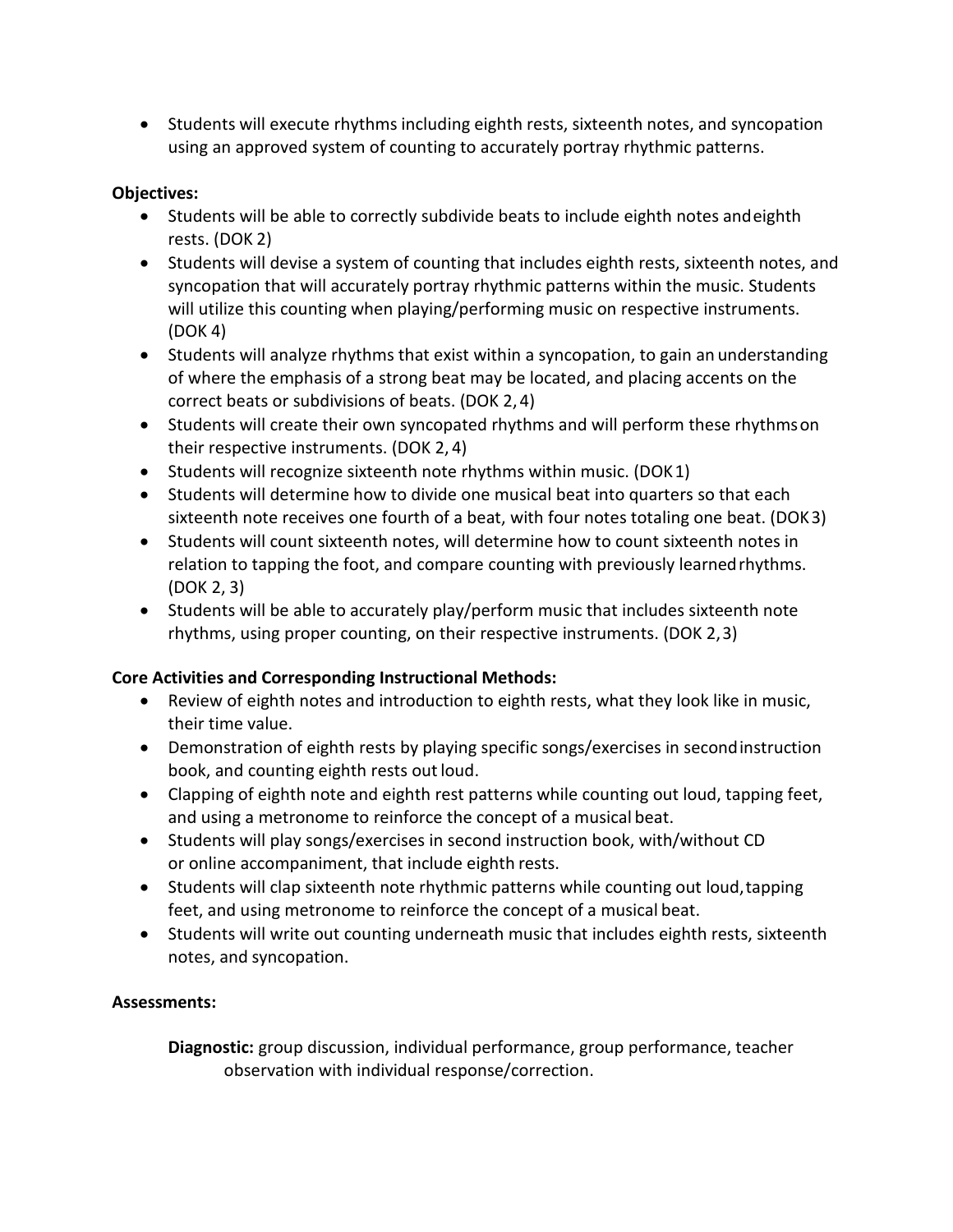**Formative:** individual performance, group performance, weekly progress/recall through performance in class and practice at home; sight reading.

**Summative:** student demonstration/teacher evaluation, evaluation of specific music assignment, group instruction attendance, band rehearsal attendance, class participation, concert performance

#### **Extensions:**

- Students will search through their concert band music to observe if any pieces include eighth rests, and will work to count/play them correctly.
- Students will search through their concert band music to observe if any pieces include syncopation, and will identify where such rhythms arelocated.
- Discussion of styles of music that may includesyncopation.
- Students will continue to write proper counting underneath measures that include sixteenth note rhythms and will work to play/perform at a progressively fastertempo through practice of specific songs/exercises and concert band music, in class and by practicing at home.
- Students will practice at home an amount of time determined by the teacher to reinforce the recognition and observance of what was learned in this unit.

#### **Correctives:**

- Teacher will make correlation to general music class with learning techniques of sixteenth notes.
- Students will listen to CD or online accompaniment and will then play specific songs/exercisesin second instruction book that include eighth rests, sixteenth notes, and syncopation.
- CD and online will emphasize tempo and timing for sixteenth notes and eighth rests.
- Students will continue to write proper counting underneath measures that include sixteenth notes. Students and teacher will then play these pieces using a metronometo reinforce steady tempo and to assist students in counting and playing steady sixteenth notes.

#### **Materials and Resources:**

- Student'sinstrument
- Reeds, valve oil, slide grease
- Sound Innovations, Book 1 and CD's or online. Alfred Music, 2010.
- Tradition of Excellence, Book 1. ,2016. Kjos Music Company
- Sound Innovations, Book 2 and CD's or online. Alfred Music, 2011.
- Tradition of Excellence, Book 2. ,2016. Kjos Music Company
- Various comprehensive band method instructionbooks.
- Concert band music.
- Metronome
- Tuner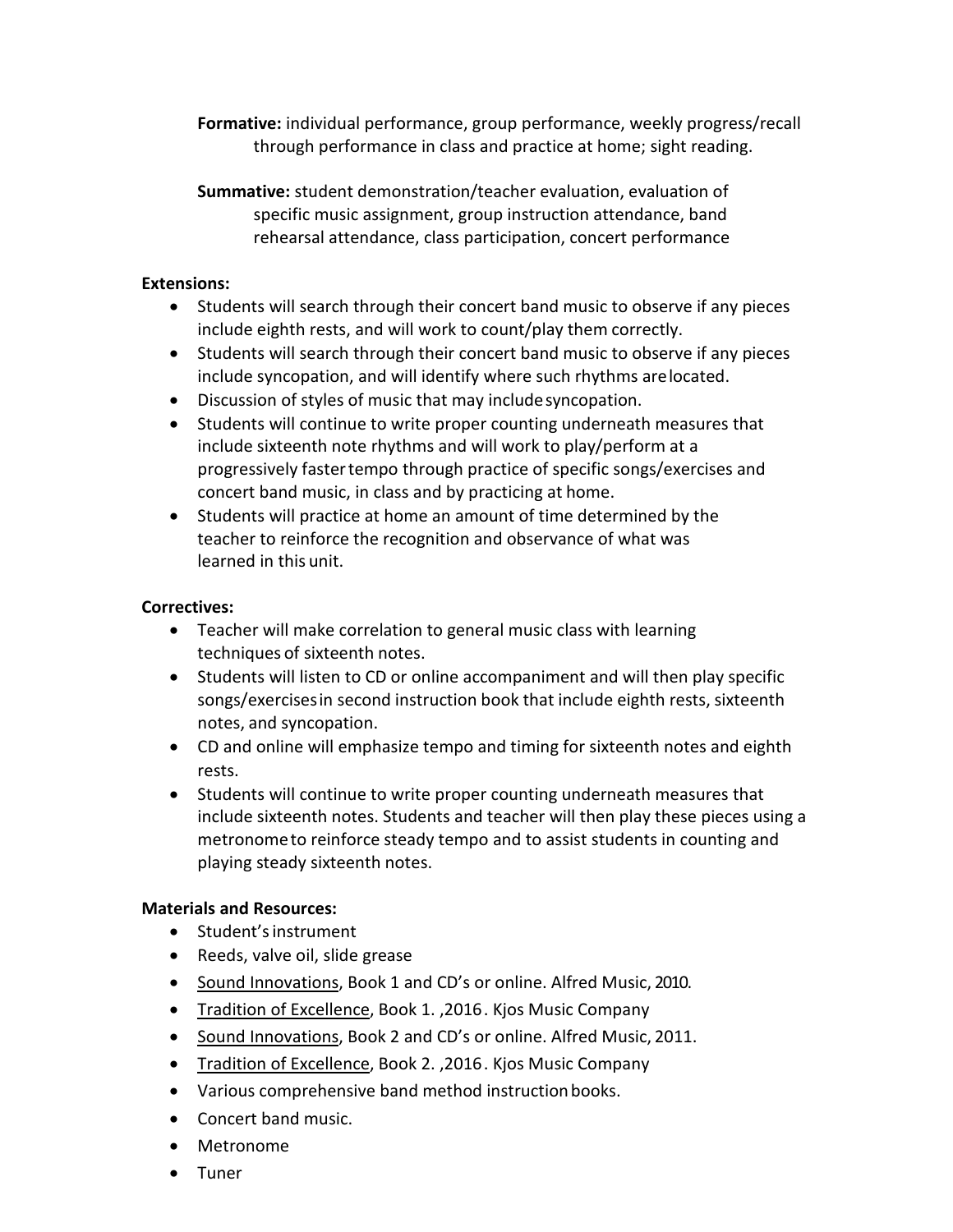- Smart Board
- Audio and video recordings
- Music staff paper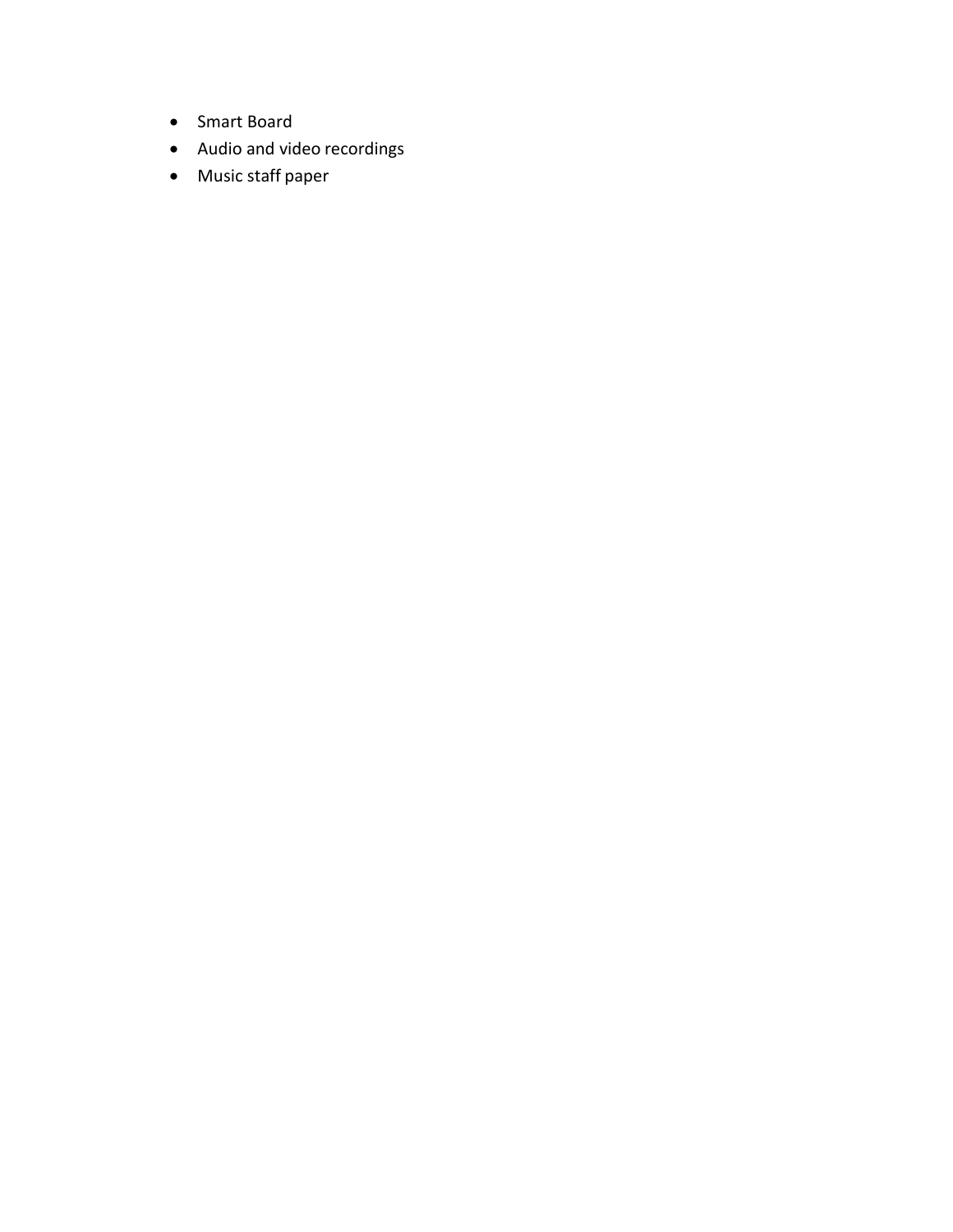### **UNIT #9: Rhythms: One Eighth and Two Sixteenth Notes Rhythm Pattern; Two Sixteenth and One Eighth Note Rhythm Pattern; Dotted Eighth and Sixteenth Note Rhythm Pattern, Eighth Note Triplets**

**Big Idea # 1:** Written music is very specific in terms of notation values and counting, and its performance as such. Students must understand that music is mathematical and includes the subdivision of musical beats within measures. Eighth notes and sixteenth notes are rhythms that involve the subdivision of a musical beat into halves and quarters and are fundamental rhythmic concepts. Students' technical abilities and overall performance become more advanced with the accurate performance of eighth and sixteenth note rhythm combinations.

#### **Essential Questions:**

- What rhythms have the students learned to date?
- How do new rhythms compare to the more traditional rhythms already learned?
- Can students accurately subdivide the beat to create newrhythms?
- What do eighth and sixteenth notes look like and how do they sound?
- How can students learn to accurately count eighth and sixteenth notes within music?
- Can students play/perform eighth and sixteenth notes on theirrespective instruments?

#### **Concepts:**

- Interpretation of music symbols and rhythms when reading/performing music.
- Music performance.
- Sight reading skills.

#### **Competencies:**

- Interpretation of music notation when reading/performing music.
- Music analysis.
- Demonstrate continued development of technical ability on respective instruments.
- Improvement of sight reading skills.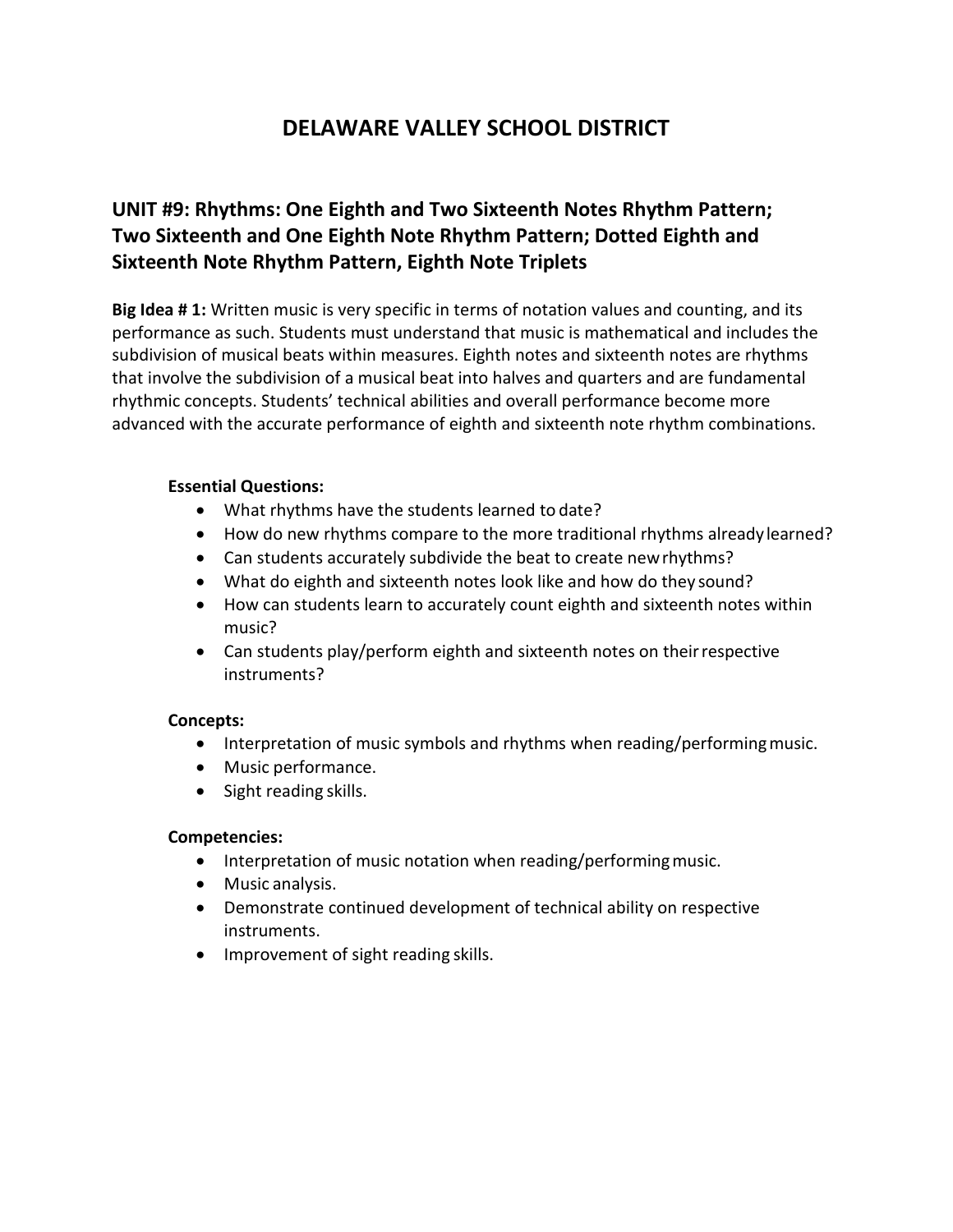## **Curriculum Plan**

**Unit #9: Rhythms: Eighth and Two Sixteenth Notes Rhythm Time Range in Days: Pattern; Two Sixteenth and One Eighth Note Rhythm 40 minutes/one small group Pattern; Dotted Eighth and Sixteenth Note Rhythm instruction per week/ongoing Pattern, Eighth Note Triplets**

#### **Standard(s):**

Pennsylvania Academic Standards for Arts and Humanities

#### **Standards Addressed:**

9.1.5.A; 9.1.5.B; 9.1.5.C; 9.1.5.D; 9.1.5.G; 9.2.5.A; 9.2.5.C; 9.2.5.G; 9.3.5.A; 9.3.5.E

#### **Anchor(s):**

R5.A.1.1; R5.A.2.1.2; M5.A.1.3.3; M5.A.2.1.1; M5.A.2.1.2; M5.B.2.2.3

**Overview:** Rhythms include accurate subdivisions of musical beats with the emphasis of the beat on various notes. Eighth and sixteenth notes in their various forms are a fundamental musical concept of rhythm which requires a steady beat to play/perform the subdivided notes with a correct concept of time.

#### **Focus Question(s):**

- What are eighth notes and sixteenth notes and what do they look like?
- How do eighth note triplets vary from traditional rhythms?
- Are sixteenth notes, eighth notes, and triplets affected by timesignatures?
- Can students play/perform eighth and sixteenth note combination rhythms, dotted eighth note rhythms, and triplets on their respective instruments with technical accuracy?
- Will students be able to properly count these rhythms?

#### **Goals:**

- Students will have an understanding of the dotted eighth and sixteenth note rhythm in music and will be able to identify this rhythm as it appears in concert bandmusic.
- Students will be able to identify and properly count the eighth and two sixteenthnotes combination rhythm and will recall the time value of the eighth and sixteenth notesin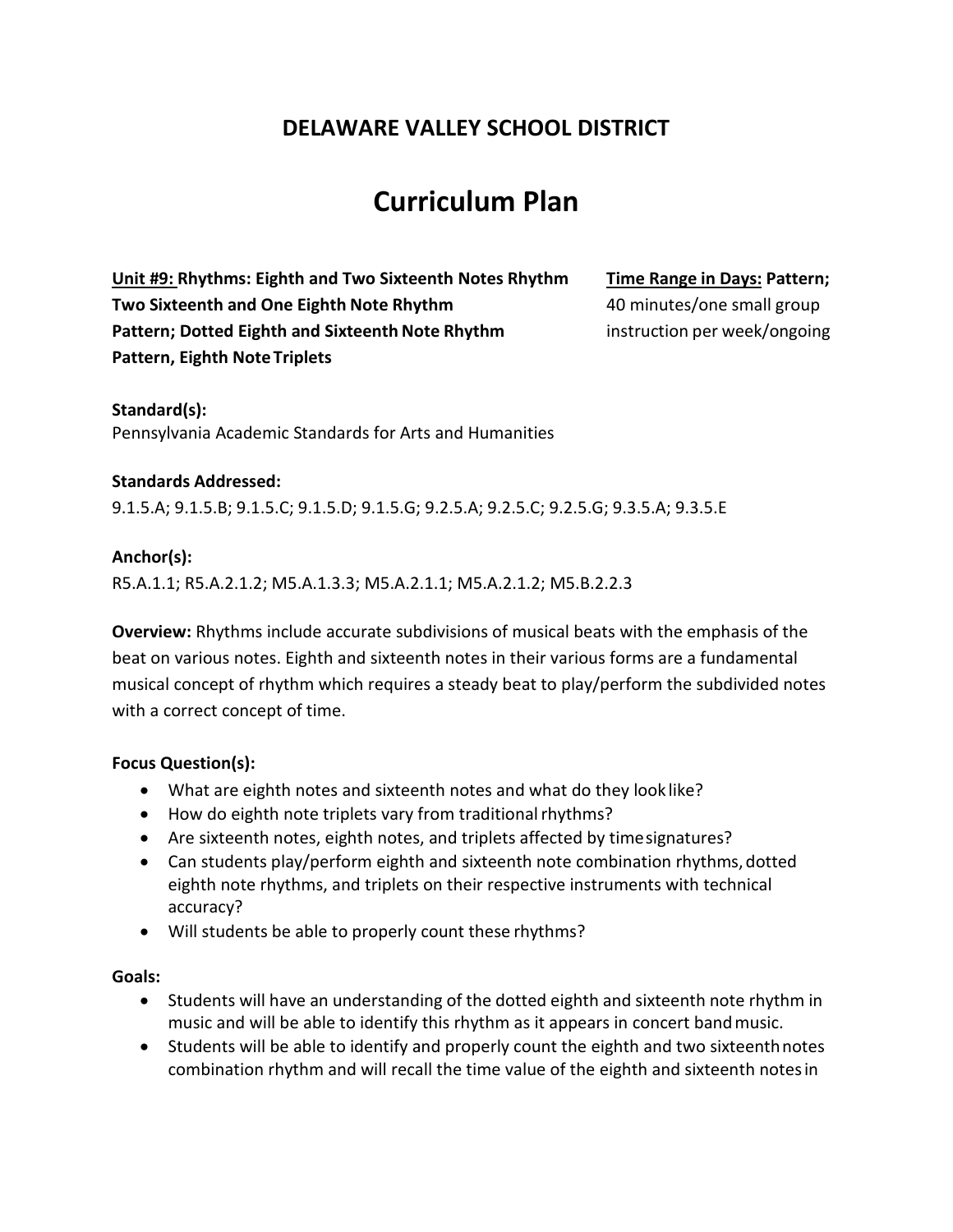relation to other notation. Students will tap their feet and use a metronome as an aural aid to counting accurately.

- Students will be able to identify and properly count the two sixteenth notes and an eighth note combination rhythm. Students will compare this rhythm and counting to the eighth and two sixteenth notes rhythm. Students will tap their feet and use a metronome as an aural aid to counting accurately.
- Students will compare these rhythms and counting to the traditional rhythm offour sixteenth notes and will determine the similarities and differences.
- Students will learn to recognize eighth note triplets and will understand it has a different subdivision of the beat when compared to traditional eighth notes and sixteenth notes.
- Students will have an understanding of the dotted eighth and sixteenth note rhythm in music and will be able to identify this rhythm as it appears in concert band music.

#### **Objectives:**

- Students will compare these rhythms and counting to the traditional rhythm offour sixteenth notes and will determine the similarities and differences. (DOK 3)
- Students will be able to correctly subdivide beats to include eighth notes and sixteenth notes. (DOK 2)
- Students will devise a system of counting that includes eighth notes, sixteenth notes, and dotted eighth notes that will accurately portray rhythmic patterns within themusic. Students will utilize this counting when playing/performing music on respective instruments. (DOK 4)
- Students will analyze rhythms that exist within a piece of music priorto playing/performing this music. (DOK 4)
- Students will create their own rhythmic patterns and will perform these patterns on their respective instruments. (DOK 2, 4)
- Students will recognize triplet rhythms within music. (DOK 1)
- Students will determine how to divide one musical beat into quarters so that each sixteenth note receives one fourth of a beat, with four notes totaling one beat, while eighth notes receive one half of a beat. (DOK 3)
- Students will count dotted eighth note and sixteenth note rhythm pattern, will determine how to count this rhythm pattern in relation to tapping the foot, and compare counting with previously learned rhythms. (DOK 2, 3)
- Students will be able to accurately play/perform music that includes triplet rhythms, using proper counting, on their respective instruments and will understand it has a different subdivision of the beat when compared to traditional eighth notes and sixteenth notes. (DOK 2, 3)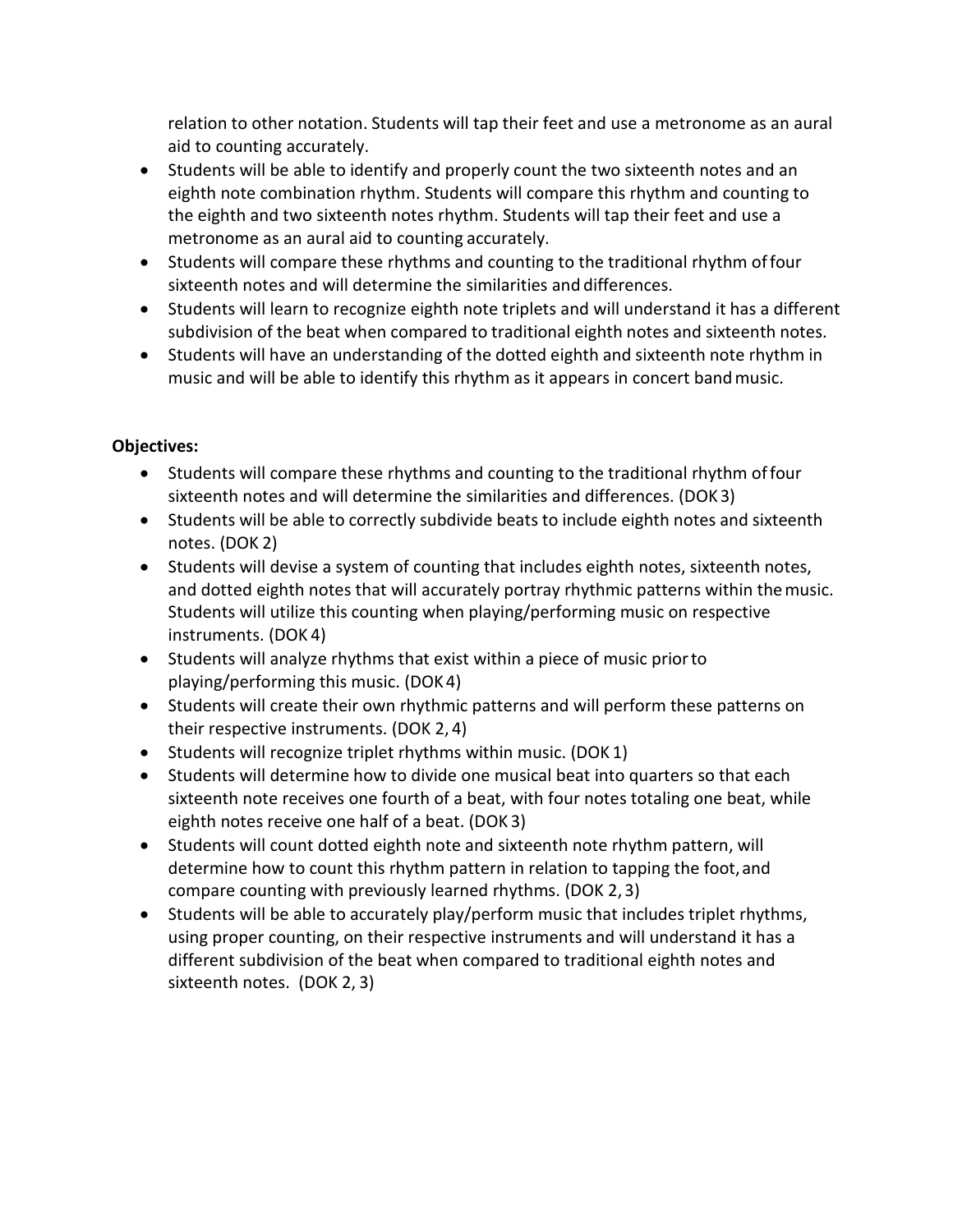#### **Core Activities and Corresponding Instructional Methods:**

- Review of eighth notes and introduction sixteenth notes, what they look like in music, their time value.
- Demonstration of eighth and two sixteenth note rhythm pattern by playing specific songs/exercises in second instruction book, and counting outloud.
- Clapping of eighth note and two sixteenth note patterns while counting out loud, tapping feet, and using a metronome to reinforce the concept of a musical beat.
- Students will play songs/exercises in second instruction book, with/without CD or online accompaniment, that include the eighth note and two sixteenth note rhythm combination and/or the two sixteenth notes and one eighth note rhythm pattern.
- Students will write out counting underneath music that includes eighth notes, sixteenth notes, dotted eighth and sixteenth notes, and triplets.
- Students will clap dotted eighth note and single sixteenth note rhythm pattern while counting out loud, tapping feet, and using metronome to reinforce the concept of a musical beat.
- Students will be introduced to the eighth note triplet rhythm pattern and will immediately realize the beat is evenly divided into thirds. Teacher and students will examine various ways to count the triplet rhythm.
- Teacher and students will work together on songs/exercises in second instruction book that use each of the combination rhythms in the written music. Students will identify before playing the music the location of the rhythms within the song and whichspecific rhythms are written.
- Echo and response on respective instruments when demonstratingrhythms.
- Students will play individually or as a group, songs/exercises in second instruction book that include combination rhythms and will listen to CD or online accompaniment of these songs to understand how these rhythm patternssound.

#### **Assessments:**

**Diagnostic:** group discussion, individual performance, group performance, teacher observation with individual response/correction.

**Formative:** individual performance, group performance, weekly progress/recall through performance in class and practice at home; sight reading.

**Summative:** student demonstration/teacher evaluation, evaluation of specific music assignment, group instruction attendance, band rehearsal attendance, class participation, concert performance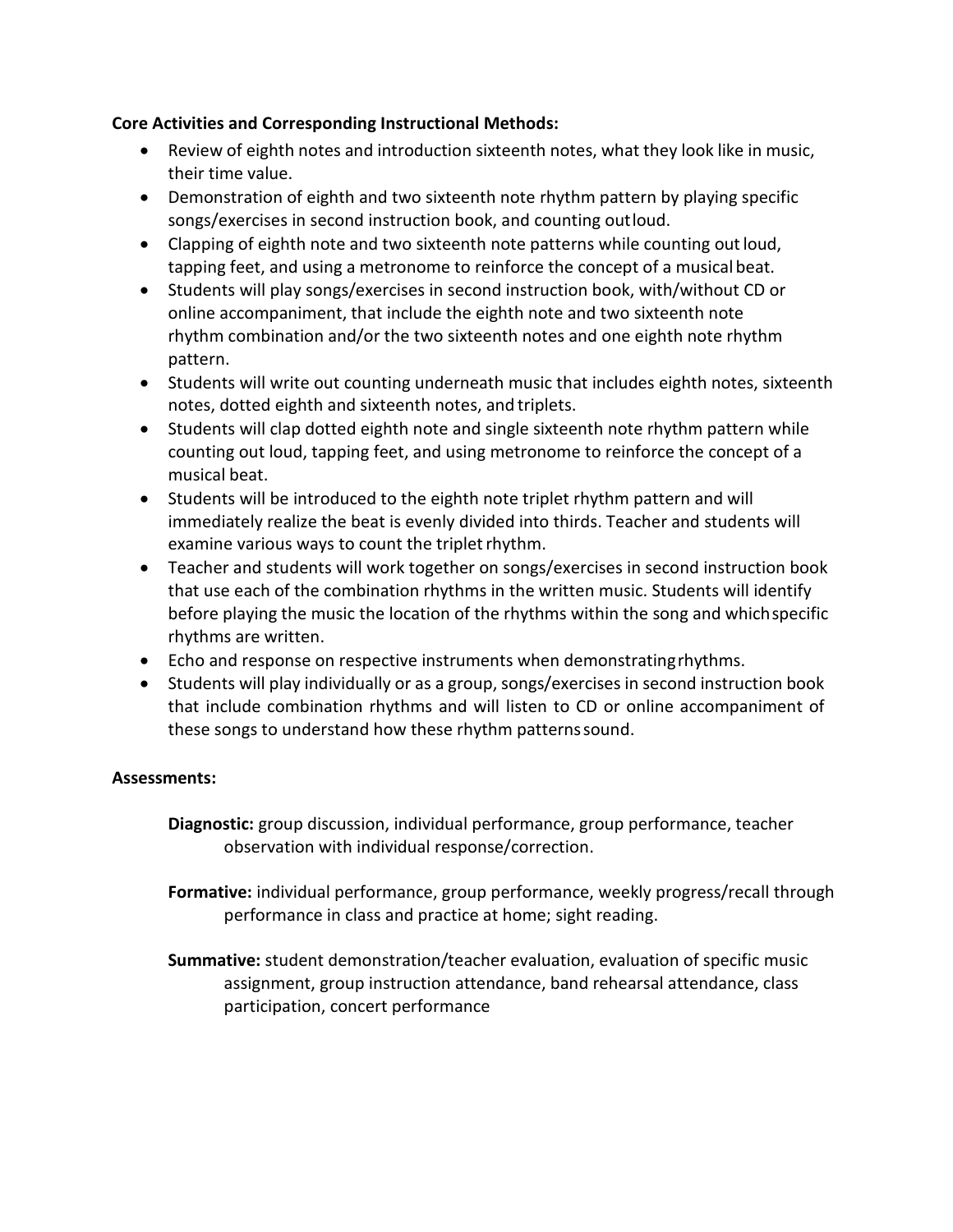#### **Extensions:**

- Students will draw the combination rhythm of one eighth note and two sixteenth notes linked together. Students will recall note values for each of these notes and will add them together to determine how many beat(s) the total rhythm patternreceives.
- Determine the similarities and differences between each rhythm.
- Students will continue to write the counting underneath music that includes eighth notes, sixteenth notes, dotted eighth and sixteenth notes, and triplets, until students are comfortable with the recognition of and performance of these rhythms.
- Students will work to play/perform at a progressively faster tempo through practiceof specific songs/exercises and concert band music, in class and by practicing at home.
- Students will practice at home an amount of time determined by the teacher to reinforce the recognition and observance of what was learned in this unit.

#### **Correctives:**

- Teacher will make correlation to counting in general music class.
- Students will listen to CD or online accompaniment and will then play specific songs/exercises in second instruction book that include eighth and sixteenth notes combination rhythms, the dotted eighth and sixteenth note rhythm pattern, and triplets.
- CD or online accompaniment will emphasize tempo and timing for each of the combinationrhythms.
- Students will continue to write proper counting underneath measures that include combination rhythms. Students and teacher will perform using a metronome to reinforce steady tempo and to assist students in counting and playing steady rhythms.

#### **Materials and Resources:**

- Student'sinstrument
- Reeds, valve oil, slide grease
- Sound Innovations, Book 1 and CD's or online. Alfred Music, 2010.
- Tradition of Excellence, Book 1. ,2016. Kjos Music Company
- Sound Innovations, Book 2 and CD's or online. Alfred Music, 2011.
- Tradition of Excellence, Book 2. ,2016. Kjos Music Company
- Various comprehensive band method instructionbooks.
- Concert band music.
- Metronome
- Tuner
- Smart Board
- Audio and video recordings
- Music staff paper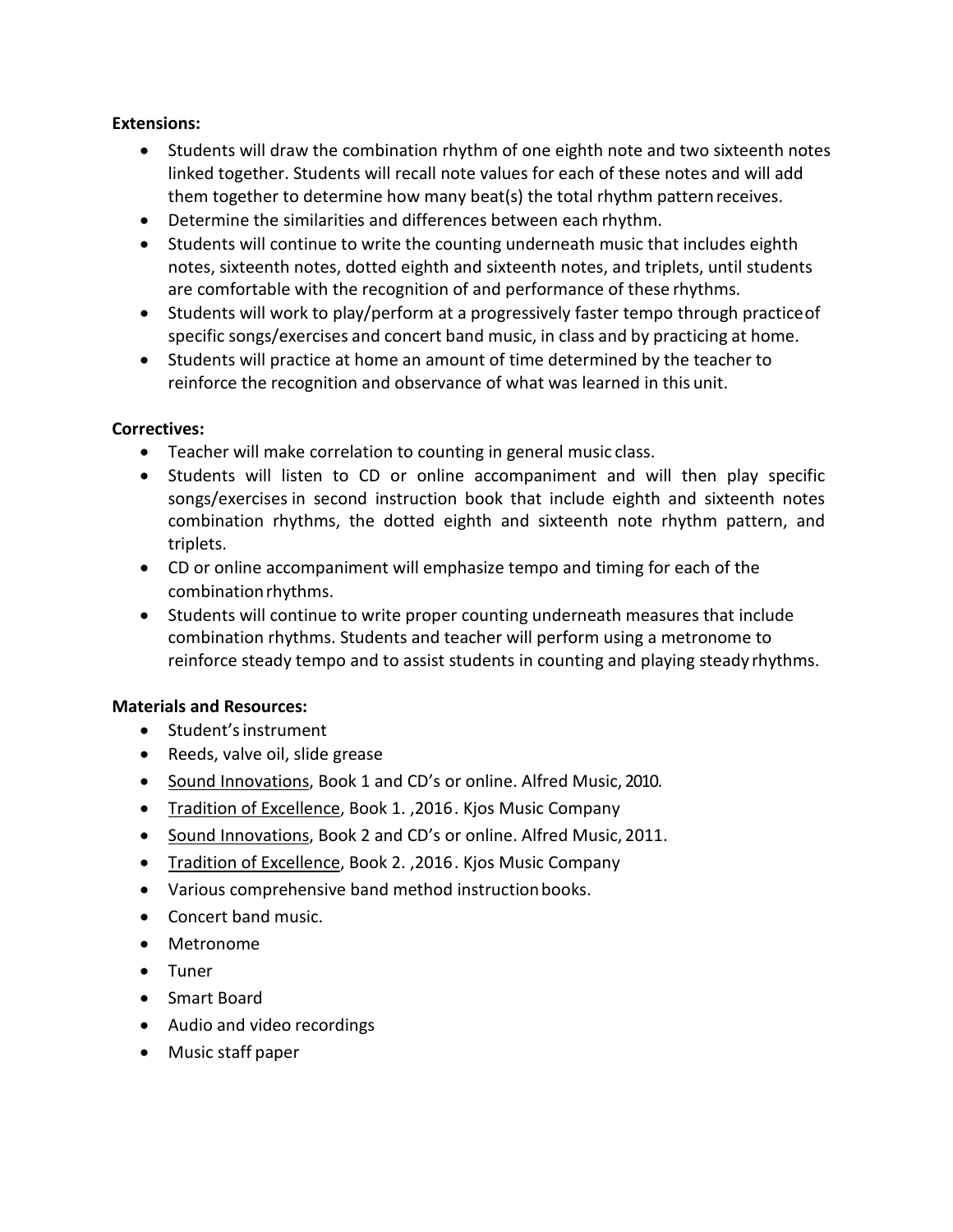#### **UNIT #10: Percussion Instruments/Drums**

**Big Idea # 1:** Performance on percussion instruments with proper rhythm and style requires correct technical facility. Achievement of accurate musical performance requires physical coordination when playing a percussion instrument(s).

#### **Essential Questions:**

- What specific rhythms and notation can be recalled from the first year of instruction?
- Which drum rudiments does the student recognize and is the student able to correctly demonstrate these rudiments?
- What does percussion music sound like when it is played?
- How must the percussion instrument be physically played in order to accurately perform the music?

#### **Concepts:**

- Interpretation of music notation
- Music performance

#### **Competencies:**

- Perform printed notation with proper rhythms and technique.
- Demonstrate continued development of technical ability on apercussion instrument(s).

**Big Idea #2:** Playing printed music requires interpretation of the symbols, rhythms, and vocabulary. Achievement of accurate musical performances requires mental concentration and counting of musical notation to be performed on a percussion instrument(s), as well as interpretation of style.

#### **Essential Questions:**

- How can the rhythms/notation be performed on a percussioninstrument?
- How can notation assist in playing together as an ensemble?
- What does percussion music sound like when it is played?
- Can percussionists correctly observe time signatures, dynamics, tempos, and various symbols that occur within a piece of concert band music?

#### **Concepts:**

- Interpretation of music notation/rhythms when reading/performing music.
- Observation of teacher's/conductor/sdirections.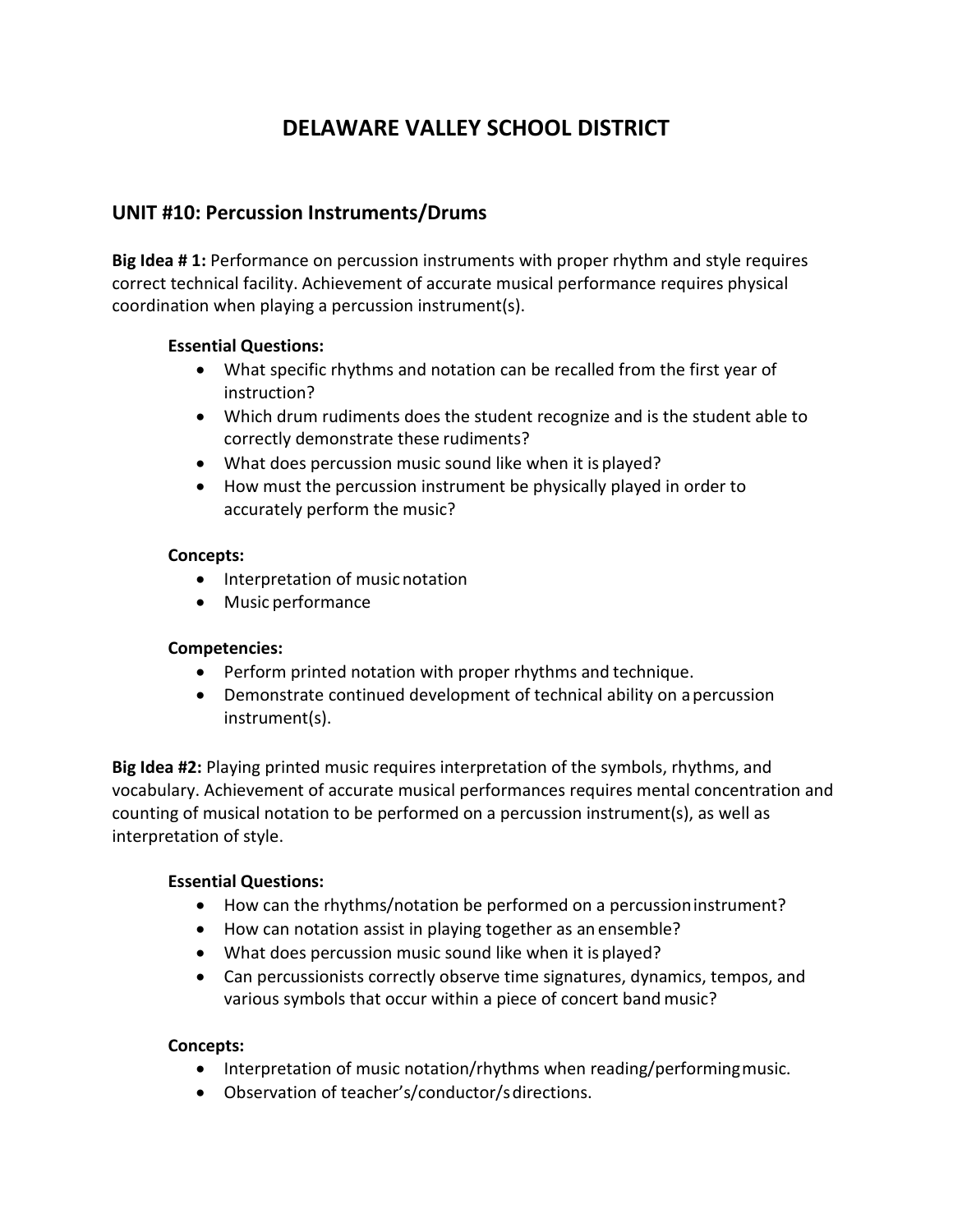- Music performance.
- Sight reading skills.

#### **Competencies:**

- Perform printed music with correct rhythmic, technical, and stylistic interpretation.
- Perform music of different styles and genres that incorporate skills and interpretations learned to date.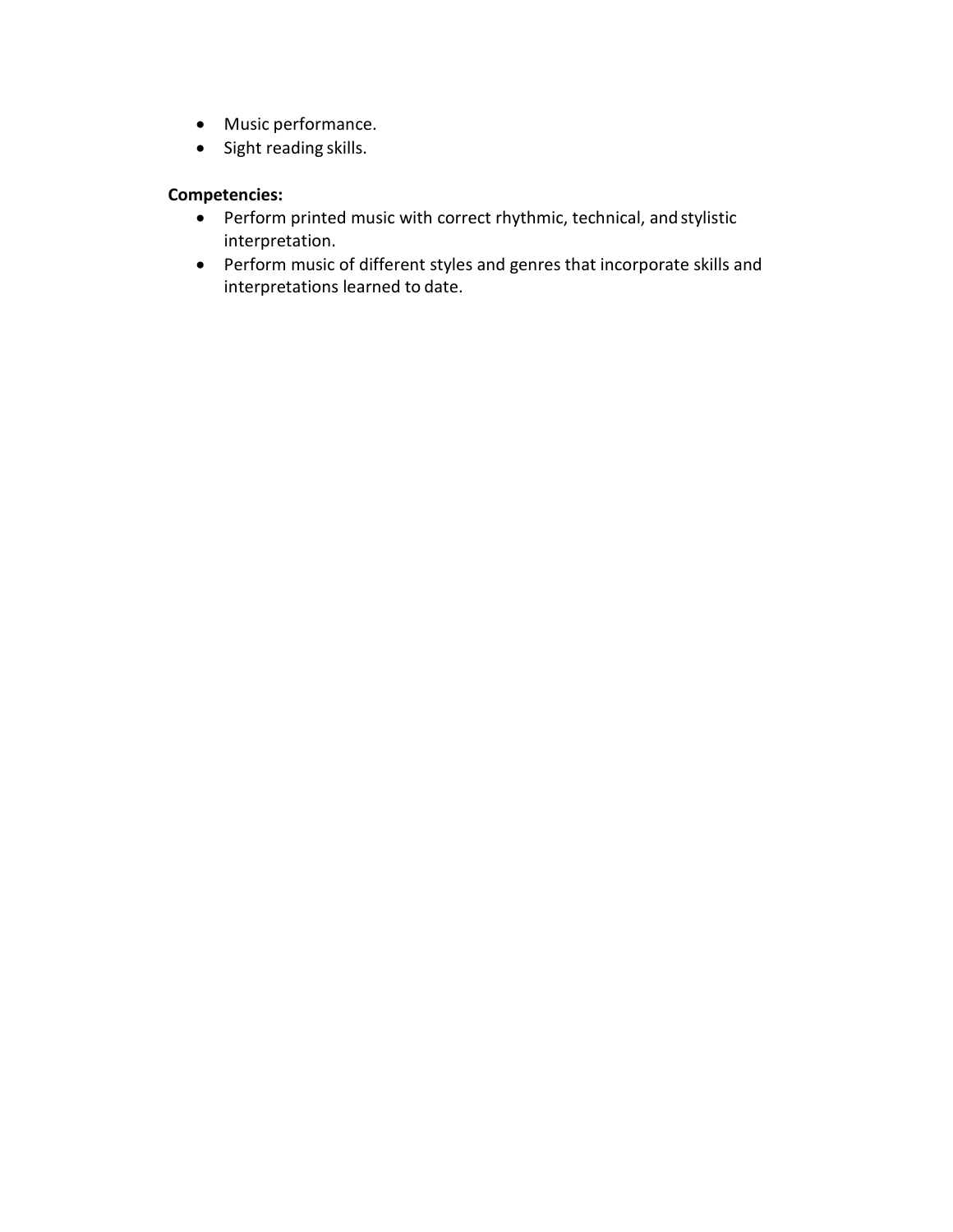## **Curriculum Plan**

**Unit #10: Percussion Instruments/Drums Time Range in Days:** 40 minutes/one small group instruction per week/ one‐two band rehearsals per week/ongoing

#### **Standard(s):**

Pennsylvania Academic Standards for Arts and Humanities

#### **Standards Addressed:**

9.1.5.A; 9.1.5.B; 9.1.5.C; 9.1.5.D; 9.1.5.E; 9.1.5.F; 9.1.5.G; 9.1.5.I; 9.2.5.A; 9.2.5.C; 9.2.5.I; 9.4.5.A; 9.4.5.C

**Anchor(s):** R5.A.1.1; R5.A.1.6; R5.A.2.1.2; R5.A.2.3.1; R5.A.2.6.1; M5.A.1.3.3; M5.A.2.1.1; M5.A.2.1.2; M5.B.2.2.3; M5.D.1.1; M5.D.1.2

**Overview:** In their second year of study students will be able to recognize and play various rhythms and drum rudiments, using proper hand positions, technique, and counting, on several percussion instruments in small group instruction class and in band rehearsals.

#### **Focus Question(s):**

- Can the students play percussion instruments with technical proficiency for their level of playing?
- What is the function of a student percussionist when playing in a band rehearsal?
- What part do the percussion instruments serve as part of the overall band?

#### **Goals:**

- Students will become familiar with various rhythms, becoming more complex as the second year progresses, and will be able to play those rhythms with increasing accuracy.
- Students and teacher will work together to improve students' precision of drumrolls.
- Students will improve their playing/performance of concert band music through technical accuracy.
- Students will be introduced to various percussion instruments and will be able to physically perform on those instruments with technicalproficiency.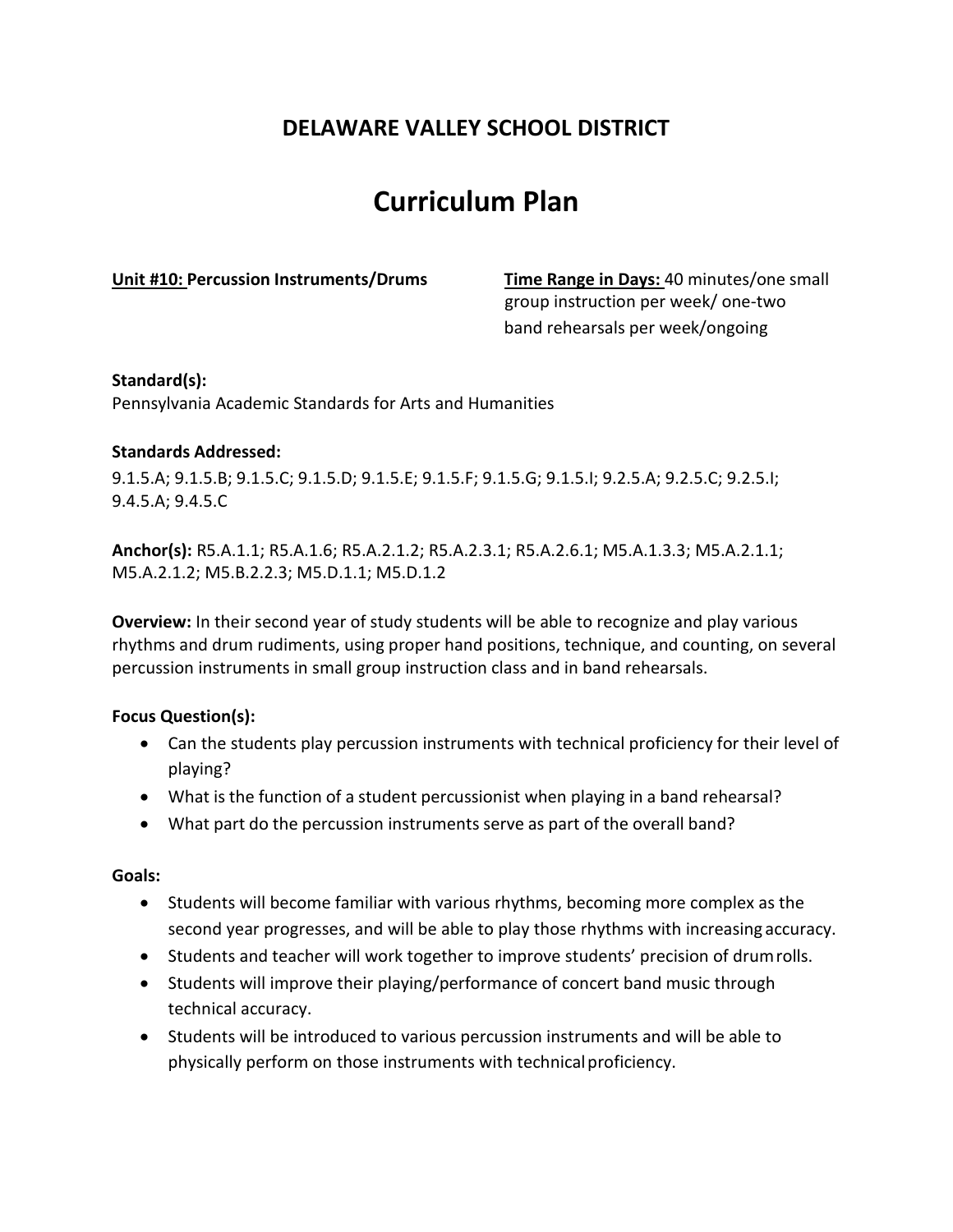• Students will develop an understanding of how specific percussion parts enhance concert band music, and will understand that the percussion section is the rhythmic center of a band.

#### **Objectives:**

- Students will be able to differentiate between various rolls learned on the snaredrum, including five‐stroke rolls (eighth note roll), nine‐stroke rolls (quarter note roll), seventeen‐stroke rolls (half note roll), and long rolls and will work to become more proficient in their execution. (DOK 2, 3)
- Percussion students will recall and be able to demonstrate various rudiments and fundamentals specific to percussionists when playing/performing from instruction book and concert band music, including flams, paradiddles, flam taps, flam accents, flam paradiddles, flamacues, rim shots. (DOK 1,2)
- Percussion students will be able to identify rhythmic patterns as they occur within concert band music. (DOK 2)
- Students will perform on various percussion instruments in small group instruction classes and band rehearsals/performances, including snare drum, bass drum, suspended cymbal, crash cymbals, triangle, wood block, tambourine, claves, maracas/shakers, cowbell, sleigh bells. Students will be responsible for taking care of these instruments at all times. (DOK 2, 3)
- Students will learn how to play additional auxiliary percussion instruments such as hi‐ hat cymbals, timbales, guiro, wind chimes, bongos, and will be able todifferentiate the proper playing technique for each instrument. (DOK 2,3)
- Students will be able to interpret rhythms, notation, time signature, tempo, and dynamics and will apply the correct rudiments and fundamentals necessary to perform the music accurately. (DOK 3,4)

#### **Core Activities and Corresponding Instructional Methods:**

- Students will review the various rudiments/technique learned within the first yearof playing percussion instruments.
- Teacher will introduce and demonstrate additional rudiments used by percussionists such as drags/ruffs, tap flams, thirteen stroke rolls,pataflaflas.
- Students and teacher will work together to improve students' precision of drum rolls. Teacher will introduce and demonstrate open rolls versus closed rolls, with great emphasis on sticking.
- Students will work on correctly counting as they read notation/rhythms when playing percussion instruments.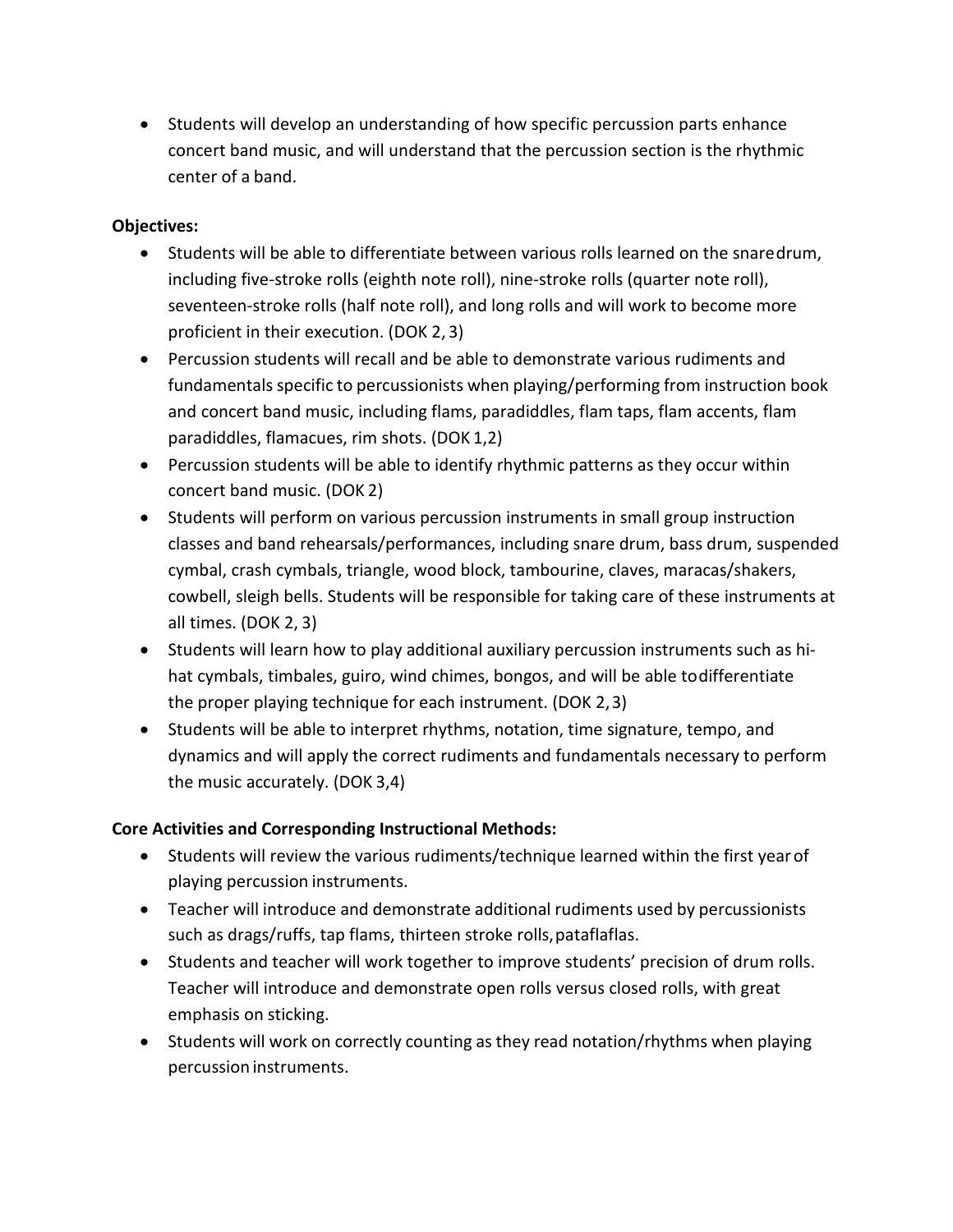- Teacher and students will play together specific songs/exercises in instruction book and concert band music that include rolls, rudiments, and fundamentals with/without CD or online accompaniment.
- Students will work to correctly observe time signatures, dynamics, tempos, andvarious symbols that occur within a piece of concert band music.
- Percussionists will be members of the cadet band and must learn how percussion instruments play an important role in concert band music. Students will learn what responsibilities they have when playing in the band and will become accustomedto playing along with otherinstruments.
- Teacher and student demonstrations.
- Sight reading/playing music of varying difficulties that include specific rudiments, fundamentals, rhythms, technique, dynamics, tempos, time signatures, repeatsigns.
- Students and teacher will select several songs/exercises from second instruction book or concert band music to sight read individually and/or as a group to improve sight reading skills and the application of concepts learned to date.
- Daily emphasis on rehearsal techniques that develop solid fundamentalmusicianship.
- Provision of opportunities for students to perform individually and as a concert band.

#### **Assessments:**

**Diagnostic:** group discussion, percussion class performance, individual performance, teacher observation with student response/corrections.

**Formative:** observation of band rehearsals, sectional group performance, weekly progress/recall through playing in band rehearsals and practice at home, sight reading

**Summative:** concert performances, class participation, student demonstration/teacher evaluation and discussion at next rehearsal/group sectional, group instruction attendance, band rehearsal attendance.

#### **Extensions:**

- Students will listen to recorded music that provide examples various rudiments, rhythms, and fundamentals to achieve a better understanding of how a piece should be performed.
- Teacher and students will play exercises/songs with students counting as theyplay.
- Students will play songs/exercises within second instruction book individually and/or as a group, with/without CD or online accompaniment.
- Students, with guidance from the teacher, will write appropriate counting underneath rhythms/measures in songs/exercises or concert band music, as deemed necessary to successfully count and play.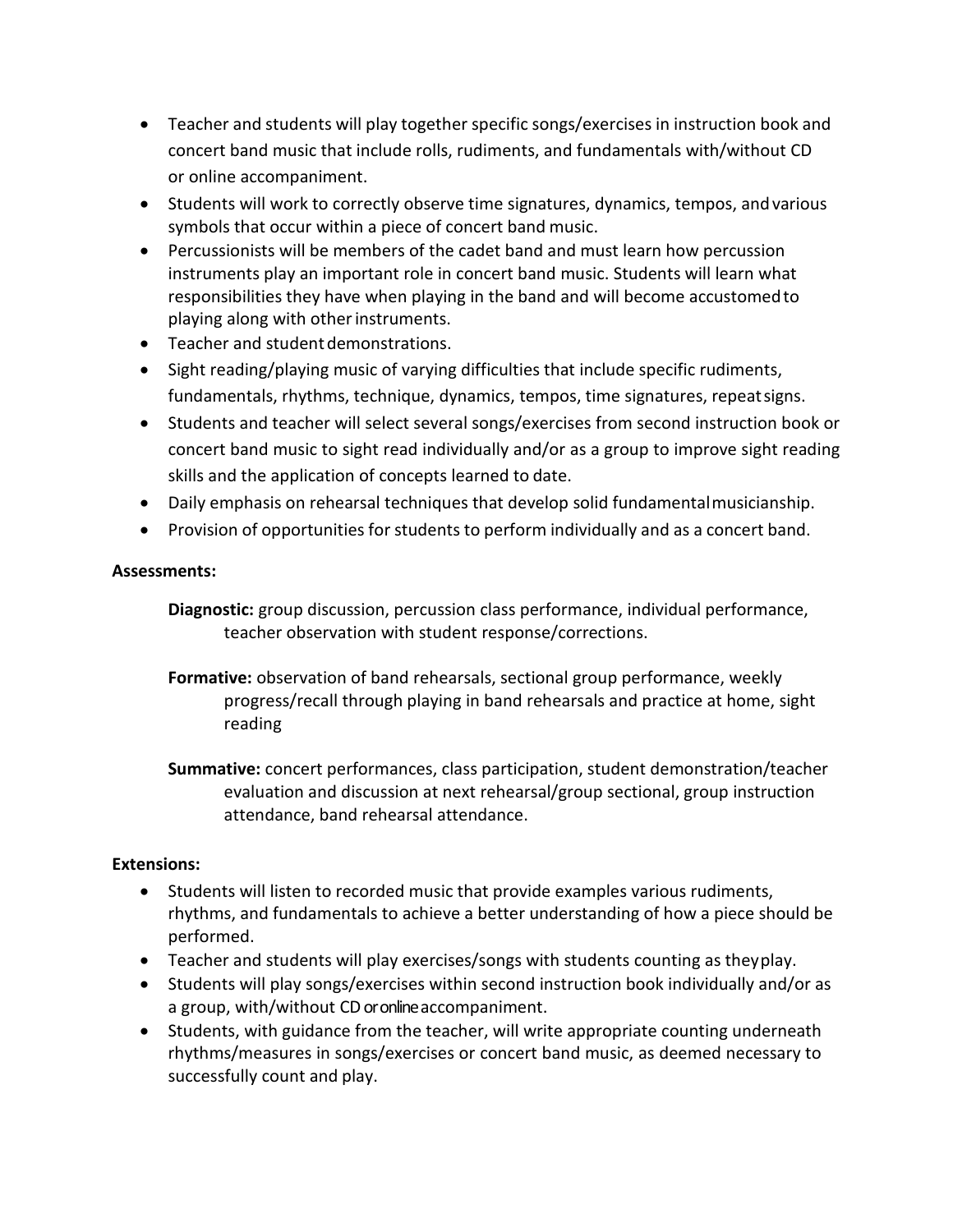• Students will practice at home an amount of time determined by the teacher to reinforce the recognition and observance of what was learned in this unit.

#### **Correctives:**

- Students, with guidance from the teacher, will write appropriate counting underneath rhythms/measures in songs/exercises or concert band music, as deemed necessary to successfully count and play.
- Students will work on recognition and performance of various rhythms, rudiments,rolls, and fundamentals through practice of specific songs/ exercises in second instruction book, with/without CD or online accompaniment, in class and through practice at home, with students counting as they play.
- Students will refer to a rudiment chart to recall how to perform specificskills.
- Students will continue to work on sight reading skills by playing new songs/exercisesor concert band music individually and/or as a group.

#### **Materials and Resources:**

- Student'sinstrument
- Reeds, valve oil, slide grease
- Sound Innovations, Book 1 and CD's or online. Alfred Music, 2010.
- Tradition of Excellence, Book 1., 2016. Kjos Music Company
- Sound Innovations, Book 2 and CD's or online. Alfred Music, 2011.
- Tradition of Excellence, Book 2. ,2016. Kjos Music Company
- Various comprehensive band method instructionbooks.
- Concert band music.
- Metronome
- Tuner
- Smart Board
- Audio and video recordings
- Music staff paper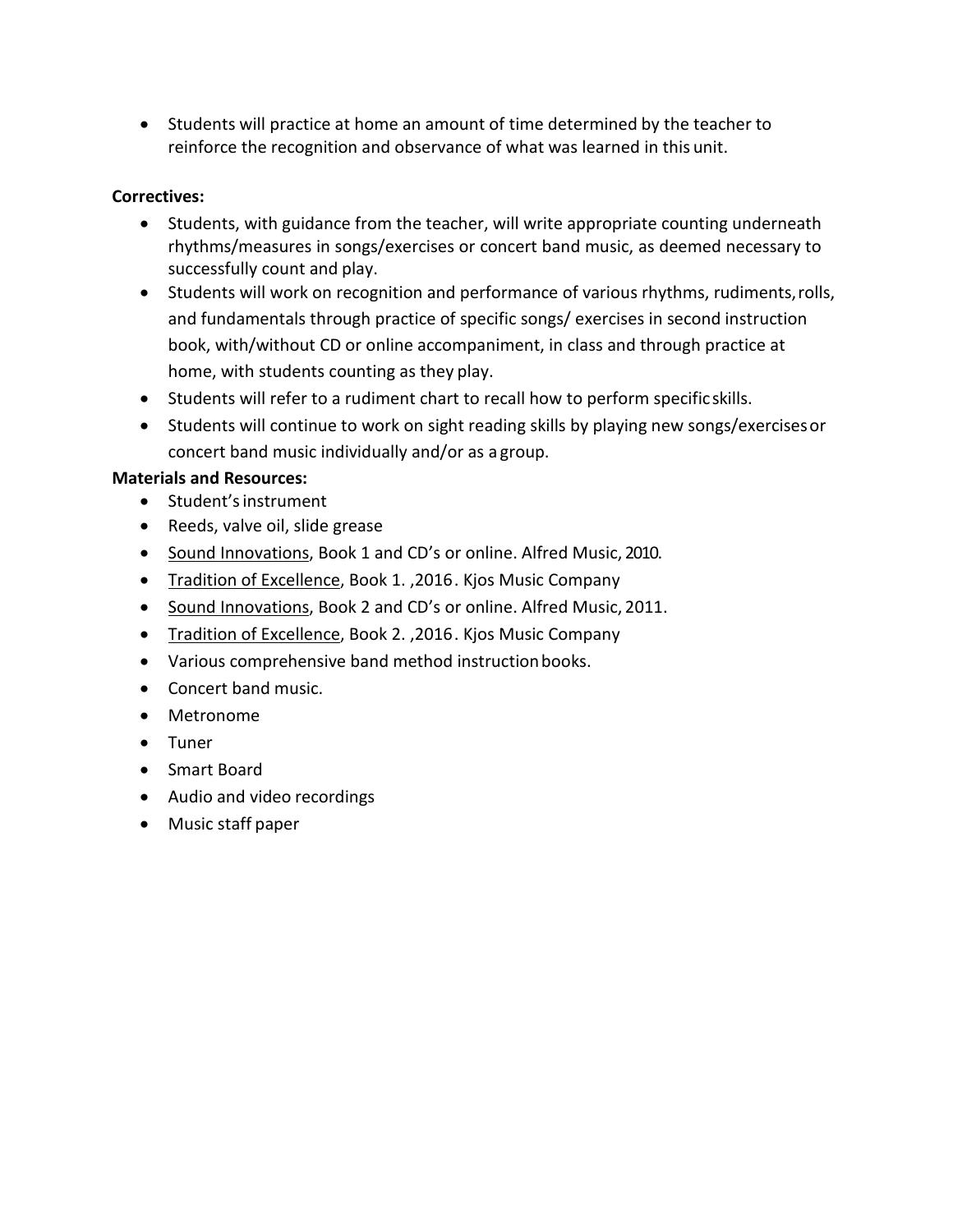#### **UNIT #11: Cadet Band**

**Big Idea # 1:** Students who are members of the cadet band are capable of playing more difficult music in a variety of styles than the beginning band because they are in their second year of instruction, are more experienced, and have advanced considerably on their respective instruments.

#### **Essential Questions:**

- What styles of music will the cadet band members perform?
- How will band students initially learn to play their concert bandmusic?
- Is listening important in a band rehearsal?
- What are the differences between playing in a small groupinstruction atmosphere compared to a full band rehearsal?
- What is the importance of teamwork when playing in a band rehearsal setting?
- What are the benefits of performing as a band in a public performance?

#### **Concepts:**

- Interpretation of music symbols and notation when reading/performing music.
- Observing conductor's directions.
- Musical performance.
- Sight reading skills.

#### **Competencies:**

- Interpretation/analysis of music symbols and notation when reading/performing music with proper rhythms, pitches, and technique.
- Demonstrate continued development of technical ability on a student's specific instrument.
- Performing music in different styles and genres that convey contrasting, varied, and expressive elements of music.
- Application of specific pitches and proper technique learned to date for students' respective instruments.
- Improvement of sight reading skills.
- Musical performance.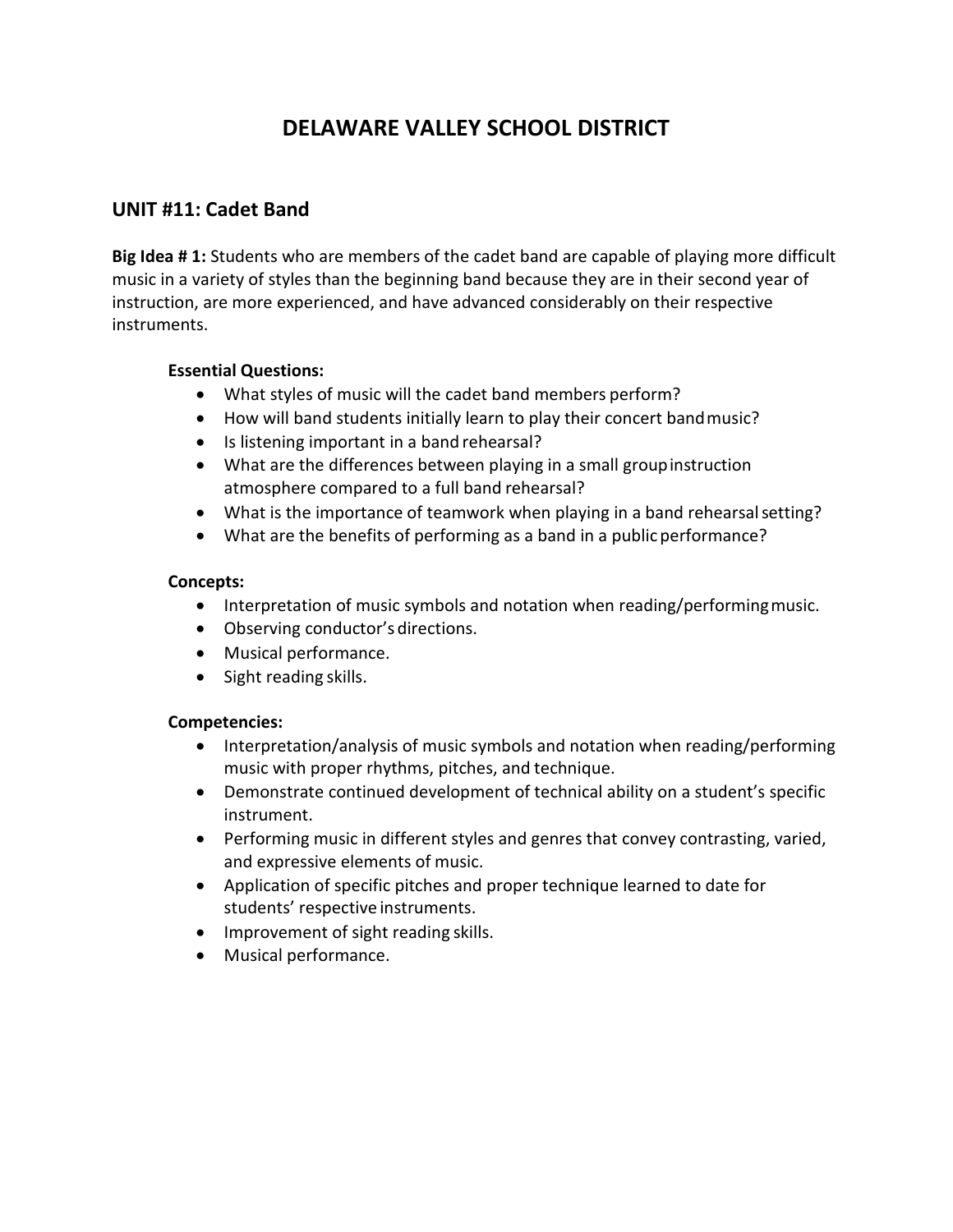## **Curriculum Plan**

**Unit #11: Cadet Band Time Range in Days:** 40 minutes/ one‐two rehearsals per week/one year

**Standard(s):** Pennsylvania Academic Standards for Arts and Humanities

#### **Standards Addressed:**

9.1.5.A; 9.1.5.B; 9.1.5.C; 9.1.5.D; 9.1.5.E; 9.1.5.F; 9.1.5.G; 9.1.5.I; 9.2.5.A; 9.2.5.C; 9.2.5.I; 9.4.5.A; 9.4.5.C

**Anchor(s):** R5.A.1.1; R5.A.1.6; R5.A.2.1.2; R5.A.2.3.1; R5.A.2.6.1; M5.A.1.3.3; M5.A.2.1.1; M5.A.2.1.2; M5.B.2.2.3; M5.D.1.1; M5.D.1.2

**Overview:** Students will rehearse and perform beginning/intermediate to intermediate level concert band music in at least one major concert performance during the school year, as well as performing in smaller concerts/assemblies as the opportunity may arise.

#### **Focus Question(s):**

- Can the students play their respective instruments with technical proficiency for their level of playing?
- What steps will be taken between sight reading a piece of music for the first timeand the performance of said music in a concert?
- What are the differences between a group sectional and a full band rehearsal, andhow is the music different between both?
- How do the students learn to follow the band director/conductor when playing a piece of music?

#### **Goals:**

- Students will be exposed to a wide variety of music and musical styles which vary in difficulty, but produce a challenge for each student.
- Students will interpret written music notation and will work to competently perform this music.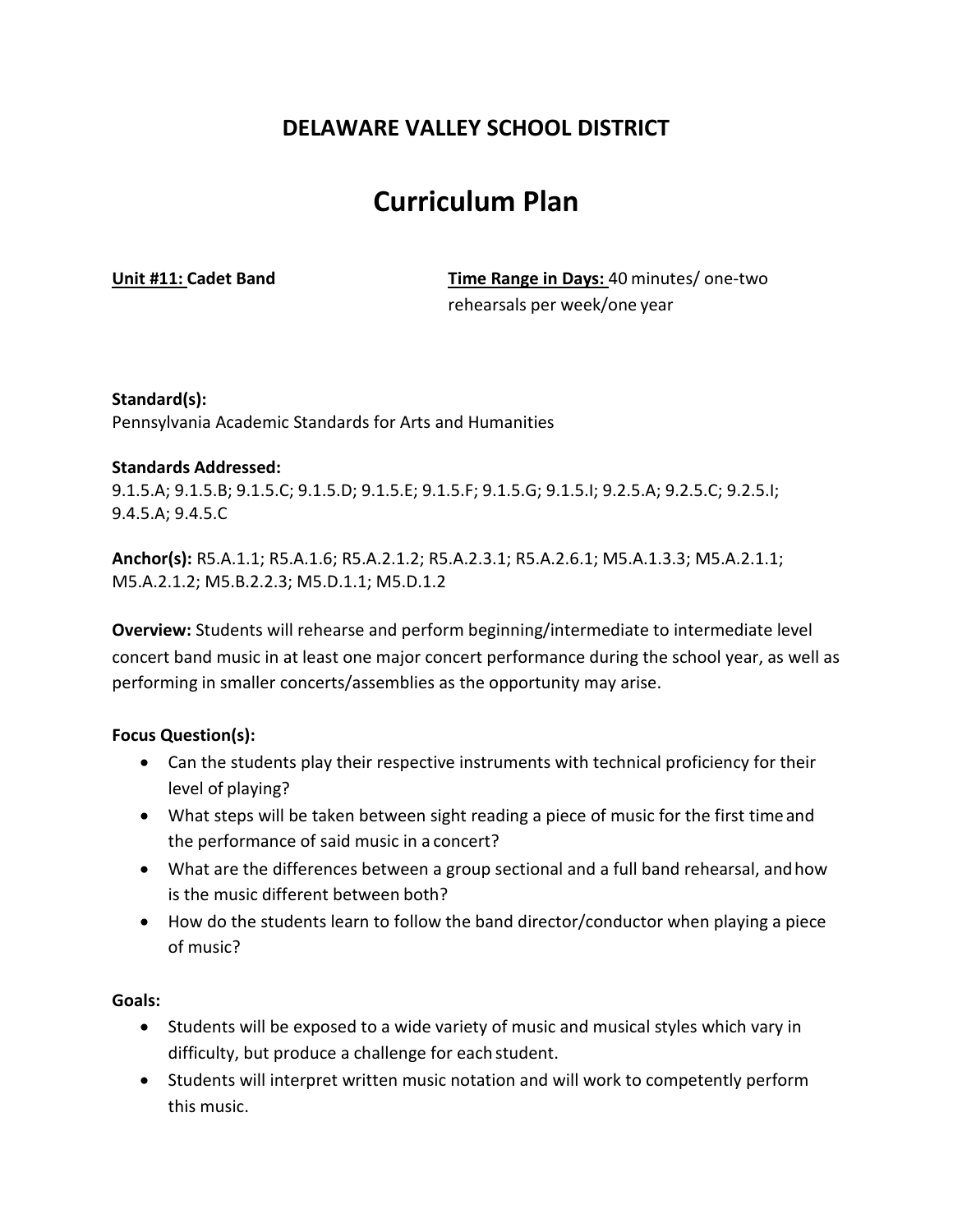- Improvement of sight reading skills.
- Students will understand and appreciate the differences between playing as part of a small group or sectional and playing in a larger band rehearsal atmosphere.
- Teacher will help students learn to work and perform together as a group/team with the same goals and objectives in mind.
- Students will learn to listen to hear if they are performing their specific parts correctly.
- Students will become comfortable with playing music written for specific instruments, and playing their respective instrumental part in conjunction with several other parts simultaneously to create a full band arrangement.
- Students will develop self‐confidence and will enjoy being a participating member of a large performing group and the teamwork involved.
- Students will come to the realization that they enjoy playing an instrument and beinga member of a performing group, both in rehearsals andconcerts/performances.

#### **Objectives:**

- Students will interpret written music notation and will work to competently perform this music by employing correct fingerings, technique, rhythms, and observation of dynamics, tempos, key signatures, articulations. (DOK 3, 4)
- Sight reading skills will improve because of continued exposure and analysis ofnew music. (DOK 4)
- Students will understand and appreciate the differences between playing as part of a small group or sectional and playing in a larger band rehearsal atmosphere. (DOK 2)
- Students will learn to listen in order to critique the performance of their specific parts. (DOK 4)
- Students will learn to listen to how their specific instrumental part in a songblends together with the other sections of the music. (DOK 2)

#### **Core Activities and Corresponding Instructional Methods:**

- Students will participate in weekly band rehearsals as a group, separate from their regularly scheduled small group instruction.
- Teacher and students will initially work on playing concert band music at a slower tempo to make pitch correction, and analyze and play particular rhythmic patterns and passages of music, and to enable students to hear how their specific instrumentalparts coordinate with the rest of the band.
- Teacher and students will work on concert band music in sections, breaking downmusic into its smaller elements, repeating sections as necessary over the span of several rehearsals, gradually increasing the length of sections practiced, until the entire piece and be played.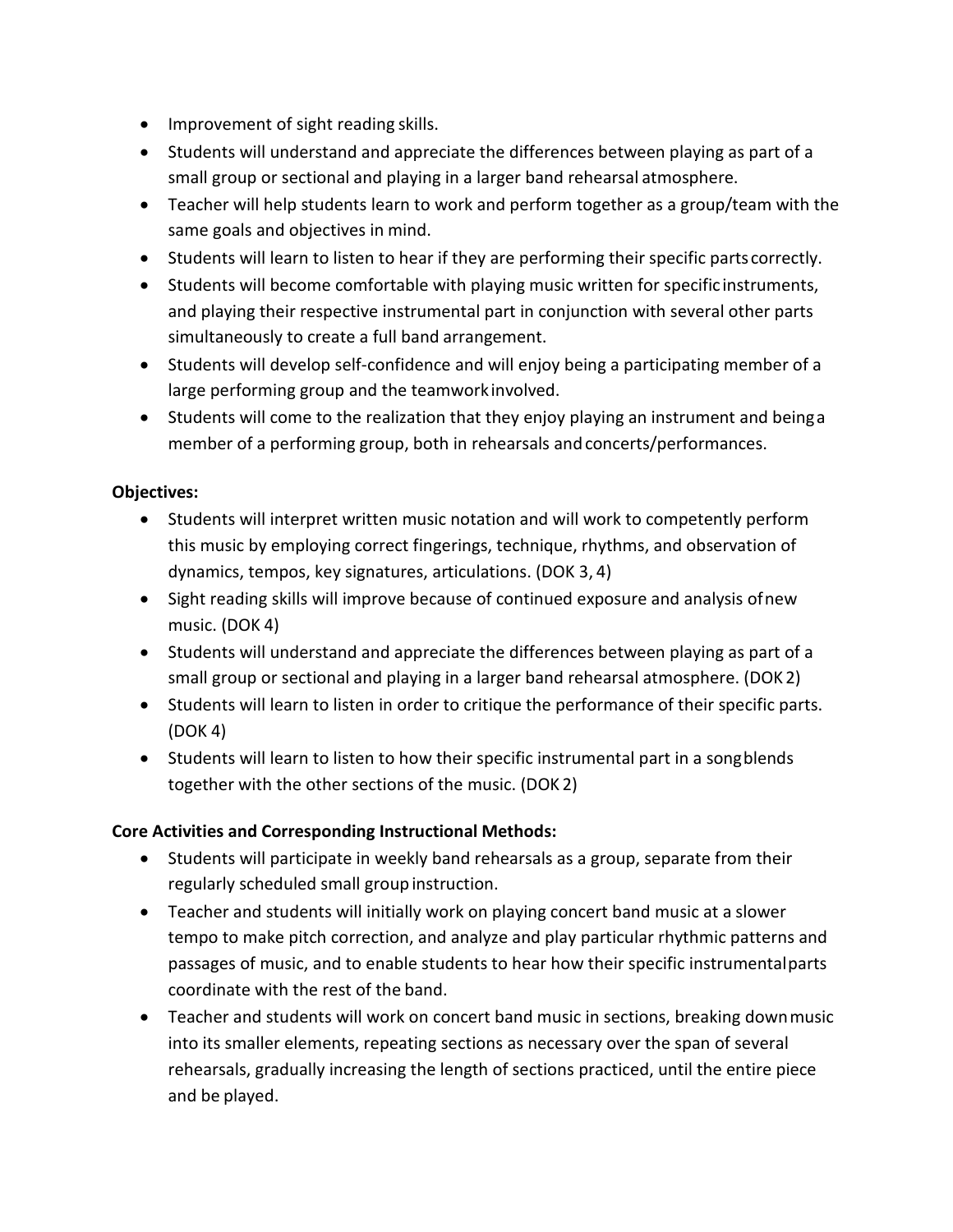- Teacher and students will gradually increase the tempo of the music until the band can comfortably play at concert level tempo.
- Students will rehearse with intentions of gaining ability to play musically as an ensemble.
- Students will continue to build self‐confidence because of a feeling of instant success and achievement in playing an instrument, both individually and as a member of a large group.
- Students will practice concert band music together as a group at band rehearsals, in small group instruction classes, and individually at home until each piece is completely learned.
- Students will practice music at home to prepare for more efficient rehearsals and concert performance.
- Students will demonstrate proper performance etiquette through application of proper behaviors to the band rehearsal itself.
- Students will learn proper audience behavior for concerts/assemblies and will help to teach their families such etiquette.
- Daily emphasis on rehearsal techniques that develop solid fundamentalmusicianship.
- Provision of opportunities for students to perform individually and as a concert band.

#### **Assessments:**

- **Diagnostic:** group discussion, sectional class performance, teacher observation with student response/corrections.
- **Formative:** observation of band rehearsals, sectional group performance, weekly progress/recall through playing in band rehearsals and practice at home, sight reading
- **Summative:** concert performances, class participation, student demonstration/teacher evaluation and discussion at next rehearsal/group sectional, group instruction attendance, band rehearsal attendance.

#### **Extensions:**

- Students will practice concert band music at a gradually faster tempo in class andby practicing at home.
- Members of the cadet band will occasionally practice with the beginning band during their rehearsal time throughout the school year in an effort to help the beginning band students to hear how their respective instrumental parts blend with the other instruments of the band. Cadet band members will act as role models and leaders tothe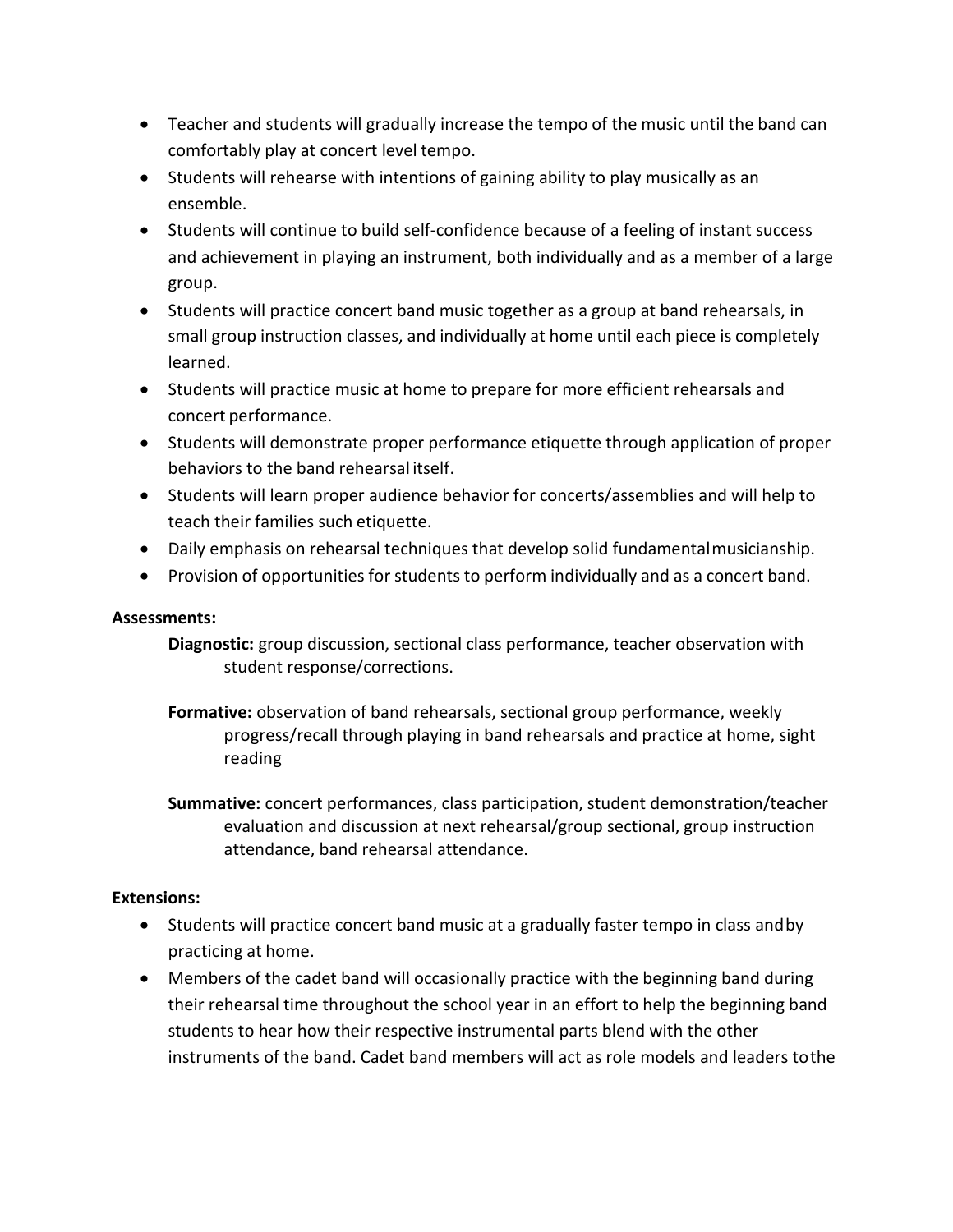beginning band students, and will help to make corrections when the beginners encounter problems with the concert band music.

- Cadet band members will help beginning and students to learn properperformance etiquette by applying such proper behaviors to the band rehearsal.
- Students will perform in at least one major concert performance during the school year (usually spring), with the possibility of additional concerts, assemblies, or recitals as opportunities may arise.
- Students with exceptional ability may be asked by the director to participate in extra performances or festivals.
- Students are encouraged to perform outside of band, such as at family gatherings, talent shows, church, assisted living homes.
- Students will practice at home an amount of time determined by the teacher to reinforce the recognition and observance of everything learned to date.

#### **Correctives:**

- Teacher and students will address any new pitches, notation, rhythms, key signatures, or other such technique not yet learned in small group instruction classes, playing as a group, with/without teacher accompaniment.
- Students will assist others who need additional help with a particular piece of music to reinforce the notes, rhythms, techniques, and conceptslearned.
- Continued practice of concert band music and/or sections of music in bandrehearsal.

#### **Materials and Resources:**

- Student'sinstrument
- Reeds, valve oil, slide grease
- Sound Innovations, Book 1 and CD's or online. Alfred Music, 2010.
- Tradition of Excellence, Book 1. ,2016. Kjos Music Company
- Sound Innovations, Book 2 and CD's or online. Alfred Music, 2011.
- Tradition of Excellence, Book 2. ,2016. Kjos Music Company
- Various comprehensive band method instructionbooks.
- Concert band music.
- Metronome
- Tuner
- Smart Board
- Audio and video recordings
- Music staff paper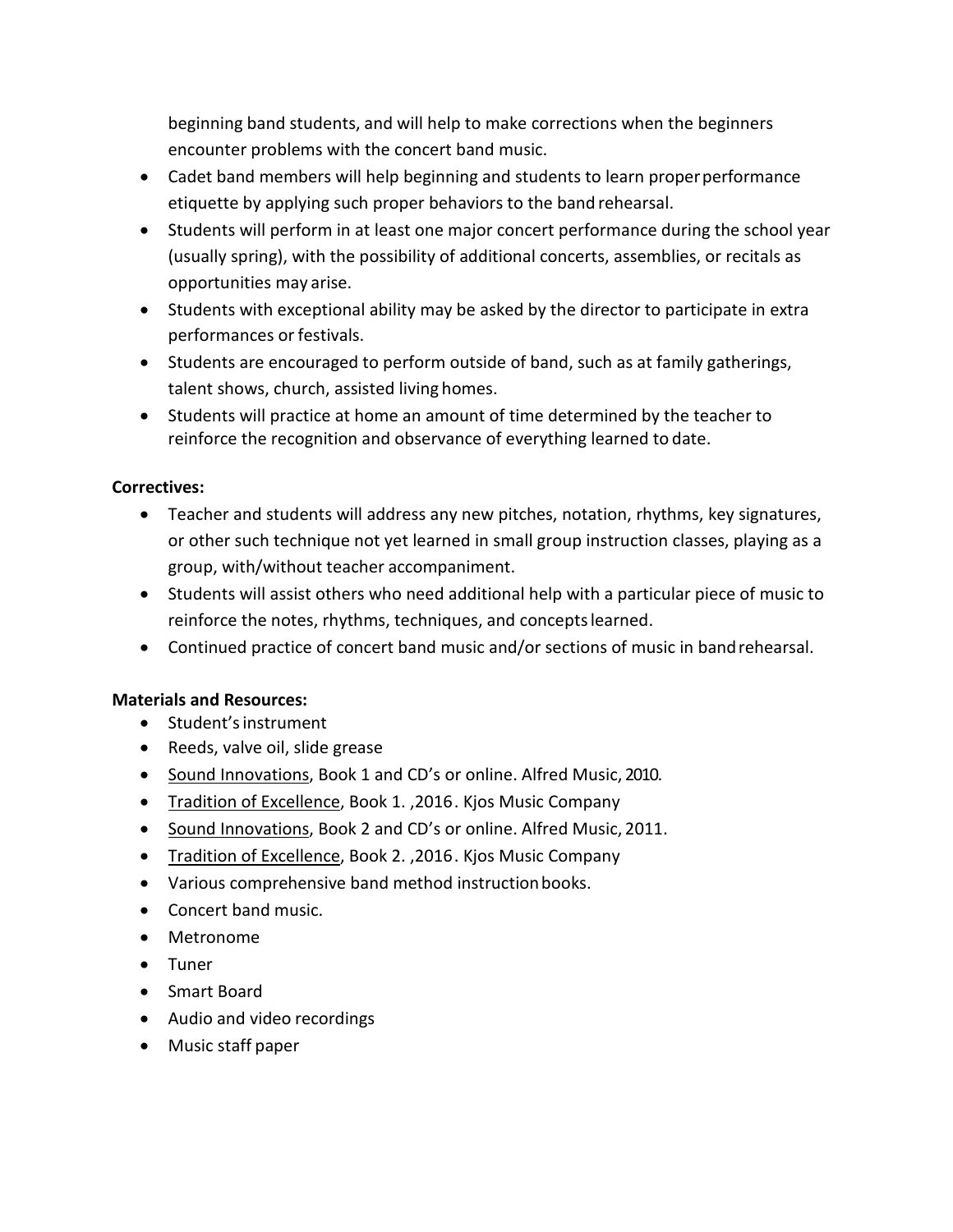#### **UNIT #12: Specific Instrumental Technique and Review – Second Year of Instruction**

**Big Idea # 1:** Students are introduced to and become proficient with technique and fundamentals that are specific to their respective instruments. It is important to have a solid foundation to continue to build upon in order to learn new notation, pitches, technique, and musical concepts.

#### **Essential Questions:**

- Can students correctly apply various music elements and conceptspreviously learned to new music?
- Are students able to read and demonstrate numerous pitches/notes and their correct fingerings on their respective instruments?
- Can students demonstrate proper technique learned for their respective instruments?

#### **Concepts:**

- Interpretation of music notation and rhythms when reading/performing music.
- Music performance.
- Sight reading skills.

#### **Competencies:**

- Perform printed notation with proper rhythms, pitches, and technique.
- Demonstrate continued development of technical ability on a student's respective instrument.
- Improvement of sight reading skills.
- Perform music of different styles and genres that incorporate all skills and interpretations learned to date.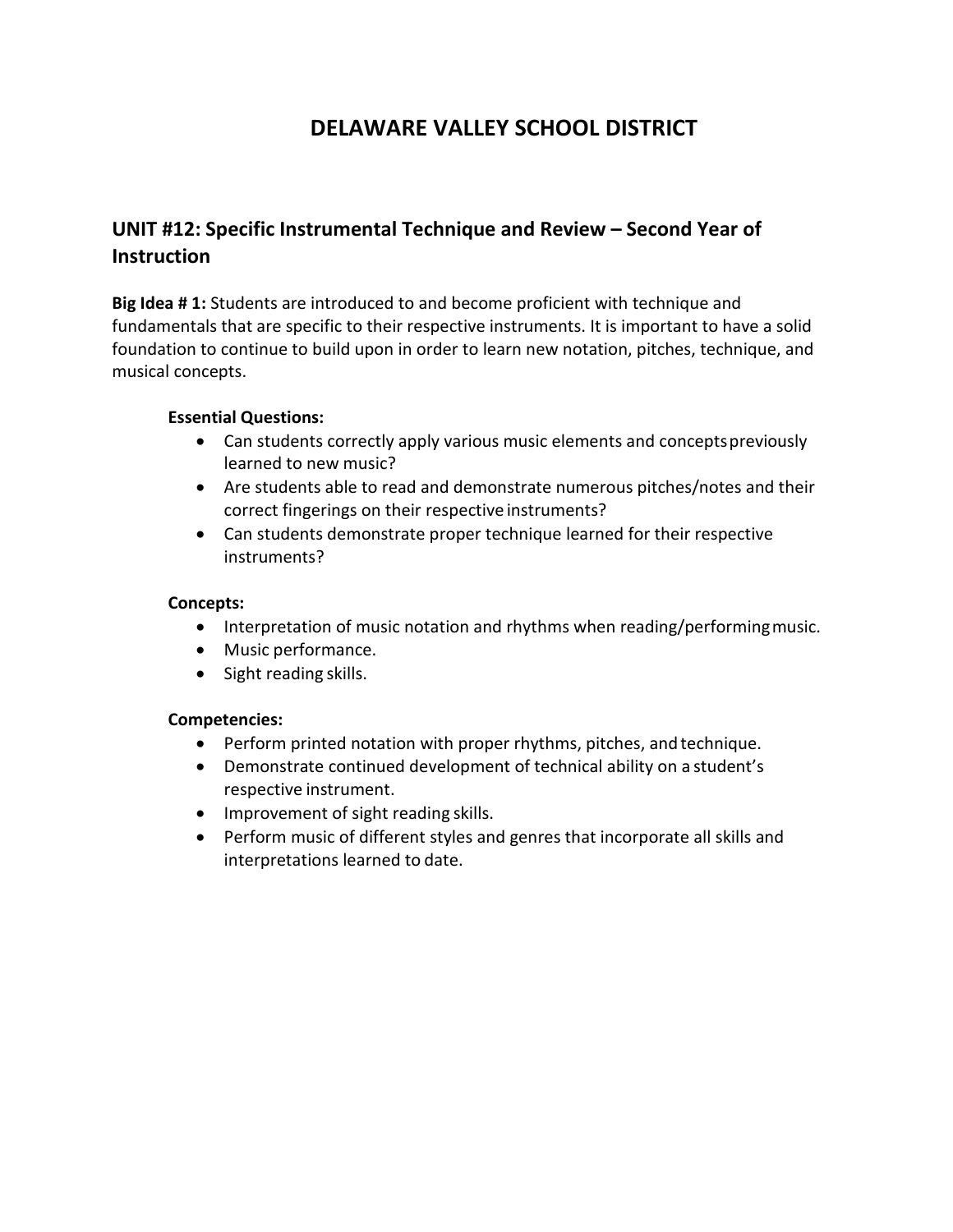## **Curriculum Plan**

**Unit #12: Specific Instrumental Technique and Review‐ Time Range in Days: Second Year of Instruction 10 minutes/one small group** 

instruction perweek/ongoing

**Standard(s):** Pennsylvania Academic Standards for Arts and Humanities

#### **Standards Addressed:**

9.1.5.A; 9.1.5.B; 9.1.5.C; 9.1.5.D; 9.1.5.E; 9.1.5.F; 9.1.5.G; 9.1.5.I; 9.2.5.A; 9.2.5.C; 9.2.5.I; 9.4.5.A; 9.4.5.C

**Anchor(s):** R5.A.1.1; R5.A.1.6; R5.A.2.1.2; R5.A.2.3.1; R5.A.2.6.1; M5.A.1.3.3; M5.A.2.1.1; M5.A.2.1.2; M5.B.2.2.3; M5.D.1.1; M5.D.1.2

**Overview:** Students will be able to properly demonstrate various forms of technique/fundamentals specific to each respective instrument, which will also be incorporated as an overall review.

#### **Focus Question(s):**

- Can the student recall the musical elements and concepts learned todate?
- Can the student correctly play specific pitches learned todate?
- Can the student demonstrate proper technique and fundamentals for the respective instrument?

#### **Goals:**

- Students will be able to properly demonstrate various forms of technique and fundamentals specific to each respective instrument.
- Students will review time signatures, key signatures, accidentals, rhythms, conceptsof note values, articulations, technique, scales, enharmonics, chromatic scales, new pitches/notes and fingerings according to respective instruments.
- Review of new pitches and fingerings will serve as an introduction to alternate fingering techniques of specific instruments.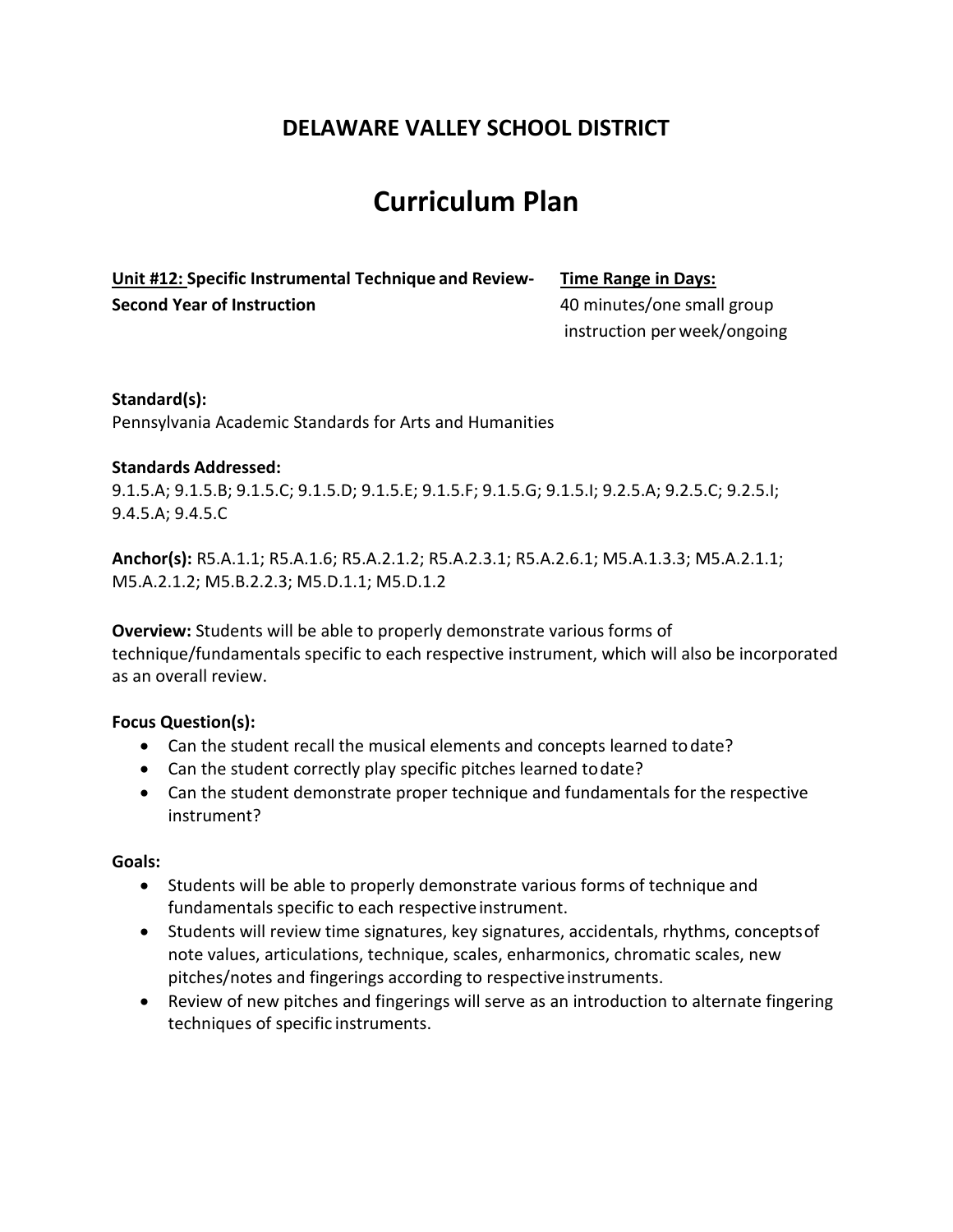#### **Objectives:**

- Students will recall specific technique and will perform exercises/songs within the second instruction book to reinforce the technique learned by students on respective instruments. (DOK 1, 2)
- Students will review and apply concepts of rhythms, notation and note values, key signatures, accidentals, articulations, enharmonics, scales and chromatic scales according to their respective instruments. (DOK 1,4)
- Students will determine how to play various low pitches/notes and/or high pitches/notes as they appear in specific exercises/songs in the second instruction book and/or in concert band music. (DOK 3)
- Students will be able to demonstrate alternate fingerings for their respective instruments. (DOK 2)

#### **Core Activities and Corresponding Instructional Methods:**

- Students and teacher will work on specific technique exercises within the second instruction book to reinforce technique learned by students on respective instruments. Students will play individual at a slower tempo, continuing to practice these exercises in class and at home until they can correctly play at a moderate tempo with little or no mistakes.
- Students will continue to learn how to play various low pitches/notes and/or high pitches/notes as they appear in music. Students may refer to a fingering chart as necessary.
- Woodwind instrument students will begin to work on playing exercises/songs withinthe second instruction book that introduce alternate fingerings for specific notation. Explanation in regards to when alternate fingering is appropriate for use.
- Students will play exercises/songs that include alternate fingerings in class and will practice at home until students are comfortable with alternate fingerings. Students will practice one alternate fingering at a time before continuation to other notes. Students will work to achieve proficiency.
- Students and teacher will play as a group specific songs and pieces of music located near the end of the second instruction book which are written as a fun review of the many concepts, rhythms, note values, articulations, time signatures, key signatures, scales, and techniques learned through two years of instrumentalinstruction.

#### **Assessments:**

- **Diagnostic:** group discussion, sectional class performance, teacher observation with student response/corrections.
- **Formative:** observation of band rehearsals, sectional group performance, weekly progress/recall through playing in band rehearsals and practice at home, sight reading

**Summative:** concert performances, class participation, student demonstration/teacher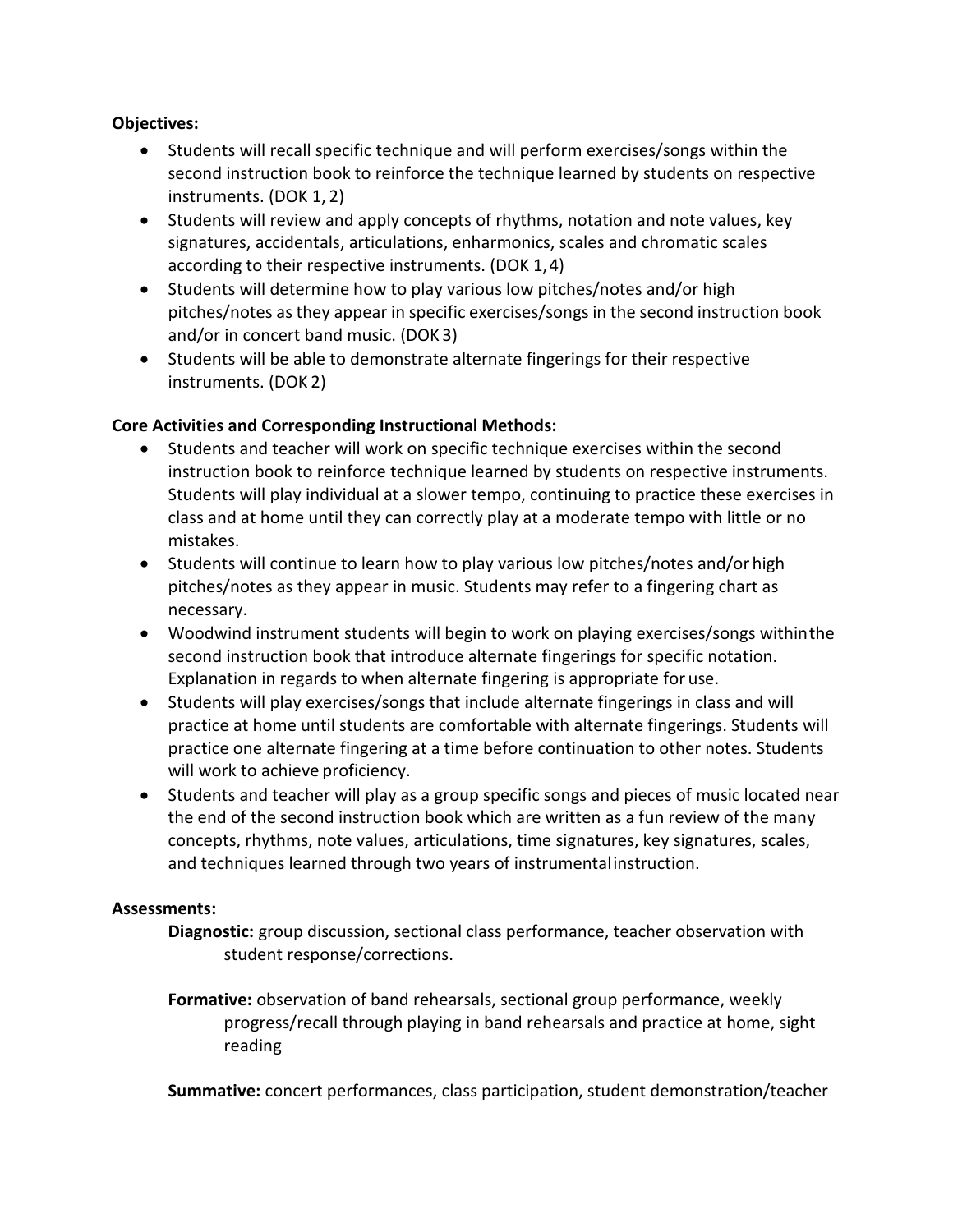evaluation and discussion at next rehearsal/group sectional, group instruction attendance, band rehearsal attendance.

#### **Extensions:**

- Students will practice specific technique exercises near the end of second instruction book in class and by practicing at home in order to become comfortable with any new pitches; to become comfortable with and properly use alternate fingerings; to become proficient in the techniques associated with respective instruments.
- Students will practice at home an amount of time determined by the teacher to reinforce the recognition and observance of what was learned in this unit.

#### **Correctives:**

- Students will choose several previously learned songs/exercises and will play together as a group to use as further review, with/without CD or online accompaniment.
- Students and/or teacher will assist others if anything is forgotten or cannotbe immediately recalled.

#### **Materials and Resources:**

- Student'sinstrument
- Reeds, valve oil, slide grease
- Sound Innovations, Book 1 and CD's or online. Alfred Music, 2010.
- Tradition of Excellence, Book 1. ,2016. Kjos Music Company
- Sound Innovations, Book 2 and CD's or online. Alfred Music, 2011.
- Tradition of Excellence, Book 2. ,2016. Kjos Music Company
- Various comprehensive band method instructionbooks.
- Concert band music.
- Metronome
- Tuner
- Smart Board
- Audio and video recordings
- Music staff paper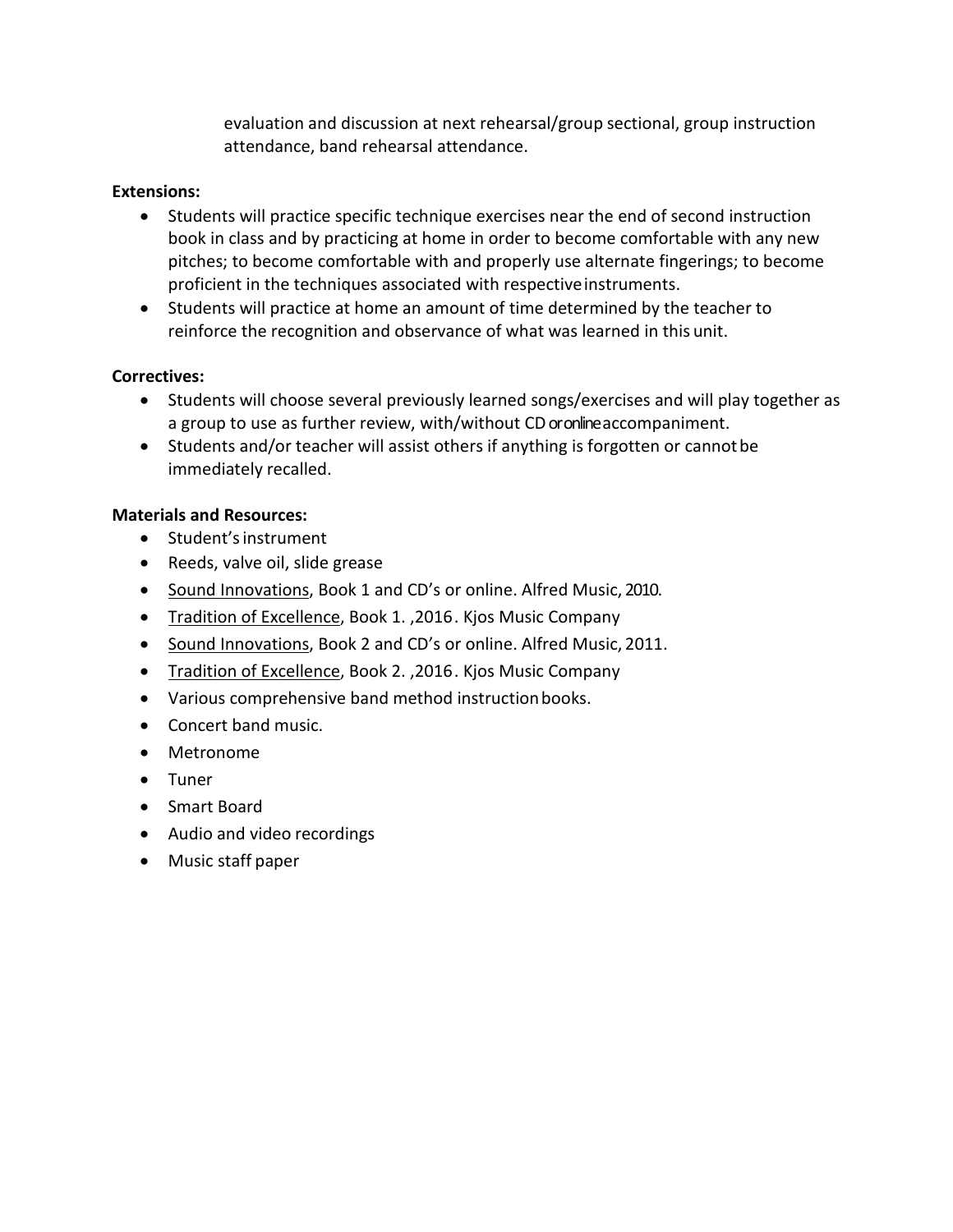Name of Textbook: Sound Innovations, Book 1 and CD's or online.

Textbook ISBN #:

Textbook Publisher &Year of Publication: Alfred Music, 2010.

Curriculum Textbook is utilized in (title of course): Second Year Elementary Instrumental Music/Band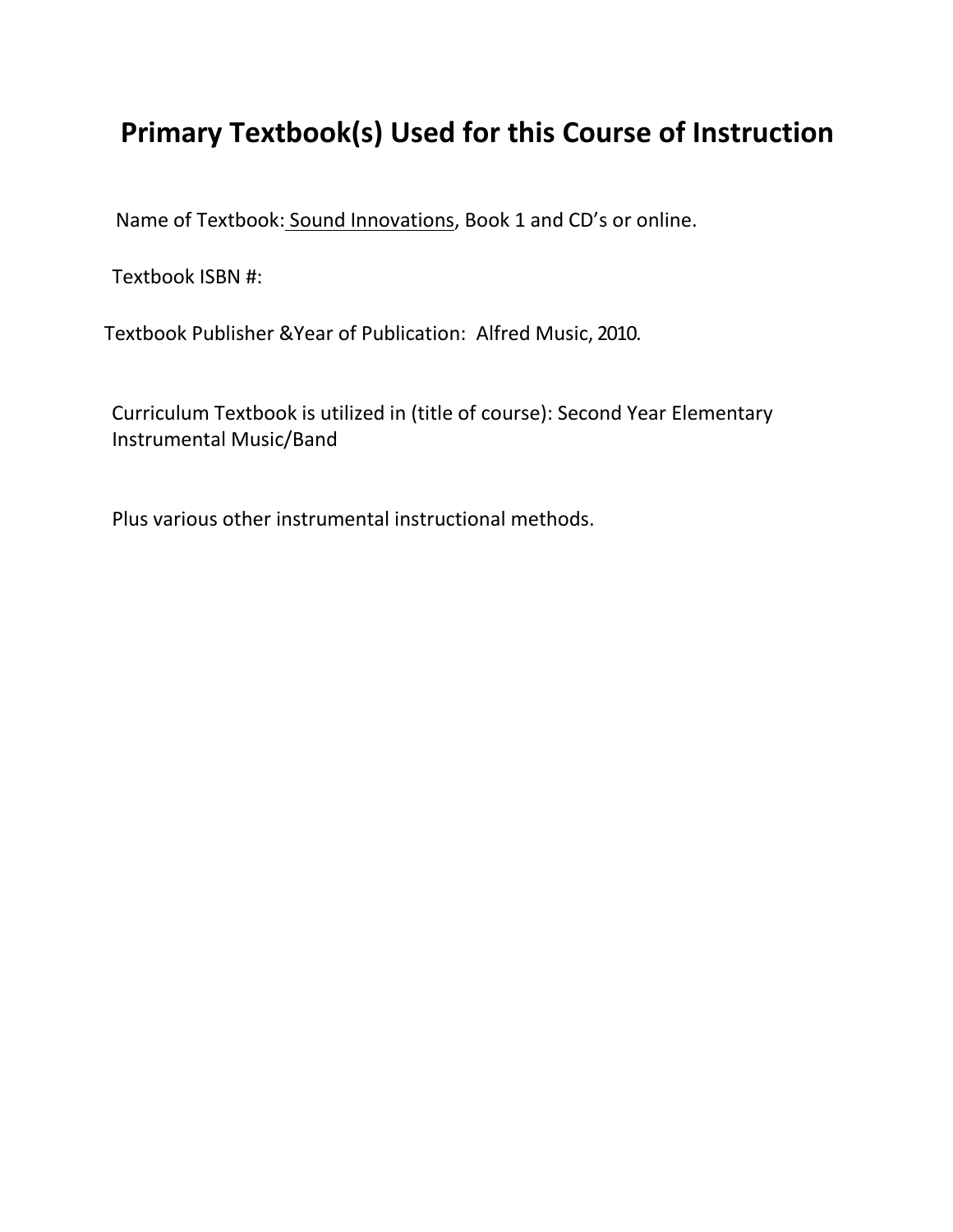Name of Textbook: Sound Innovations, Book 2 and CD's or online.

Textbook ISBN #:

Textbook Publisher &Year of Publication: Alfred Music, 2011.

Curriculum Textbook is utilized in (title of course): Second Year Elementary Instrumental Music/Band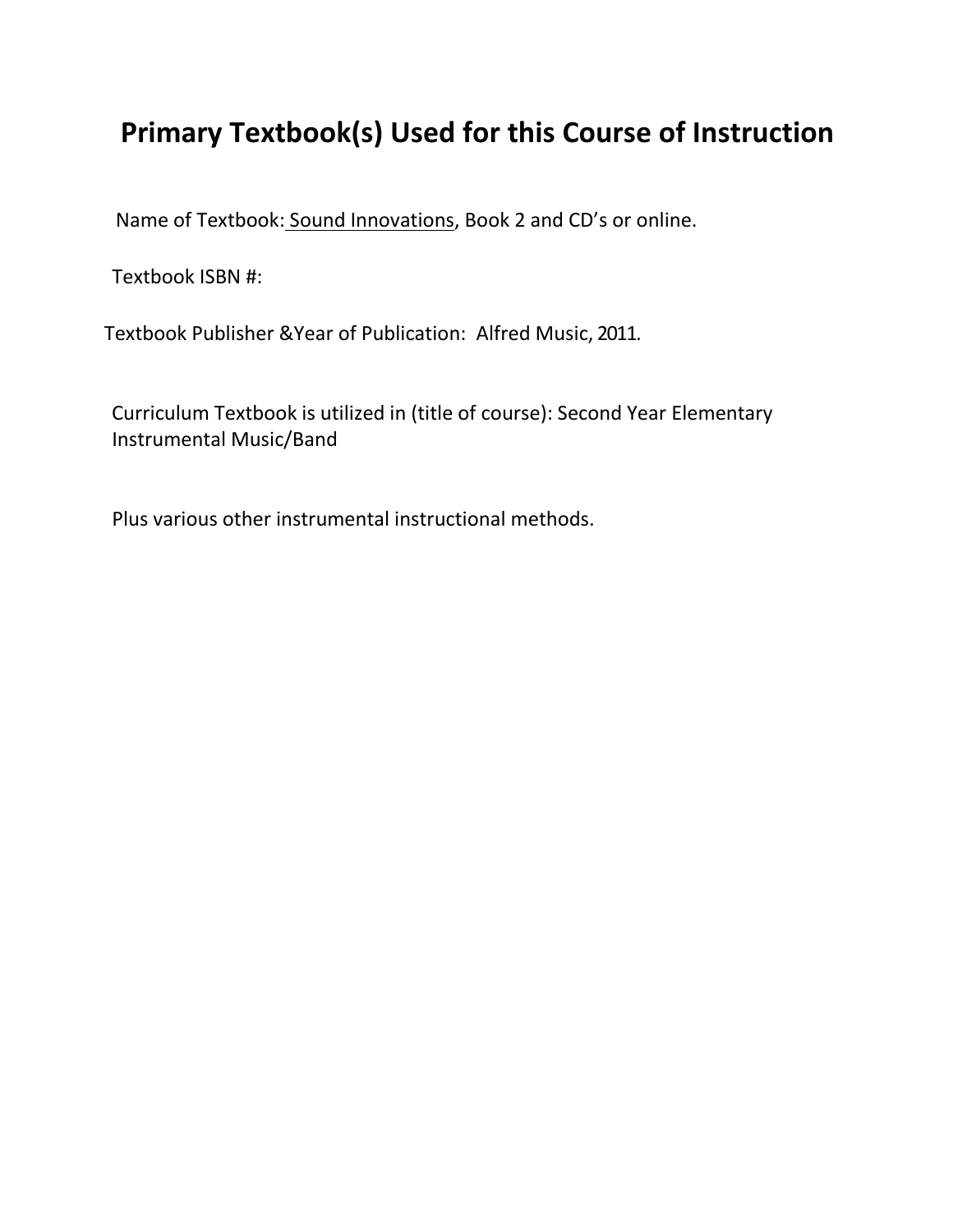Name of Textbook: Essential Elements 2000, Book 2 and CD's

Textbook ISBN #:

Textbook Publisher &Year of Publication: Hal Leonard Corporation, 2000.

Curriculum Textbook is utilized in (title of course): Second Year Elementary Instrumental Music/Band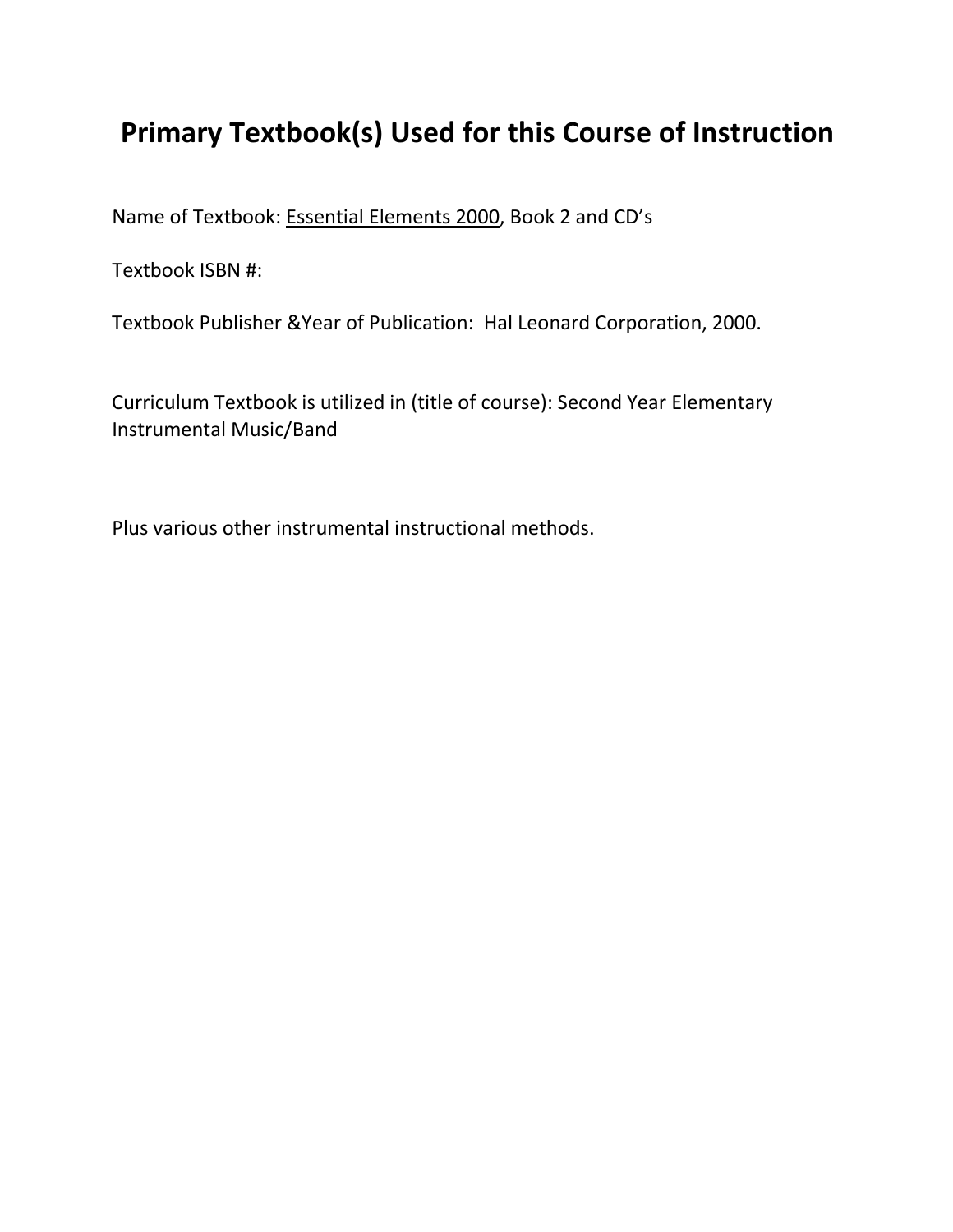Name of Textbook: Tradition of Excellence, Book 1 and CD's and online

Textbook ISBN #:

Textbook Publisher &Year of Publication: Neil A. Kjos Music Company, 2016.

Curriculum Textbook is utilized in (title of course): Second Year Elementary Instrumental Music/Band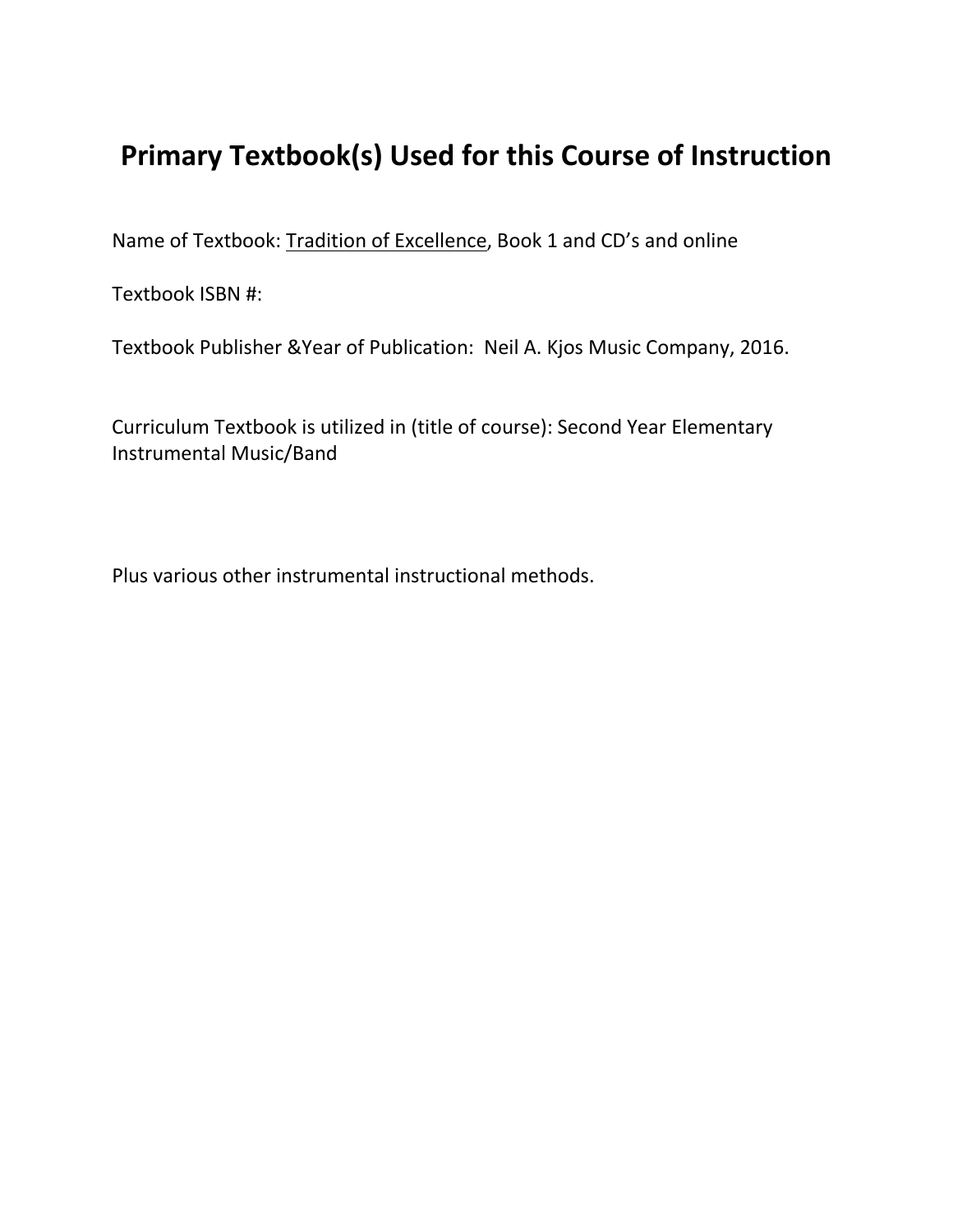Name of Textbook: Tradition of Excellence, Book 2 and CD's and online

Textbook ISBN #:

Textbook Publisher &Year of Publication: Neil A. Kjos Music Company, 2016.

Curriculum Textbook is utilized in (title of course): Second Year Elementary Instrumental Music/Band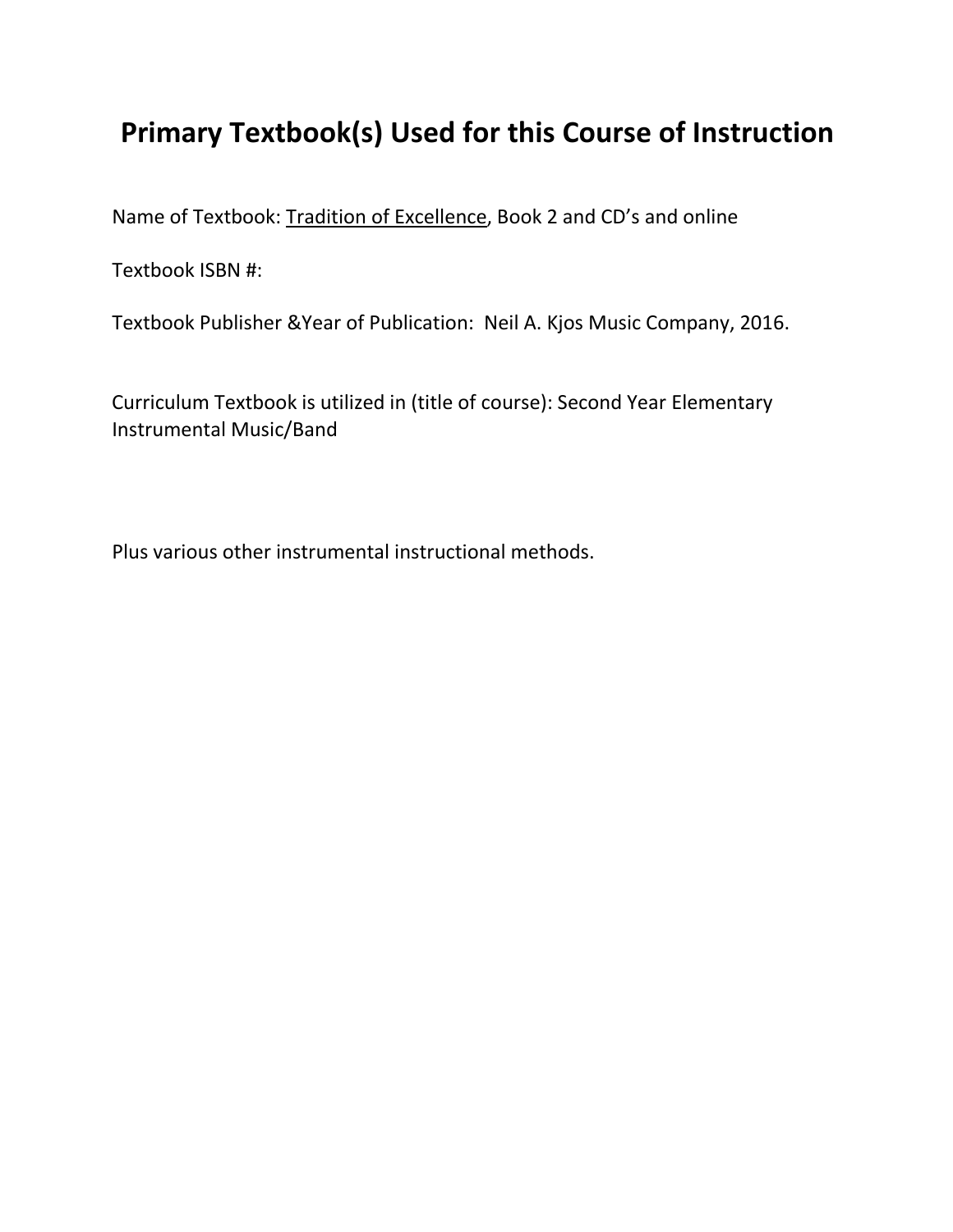# **Appendix**

Academic Standards for the Arts and Humanities

[www.portal.state.pa.us/portal/server.pt?open=18&objID=380409&mode=2](http://www.portal.state.pa.us/portal/server.pt?open=18&objID=380409&mode=2)